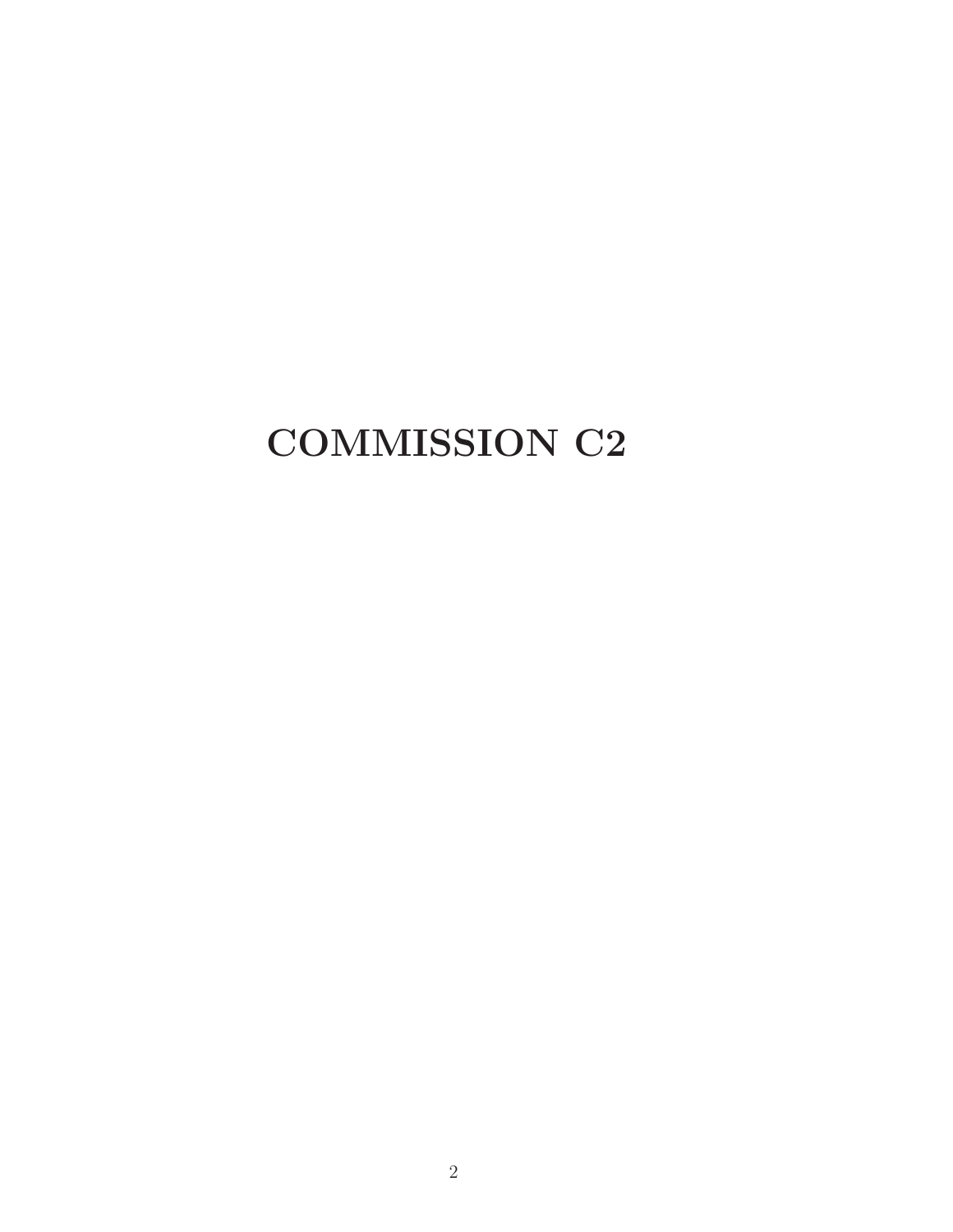# **Commission C2 – SUNAMCO Report to the IUPAP Council & Commission Chairs meeting and IUPAP General Assembly, Singapore, 3 – 7 November 2014, on the IUPAP term 2011 – 2014**

Commission on Symbols, Units, Nomenclature, Fundamental Constants and Atomic Masses

## 13 October 2014

**Membership:** The Director of the BIPM is *ex-officio* a full Member of C2 without national affiliation. Michael Kuhne retired as Director on 31 December 2012 and was replaced as a Member of C2 by his successor as Director, Martin Milton. At this General Assembly, nine Members reach the end of their terms: Jens Dilling (Canada, Secretary) after three terms; Bodil Holst (Norway), Kazumoto Hosaka (Japan), Alexandr Ivanchik (Russia), Stephen Lea (UK, Chair), Amitava Sen Gupta (India), Jörn Stenger (Germany, Vice-Chair), and Zhiyi Wei (China) after two terms; and François Biraben (France) after one term. The Commission thanks these Members for their participation in its work.

**Meetings:** Owing to limited resources, it has not been possible to hold a full meeting of C2 during this three-year period. On Thursday 5 July 2012, those Members and Associate Members present met as a satellite meeting to CPEM in Washington DC, USA. A small number of commission members met on Monday 10 June 2013 at BIPM, Sèvres, in advance of a meeting of the CCU. The principal topic was succession planning.

**Supported Conferences:** C2 usually supports the biennial Conference on Precision Electromagnetic Measurement (CPEM) as a Type A conference. In this three-year term CPEM 2012, held in Washington DC, USA, 1–6 July 2012 and CPEM 2014, held in Rio de Janeiro, Brazil, 24–29 August 2014, have been supported. Despite their best efforts to identify suitable candidates, the organizers of CPEM 2012 were unable to allocate all of the funds for travel for physicists from developing countries and reimbursed IUPAP US\$5,000 of unused funds. Consequently, IUPAP Council resolved that CPEM 2014 should not be awarded a separate Travel Grant but a single sum with the intention that it be used preferentially to support the participation of physicists from low through to upper-middle income group countries.

C2 has also supported the International Conference on Precision Physics of Simple Atomic Systems (PSAS 2014), also held in Rio de Janeiro, Brazil, 25–30 May 2014, as an unfunded Type C conference.

**Awards:** C2 awards the IUPAP Young Scientist (Early Career) Prize in Fundamental Metrology biennially, on the occasion of CPEM, normally making two awards, and hence in this three-year term has made four awards:

Pierre Cladé (Laboratoire Kastler Brossel, Université Pierre et Marie Curie, Paris, France), "for his outstanding contribution to measurement of the fine structure constant" (2012);

Ryan Ringle (NSCL, Michigan State University, USA), "for his outstanding contribution to mass measurements of short-lived radioactive isotopes" (2012);

Samuel Lara-Avila (Chalmers University of Technology, Göteborg, Sweden), "for his contribution to the understanding of quantum electrical transport in epitaxial graphene,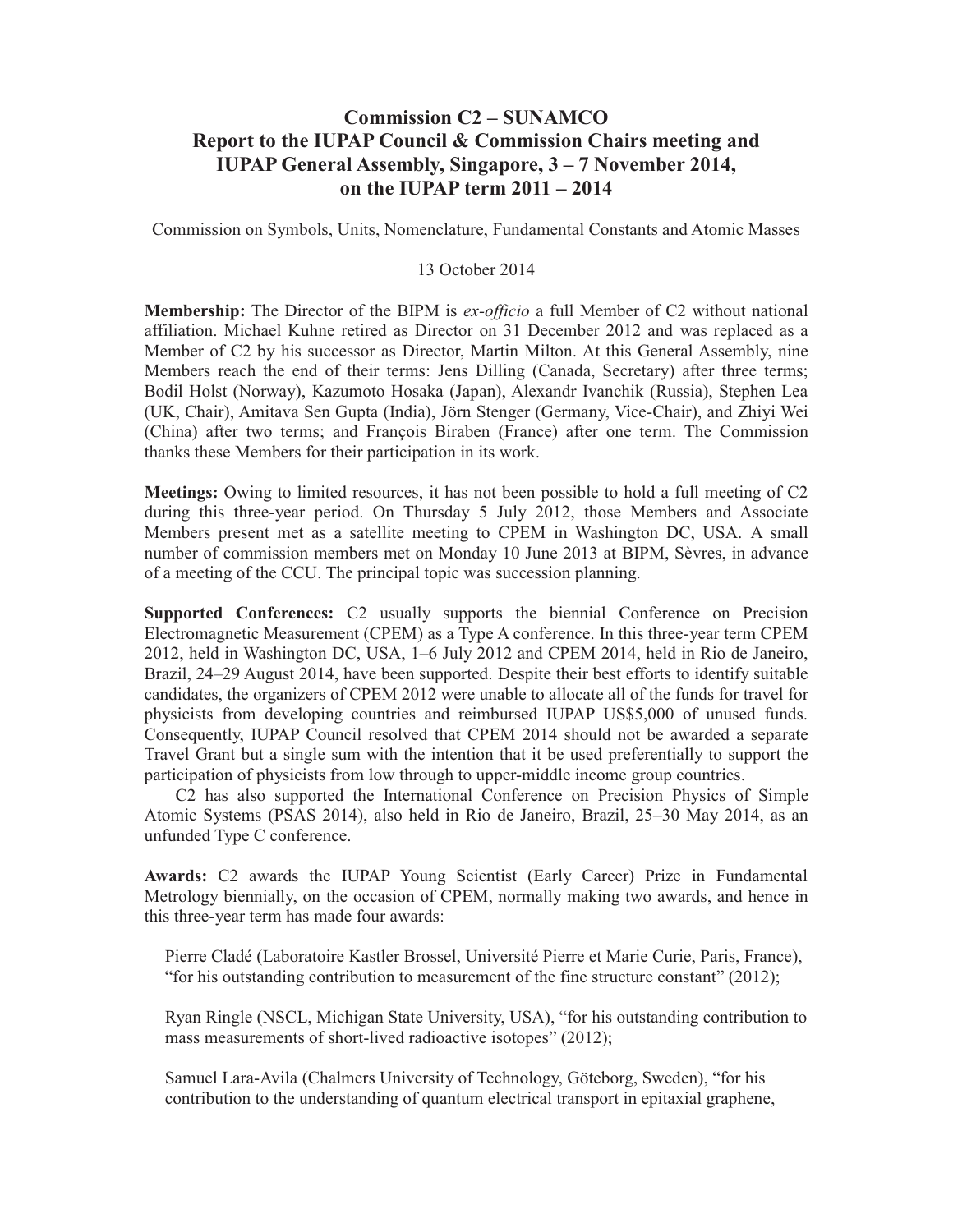leading to the development of a novel quantum resistance standard" (2014);

Stefan Ulmer (RIKEN, Japan and CERN, Geneva, Switzerland), "for his measurement of the magnetic moment of the proton and the preparation for the measurement of the antiproton" (2014).

In addition, in 2012 C2 awarded the SUNAMCO Medal to Ian M. Mills (University of Reading, UK), "for his outstanding contribution to the development of the International System of Units towards the adoption of a system based on fundamental physical constants".

**Representation:** Members, Associate Members, and past Members of Commission C2 are appointed by IUPAP as representatives to other international organizations. The organizations, corresponding appointments, and activities are:

- 1. **CODATA.** Past C2 Chair Peter Mohr (USA) has the role of IUPAP liaison with CODATA, in addition to being a member of the CODATA Task Group on Fundamental Constants. Peter Mohr served as IUPAP panel nominee for ICSU's recent review of CODATA's activities.
- 2. **IUPAC Commission of Isotope Abundances and Atomic Weights (CIAWW).** C2 Associate Member Kumar Sharma (Canada) represents IUPAP at CIAWW. C2 continues to encourage the work of the Atomic Mass Data Centre, currently hosted by the Institute of Modern Physics of Chinese Academy of Sciences, Lanzhou, China. The work of the AMDC underpins the relative atomic weight recommendations of IUPAC-CIAAW and provides the atomic mass input to the CODATA evaluation of the fundamental constants.
- 3. **Joint Committee on the Guides to Metrology (JCGM).** Under the terms of the JCGM Charter, IUPAP, along with other scientific unions and metrology and standards organizations, nominates one member who is assisted by a technical expert on each of the JCGM's Working Groups. IUPAP is represented by Wolfgang Wöger (Germany), supported by Clemens Elster (Germany) on WG1 – Guide to Uncertainty in Measurement and Savely Karshenboim (Russia) on WG2 – International Vocabulary of Metrology. See appendix for report on the JCGM meetings to Oct 2014. IUPAP is grateful to the Physikalisch-Technische Bundesanstalt (PTB) for the support it provides to enable Clemens Elster and Wolfgang Wöger to participate in the work of the JCGM.

The activities of JCGM-WG2 in 2014 have centred primarily on four key topics: (1) analysis of feedback from the JCGM Member Bodies on the "Proposed Modified JCGM-WG2 Plan of Work"; (2) finalizing the electronic product and developing annotations for inclusion in the Annotated VIM3 (now called "VIM Definitions with Informative Annotations"), for posting on the newly revised BIPM web site; (3) continuation of planning for the VIM4; and (4) analysis of work in ISO/REMCO and IUPAC/IFCC concerning terminology work on nominal properties.

Wolfgang Wöger raises the question of the extent to which IUPAP can or should contribute to terminology work on nominal properties: a nominal property, lacking magnitude, is not a physical quantity and cannot be the object of a physical measurement. (Examples of a nominal property could include the taxonomy of a biological organism, the colour of an object, or the blood group of a clinical patient.) Metrology no longer is restricted to the field of applied physics; IUPAP has to decide on its role within and support of the future projects of JCGM-WG2.

A report on the October 2014 meeting of JCGM-WG2 is appended.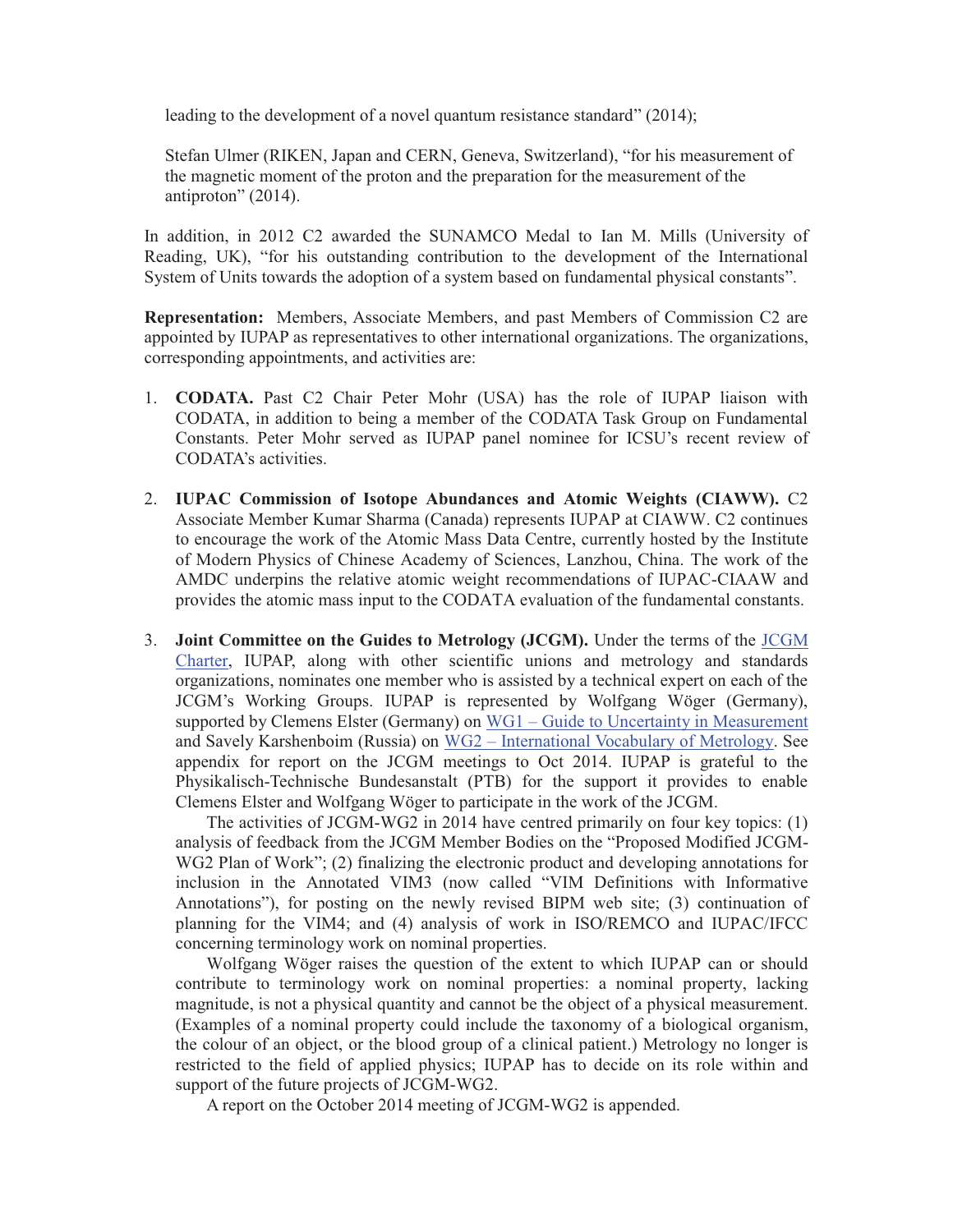- 4. **IUPAC Interdivisional Committee on Terminology, Nomenclature and Symbols (ICTNS).** C2 Chair Stephen Lea continues as IUPAP representative. ICTNS last met at the IUPAC General Assembly, 8–15 August 2013 in Istanbul; Stephen Lea submited a written report on C2's activities. Jeremy Frey (University of Southampton, UK), a titular member of ICTNS, acts as IUPAC's representative to C2.
- 5. **Consultative Committee for Units (CCU)** of the International Bureau of Weights and Measures (BIPM). IUPAP is represented by C2 Member Bill Phillips (USA). Past C2 Chair Peter Mohr (USA). C2 Members Jörn Stenger (Germany) and Stephen Lea (UK) have also participated as national representatives and C2 Associate Member Savely Karshenboim (Russia) as an invitee of the President of the CCU, Ian Mills. The CCU met at BIPM, Sèvres, on 11–12 June 2013. Unfortunately Bill Phillips was unable to be present and his contribution was presented by past C2 Chair Peter Mohr (USA), present as representative of NIST. The meeting addressed issues associated with the eventual implementation of the "New SI", including the *mis en pratique* of the new definition of the kelvin. There was also a discussion, led by Bill Phillips and Peter Mohr, of the way angle and count rate are treated in the current SI. This debate has been taken forward by the establishment of a CCU Working Group on Angles and Dimensionless Quantities in the SI (CCU WG-ADQ), chaired by C2 Vice-Chair Jörn Stenger (Germany) and with membership including C2 Member Bill Phillips and past C2 Chair Peter Mohr. Terms of Reference are at http://www.bipm.org/en/committees/cc/ccu/tor\_wg-adq.html.
- 6. **ISO TC-12/IEC TC-25** (Joint Technical Committee on Quantities and Units of the International Standards Organisation and the International Electrotechnical Commission). C2 Associate Member Savely Karshenboim (Russia) represents IUPAP; this Committee is chaired by past C2 Chair Lesley Pendrill (Sweden). This committee is responsible for the ISO 80000 series of standards "Quantities and Units" which has considerable overlap with the IUPAP "Red Book", taking the 1987 edition as one of its primary sources.

**Red Book:** Work on the informal project to update the SUNAMCO Red Book (IUPAP-25 "Symbols, Units, Nomenclature and Fundamental Constants in Physics") has progressed very slowly owing to limited resources. However, a lightly revised reprint of the 1987 edition, prepared in 2010 by Peter Mohr and Stephen Lea, is now available for download from the IUPAP website at http://iupap.org/wp-content/uploads/2014/05/A4.pdf.

Stephen N. Lea MA. D.Phil Chair, IUPAP C2 – SUNMACO National Physical Laboratory Teddington, Middlesex TW11 0LW, UK Tel: +44 20 8943 6102 stephen.lea@npl.co.uk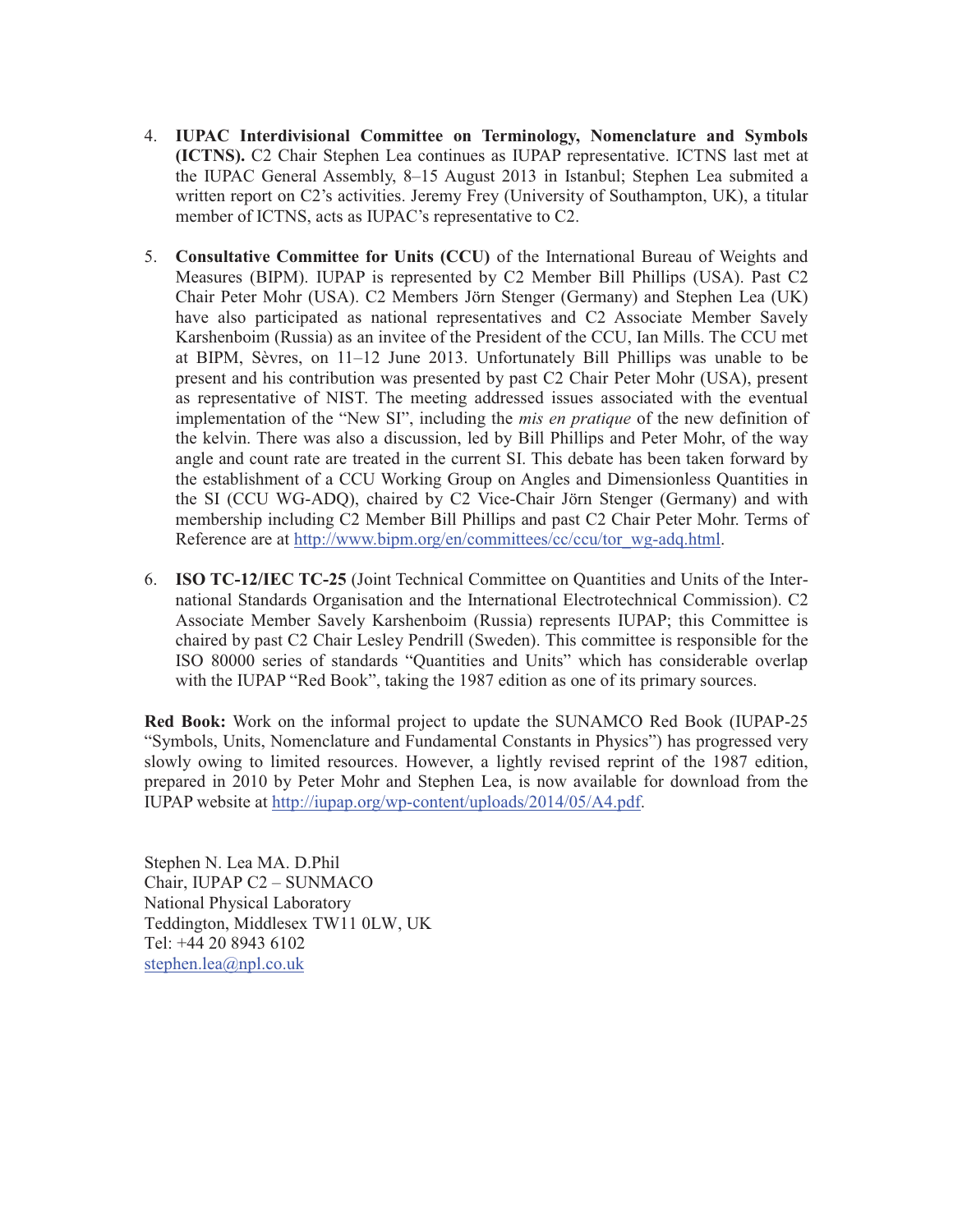## **REPORT**

## **Meeting JCGM/WG1 held at BIPM on 29 Sep – 03 Oct, 2014**

Clemens Elster and Wolfgang Wöger

IUPAP representatives at JCGM/WG 1

#### **Revision of the GUM**

During this meeting the first committee draft of the revised GUM was finalized. Following editorial changes, this version shall be circulated among the member organizations and NMIs later this year.

In addition to the two regular meetings of JCGM-WG1 two subgroup meetings were held in addition. IUPAP was represented in both meetings (March 27-28 Subgroup meeting at PTB Berlin (W. Wöger, C. Elster, M. G. Cox, W. Bich (via skype), August 26-28 Subgroup meeting at INRIM Torino (W. Wöger, M. G. Cox, P. H Harris, W. Bich, F. Pennecchi)

Both IUPAP representatives made several proposals in the course of the revision of the GUM, both technically and with respect to presentation. Almost all of those suggestions have been accepted and were incorporated.

## **JCGM 103. Evaluation of measurement data — Supplement 3 to the "Guide to the expression of uncertainty in measurement" — Modelling**

Work on this document has been postponed until the GUM is circulated.

## **JCGM 105. Evaluation of measurement data — Concepts, principles and methods for the evaluation of measurement uncertainty**

Work on this document has been postponed until the GUM is circulated.

### **JCGM 110. Tentative title: Examples illustrating the GUM and its Supplements**

This document aims at presenting worked out examples and ought to be released in parallel with the revised GUM. A first version of the document has been prepared by NPL, and it was also discussed at the meeting.

#### **Further documents**

The following documents should be developed at a later stage:

- *JCGM 107 Evaluation of measurement data Applications of the least-squares method*
- *JCGM 108 Evaluation of measurement data Supplement 4 to the "Guide to the expression of uncertainty in measurement" – Bayesian methods*

#### **BIPM workshop on measurement uncertainty in 2015**

A BIPM workshop on Measurement Uncertainty shall be held at the BIPM on 15-16 June 2015. The workshop is organized by the BIPM, and IUPAP is represented in the organizing committee (C. Elster). One focus of the workshop will be a discussion about the committee draft for the revised GUM, including the feedback obtained from the member organizations and NMIs.

#### **Next meeting**

17-20 June 2015 at the BIPM.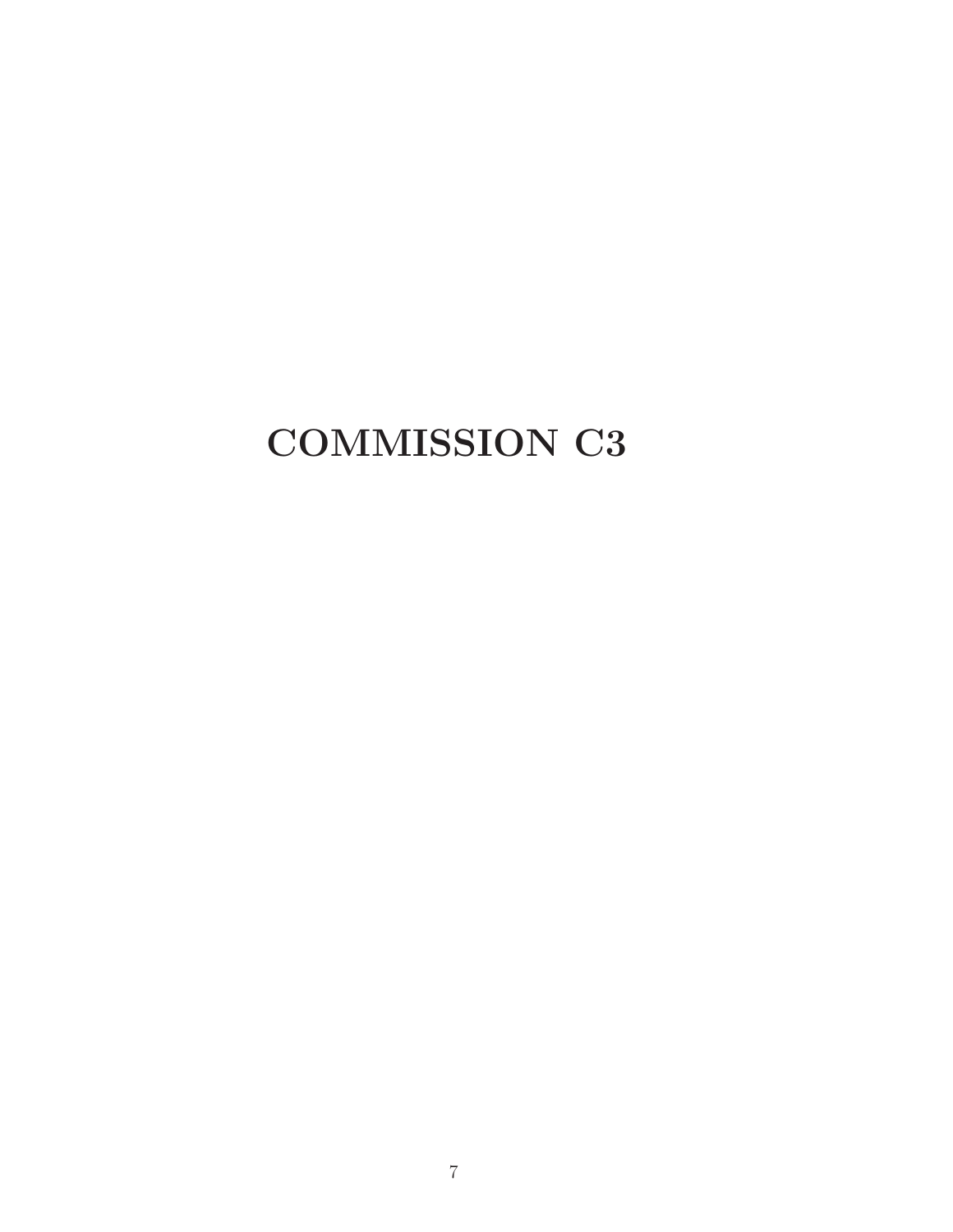## **Activities of Commission C3 - Statistical Physics**

The C3 Commission holds a full meeting once every three years, during the Statphys conference which is the premier IUPAP-sponsored conference on Statistical Physics. The next conference, and hence the next full meeting, will take place in 2016 in Lyon France, on the occasion of Statphys26 (july 22-26 2016; http://statphys26.sciencesconf.org/).

The main activities of the C3 commission are:

- The organization of the (triennial) Statphys Conference  $\bullet$
- Selecting the recipient of the Boltzmann medal, the highest international recognition for outstanding research contributions to the field
- Selecting the recipient of the Young Scientist Award in Statistical Physics

In addition, the chair of the commission participates in the Commission Council and Chair meetings, where general issues concerning all IUPAP commissions are discussed. These are typically held once per year.

## **Conferences**

Since the last CC&C meeting in Geneva, October 2013, two conferences held under the auspices of C3 and sponsored by IUPAP took place.

At the Galileo Galilei Institute in Florence, Italy, within the wider context of a workshop on non equilibrium statistical mechanics, a one week (Type C) conference took place on the same topics on May  $26 - 30.$ 2014  $(http://www.ggi.fi.infn.it/index.php?$ p=events.inc&id=146). About 70 participants from many different countries were present at the meeting and 48 (4 women) gave invited talks (http://www.ggi.fi.infn.it/index.php? p=schedule.inc&idev=146). Several PhD students and post-doctoral fellows participated in the meeting and had the chance of either giving an oral or a poster presentation.

On March 6<sup>th</sup>-9<sup>th</sup> 2014, the 5<sup>th</sup> International Conference on Nanostructures was held successfully in Kish Island, Iran (http://www.nanosharif.ir/page.asp?id=301). The conference was sponsored as a Type B one from IUPAP. The conference program consisted of 3 poster and 20 parallel oral presentation sessions. A total of 49 presentations and 588 posters were delivered. More than 720 participants from 25 different countries (50% were women) shared their views and thoughts.

As usual, half of the C3 commission will be renewed in the next term. I will retire from the commission both as a member and as a chairman, I wish the best for the future of IUPAP.

## **Officers and members of the C3 Commission:**

Stefano Ruffo, Chair (Italy) Yu Lu, Vice-Chair (China) Hans Werner Diehl, Secretary (Germany) Henk van Beijeren (The Netherlands) Jean-Francois Joanny (France) Hans Herrmann (Switzerland) Rahul Pandit (India) Itamar Procaccia (Israel) Mohammad Reza Ejtehadi (Iran) Maxi San Miguel (Spain)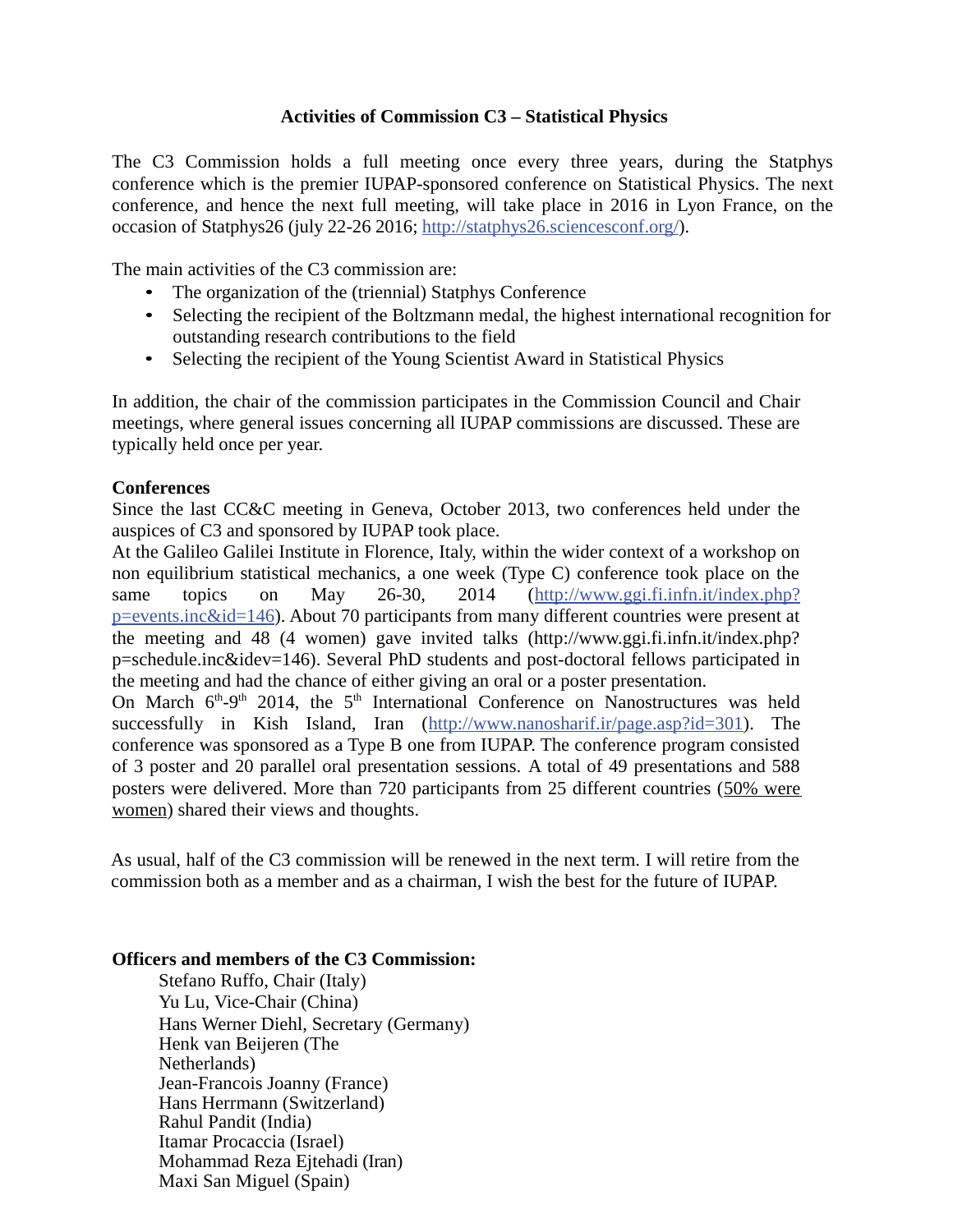Masaki Sano (Japan) Beate Schmittmann (USA) Paul Woafo (Cameroon) Julia Yeomans (UK)

Associate members Yu M. Romanovsky (Russia) F. Alcaraz (Brazil)

Florence, october 11 2014

Stefano Ruffo C3 Chair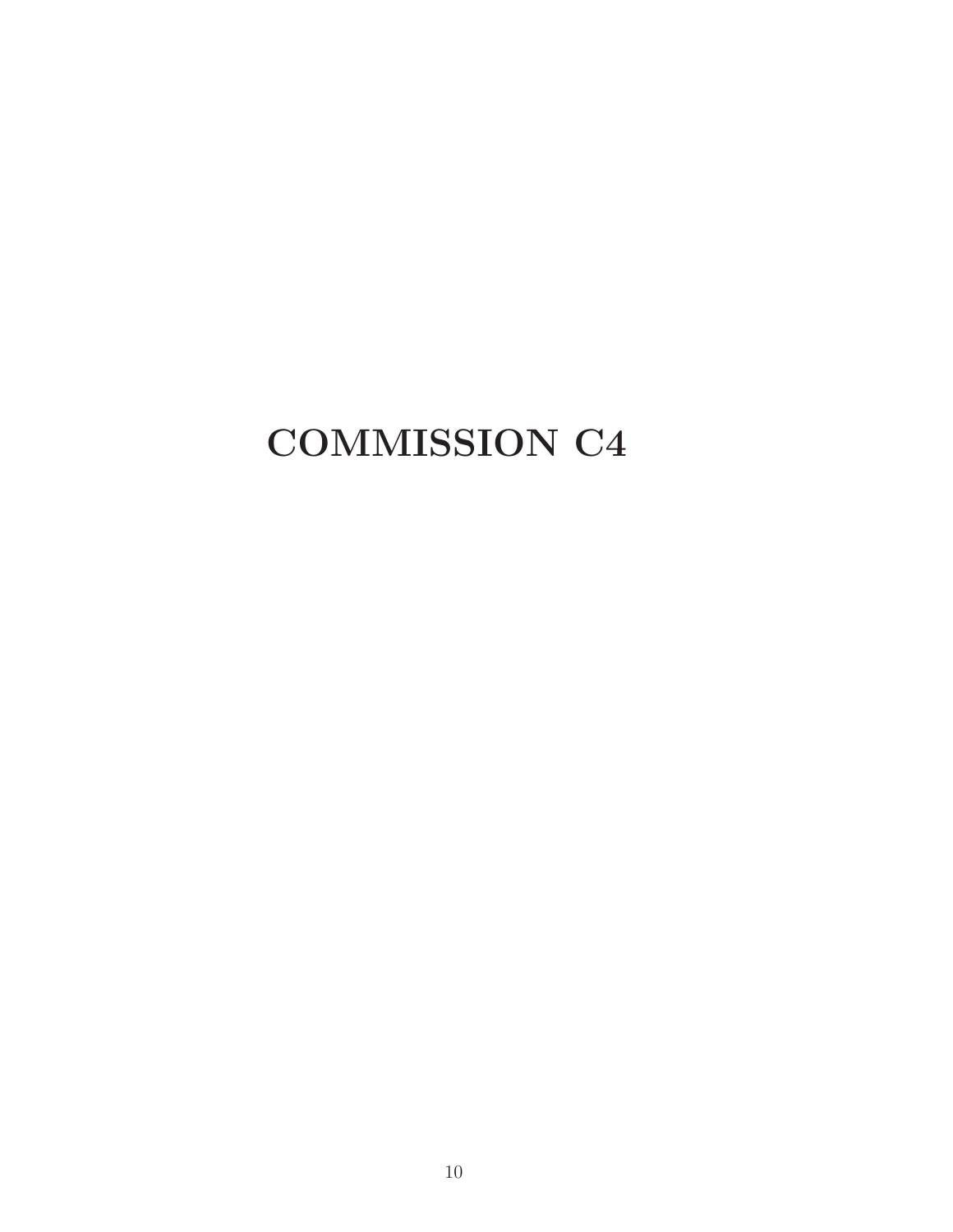## **Report to the IUPAP Council & Commission Chairs Meeting Singapore, 3-4 November 2014**

## **Commission C4 – Astroparticle Physics Report on the period Nov 2013-Oct 2014**

## **1. History of Cosmic Rays:**

In the aftermath of the centenary of the discovery of cosmic rays in 2012, and in conjunction with a IUPAP supported conferences on the topic, a special issue of the journal "Astroparticle Physics" has been published with 22 articles presenting the history and current status of astroparticle physics research: Astroparticle Physics 53 (2014) 1-190

## **2. C4 Name Change:**

At the last C&CC meeting (Oct 2013) the name of C4 was changed from "Cosmic Rays" to the more inclusive "Astroparticle Physics". The name change was initiated at the last General Assembly (2011) and C4 was charged to make a proposal after consultation of the community. A poll at the ICRC 2013 showed a large majority of the community in favour of the change, and at the Oct 2013 C&CC meeting the IUPAP Council unanimously adopted the change. The name change has been largely welcomed in the wider community. However, a small but vocal group opposed the name change. Detailed explanations to each argument have been sent in reply, which seemingly have been accepted, as opposition ceased.

## **3. Establishment of ApPIC:**

The new name of C4 fits well to the newly formed WG10: Astroparticle Physics International Committee (ApPIC), which is supposed to be an advisory committee to the Global Science Forum of OECD and complements the Astroparticle Physics International Forum (APIF) of funding agency representatives. Members of ApPIC have been appointed by the IUPAP President (C Jarlskog), in consultation with C4 and the chair of ApPIC (Michel Spiro). ApPic's charge is to review on a regular basis the scientific status of the field, maintain a continuous dialogue with, and give scientific advice to, APIF, liaise with other national and international bodies on assessment and road-mapping activities to promote global coherence of plans, projects and priorities in Astroparticle physics. The current membership of ApPIC can be found on

http://iupap.org/working-groups/wg10-astroparticle-physics-international-committeeappic/

## **4. New IUPAP / C4 Webpages:**

The improved system used for the IUPAP webpages allowed also cleaning and update of the C4 pages, which are now accurate and current.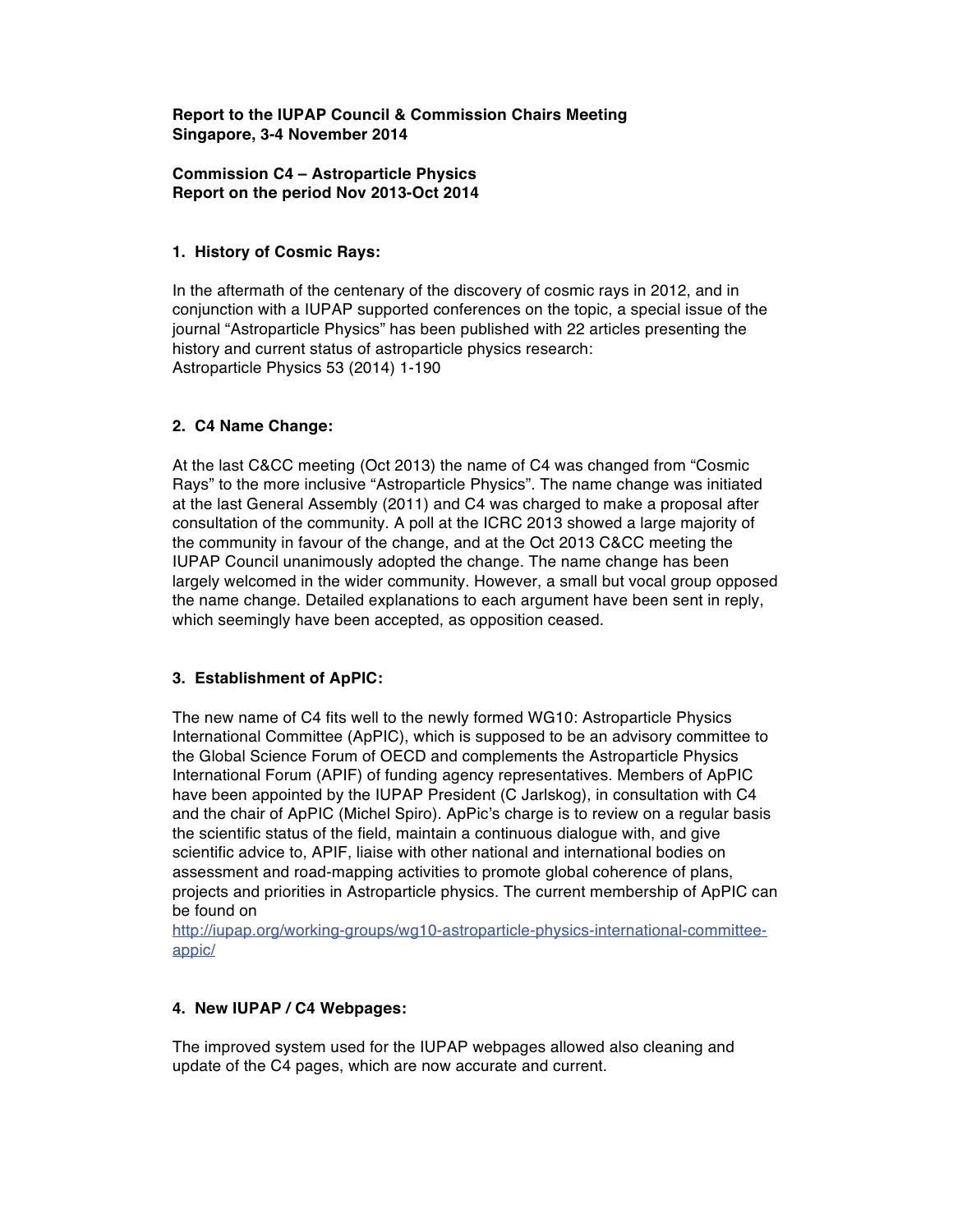## **5. Meetings supported by IUPAP during 2014:**

Astroparticle Physics 2014, Amsterdam 23–28 June 2014 (Chair: Gianfranco Bertone, U of Amsterdam https://indico.cern.ch/event/278032/

This conference brought together two major international conference series in Astroparticle Physics: the TeVPA (TeV Particle Astrophysics) and the IDM (Identification of Dark Matter)

ISVHECRI 2014, Int. Symposium on Very High Energy Cosmic Ray Interactions, CERN, Geneva 18–22 August 2014 (Chair: Ralph Engel, KIT) https://indico.cern.ch/event/287474/

This conference covered results and models of hadronic interactions at high energies from the cosmic ray physics and particle physics communities with considerable interest to both sides.

COSPAR 2014, COSPAR Scientific Assembly, Moscow, Russia 2–10 August 2014, (subsession on the Origin of Cosmic Rays; chair Mikhail Malkov) https://www.cospar-assembly.org

## **6. Upcoming Meetings supported by IUPAP in 2015:**

34<sup>th</sup> International Cosmic Ray Conference ("The Astroparticle Conference"), 30 July–6 August 2015, The Hague, The Netherlands (Chair of organising committee: Ad van den Berg, University of Groningen) http://icrc2015.nl

TAUP 2015: XIV International Conference on Topics in Astroparticle and Underground Physics 7–11 September 2015, Torino, Italy (Chair: Nicolao Fornengo, University and INFN Torino, Italy) http://taup2015.to.infn.it

Johannes Knapp Chair, IUPAP C4 – Astroparticle Physics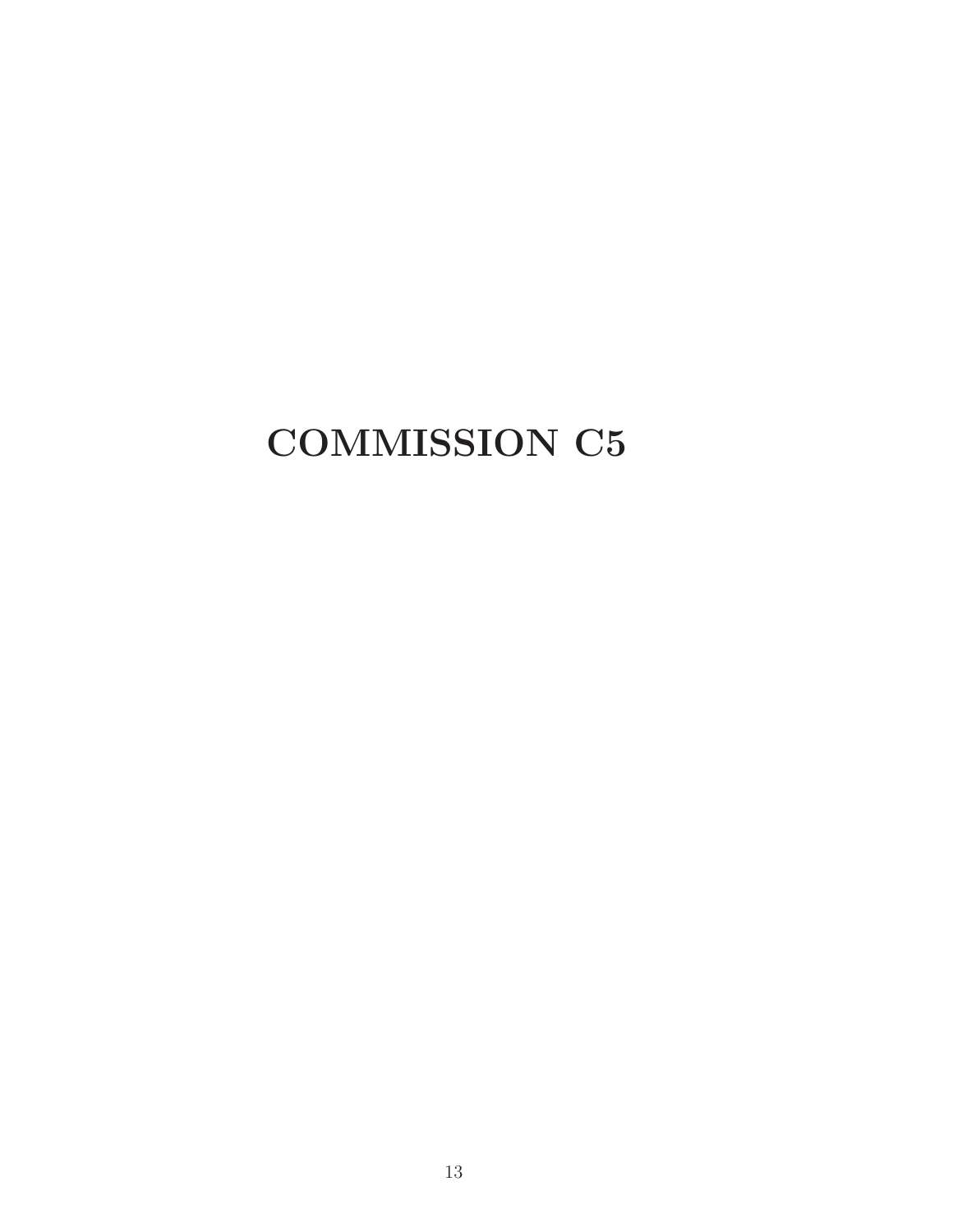## **C5 Activity Report for the IUPAP General Assembly November 2014**

(submitted by K. Kono, Chair C5, September 2014)

### **Officers/Members 2011-2014**

| Chair:             | Kimitoshi Kono          | Japan             |
|--------------------|-------------------------|-------------------|
| Vice-Chair:        | Karen Hallberg          | Argentina         |
| Secretary:         | John Saunders           | UK                |
| Members:           | John Beamish            | Canada            |
|                    | Nan Lin Wang            | China             |
|                    | Jukka Pekola            | Finland           |
|                    | Jean-Pascal Brison      | France            |
|                    | Christian Pfleiderer    | Germany           |
|                    | Sriniyasan Ramakrishnan | India             |
|                    | Hu-Jong Lee             | Republic of Korea |
|                    | Hans Hilgenkamp         | The Netherlands   |
|                    | Alexander Smirnov       | Russia            |
|                    | Alexander Feher         | Slovak Republic   |
|                    | Robert Hallock          | USA               |
| Associate Members: |                         |                   |

| Jacek Kossut     | Poland (from C8)   |
|------------------|--------------------|
| YoshiChika Otani | Japan (from $C9$ ) |
| Juhn-Jong Lin    | Taiwan             |

## **Main Achievements**

#### **1. Commission Meeting**

C5 holds its major triennial formal meeting in advance of the General Assembly on the occasion of the meeting of International Conference on Low Temperature Physics (LT), our major Type A conference held every three years. The previous meeting was in August of 2011 in Beijing at the time of LT26. We have conducted business effectively by e-mail in the interim.

Agenda and minute (C5 meeting on August 8, 2014 in Buenos Aires)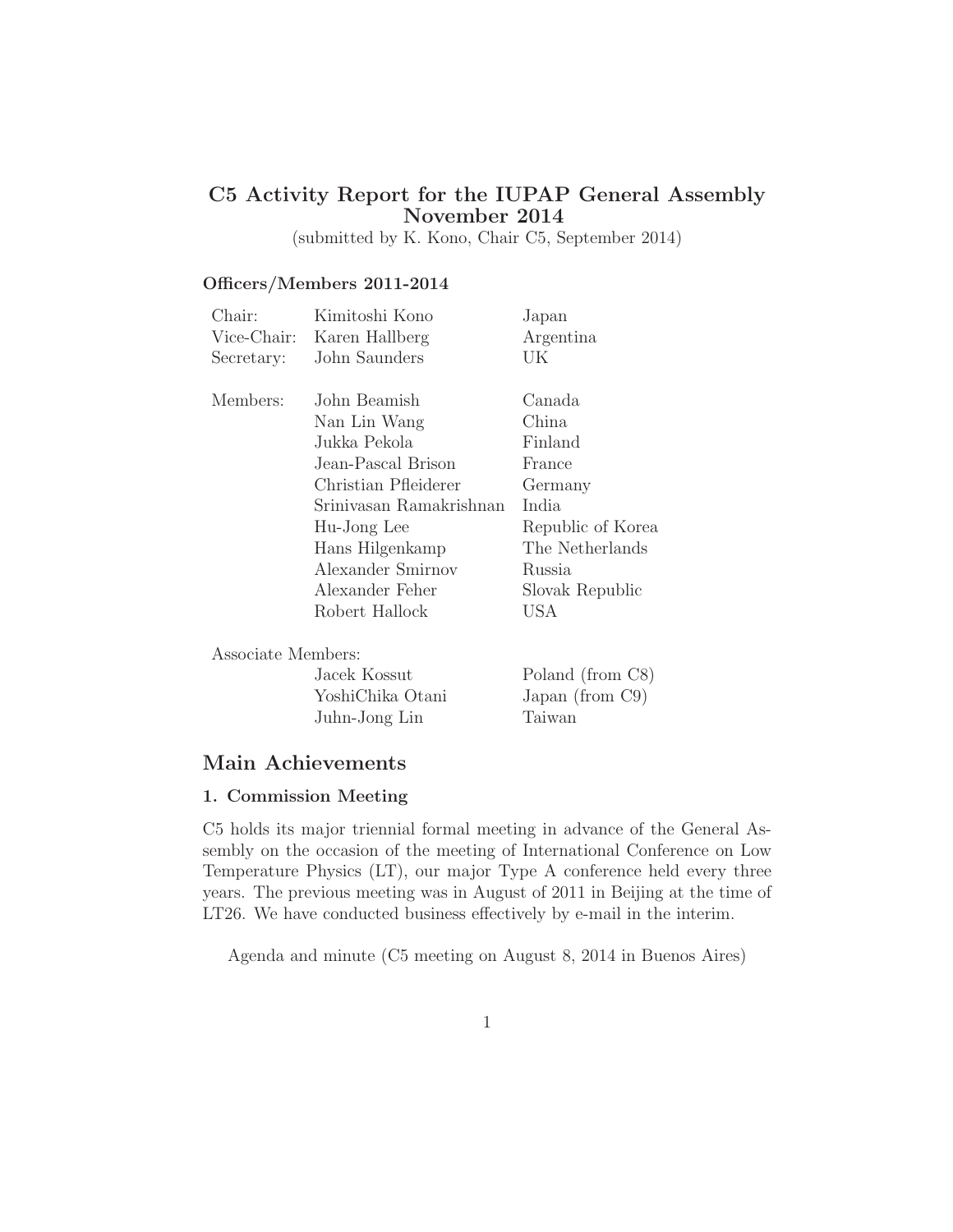- 1. Reports on GA and C&CC meetings.
	- 27th General Assembly, November, 2011, London. (General Report 2012-2014, Resolutions).
	- C&CC meeting, Feb, 2012, Cape Town. (Minutes)
	- C&CC meeting, Oct, 2012, Rio de Janeiro. (Minutes)
	- C&CC meeting, Oct, 2013, Geneva. (Draft minutes)
- 2. Review of the sponsored Conferences in the last three years (Type B, C).
	- ULT 2011 (Type B)
	- 7th International Conference on Stripes and High TC Superconductivity (ICS 2011) (Type C), no report found.
	- QFS2012 (Type B)
	- QFS2013 (Type B)
- 3. Final report from the previous LT conference.
	- Final report from LT26 was circulated.
- 4. Preliminary report from LT27
	- The preliminary report was presented by Susana Hernández (Conference Chair).
- 5. Policy statement on the inclusion of women and underrepresented others on program committees and for invited talks. We urge this and IUPAP requires it. This item is here as a reminder.
- 6. Consideration of the Type B conference.
	- Proposal for QFS2015 was considered and it is decided to support.
- 7. Consideration of the proposals for LT28 in 2017.
	- We received proposals from Sweden (Gothenburg) and Russia (Kazan).
	- The proposal from Sweden was approved.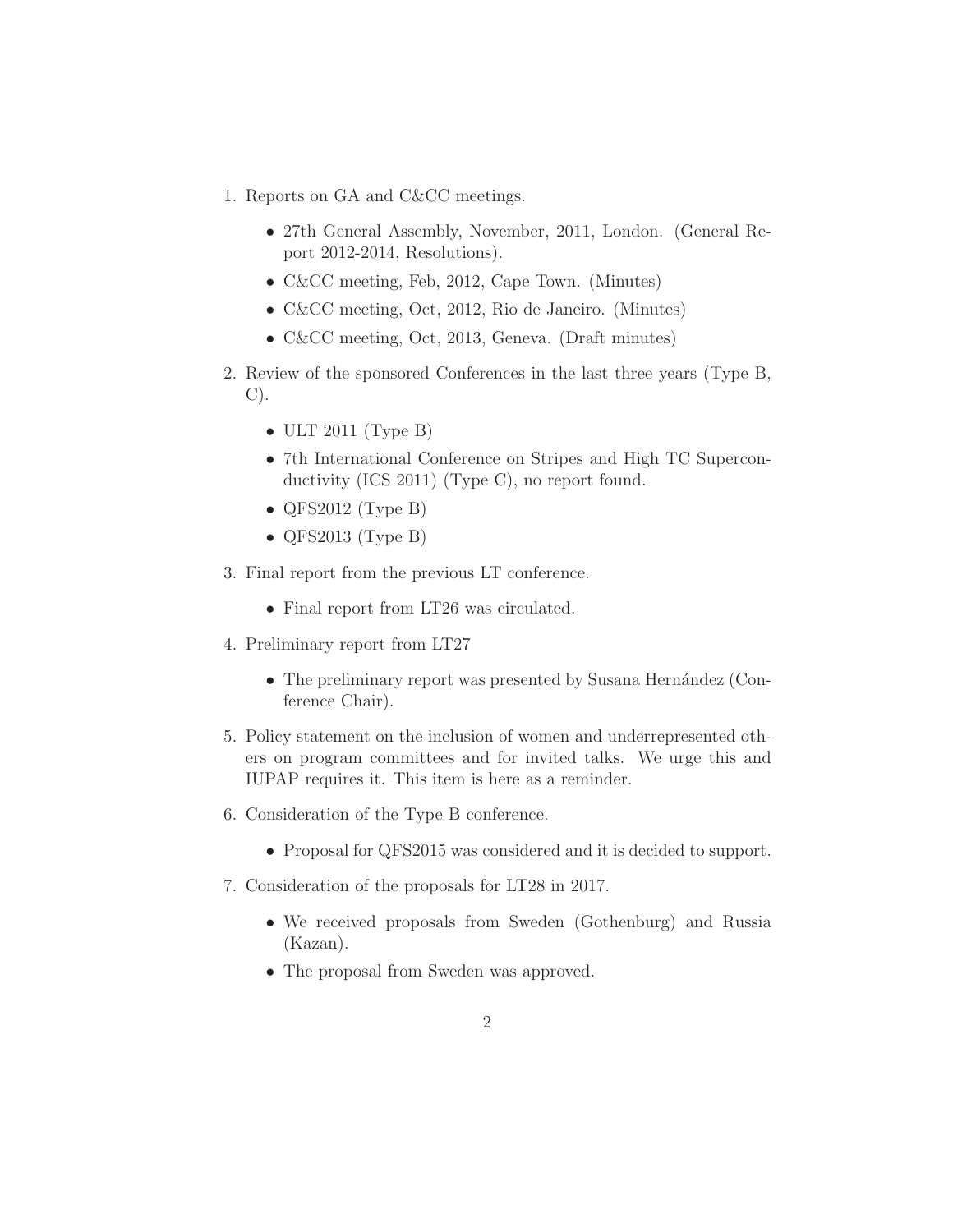- 8. Consideration of C5 membership and officers for 2014-2017 term.
	- We discussed about the next term C5 structure and voted on the candidate list for submission to the IUPAP office.
- 9. Other business

## **2. Sponsored Conference (2012)**

Type B

• **International Conference on Quantum Fluids and Solids 2012 (QFS2012)**

August 15-21, 2012, Lancaster, UK; 267 registered participants (26 women) from 25 countries; 9 keynote talks and 55 invited talks (3 by women), and approximately 210 posters; Co-chairs: S.N. Fisher and G.R. Pickett

## **3. Sponsored Conference (2013)**

Type B

• **International Conference on Quantum Fluids and Solids 2013 (QFS2013)**

August 1-6, 2013, Matsue, Japan; 220 participants (14 women) from 23 countries; 10 plenary talks and 47 invited talks (1 by woman), and 147 posters; Chair: Y. Okuda, Co-Chair: K. Kono

## **4. Sponsored Conferences (2014)**

Type A

## • **27th International Conference on Low Temperature Physics (LT27)**

August 6-13, 2014, Buenos Airs, Argentina; 631 registered participants (101 women) from 32 countries; 14 plenary talks (1 by woman), 24 half-plenary talks (4 by women), and 165 oral contributions (a number of women is not yet available).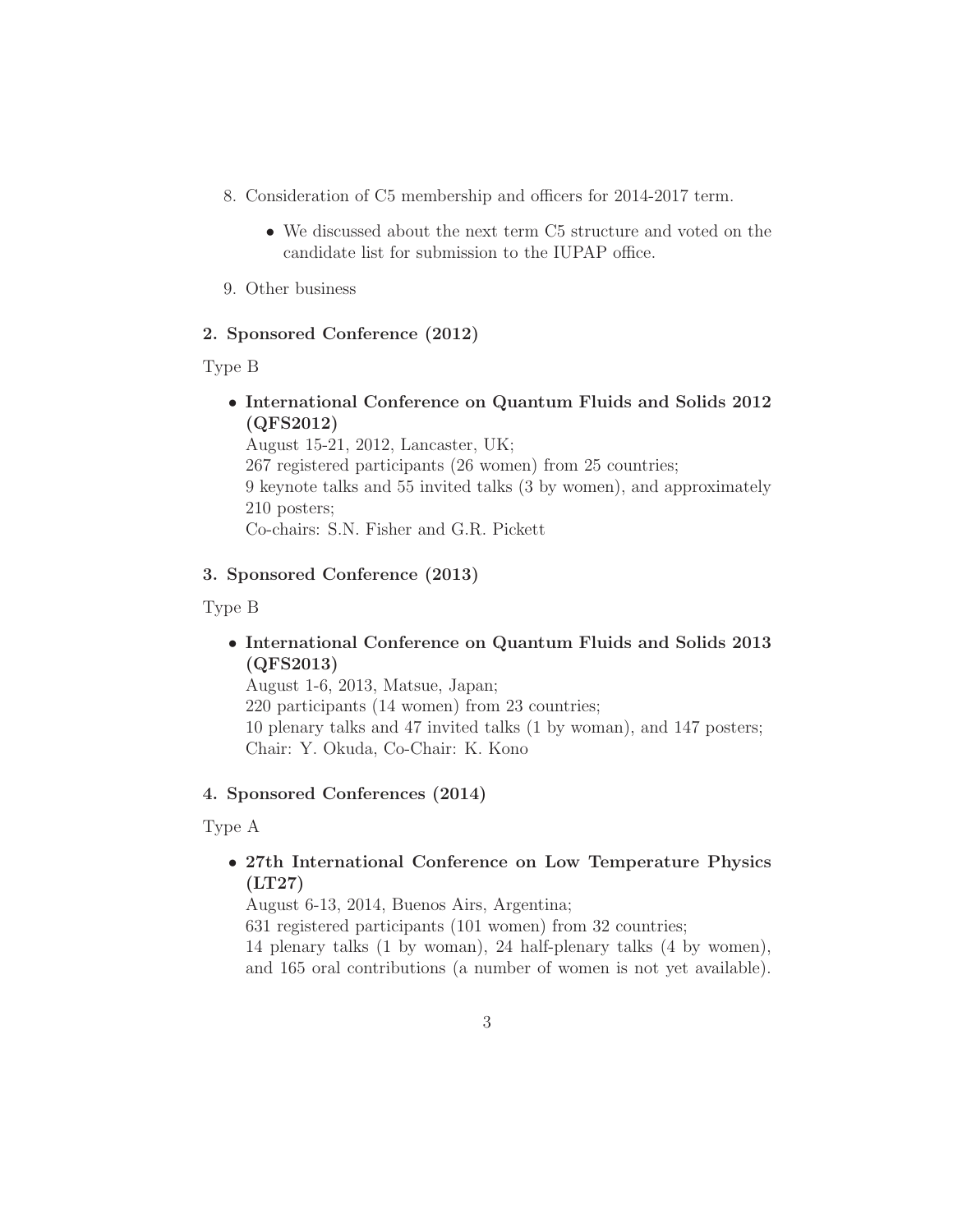There were approximately 700 posters. Chair: Susana Hernández, Co-Chair: Victoria Bekeris

Type B

• **International Conference on Ultralow Temperature Physics (ULT 2014)**

August 14-19, 2014, San Carlos de Bariloche, Argentina; 71 registered participants (7 women) from 12 countries; 33 invited talkes (3 by women) and 15 posters. Organizers: Henri Godfrin, Julio Guimpel, J. Luzuriaga, E. Osquiguil

#### **5. Sponsored Conferences (anticipated for 2015 and beyond)**

Type A

• **28th International Conference on Low Temperature Physics (LT28) to be aproved** August 9-16, 2017, Gothenburg, Sweden;

about 1,200 participants Chair: P. Delsing, Co-Chairs: M. Fogelström, J. Bylander, and F.

Type B

Lombardi

• **International Symposium on Quantum Fluids and Solids 2015 (QFS2015)**

August 10-15, 2015, Niagara Falls, USA; about 200 participants Chair: F. Gasparini, Co-Chair: E. Krotscheck

#### **6. IUPAP Young Scientist Prize in Low Temperature Physics**

Following a successful solicitation and subsequent consideration of nominations, the third IUPAP Young Scientist Prize award ceremony in low temperature physics was held at the LT27 conference in August 2014. All prizewinners gave an invited talk. The recipients selected by the C5 commission in early 2014 (and presented with their award medal, certificate and cash award) were: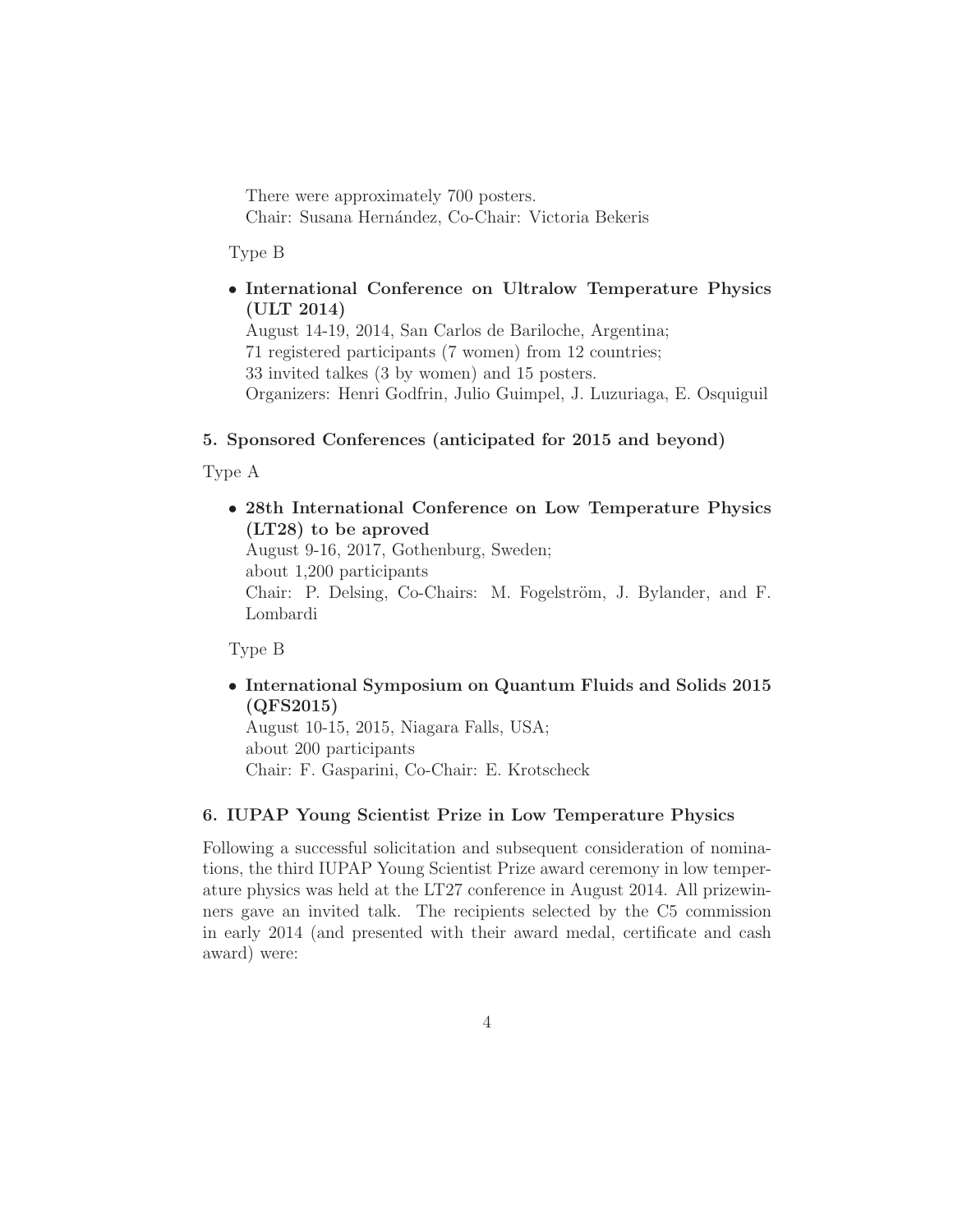- **Cory R. Dean** [The City College of New York, USA]: For his development of graphene on boron nitride and subsequent discovery of the Hofstadters butterfly.
- **Leonardo DiCarlo** [Delft Univeristy of Technology, the Netherlands]: For his outstanding low-temperature experiments on semiconducting and superconducting mesoscopic circuits, and for establishing an innovative research program on measurement and feedback control of superconducting qubits.
- **Mathieu Le Tacon** [MPI for Solid State Research, Germany]: For his innovative photon scattering experiments elucidating spin and charge ordering phenomena and excitations in high-temperature superconductors and other correlated-electron materials.

#### **7. Status of Low Temperature Physics – based on LT27**

The LT series is the flagship international conference in low temperature physics, held triennially. LT27 was a landmark meeting: the first LT held in the southern hemisphere and the first in South America. Also notable was the fact that for the first time the Conference Chair was a woman, as was the Co-Chair.

Low temperature physics, the field which C5 represents, is a research area of extraordinary range, reach and impact. This was reflected in the topics covered at the meeting and the progress made, with research which cross-cut the traditional session topics of: Quantum Gases, Fluids and Solids; Superconductivity, Cryogenic Techniques and Applications; Magnetism and Quantum Phases; Electronic Quantum Transport in Condensed Matter. This breadth of activity was also reflected by the range of research reported by the IUPAP Young Scientist Prize winners, covering superconducting quantum devices, x-ray spectroscopy of high Tc superconductors, and the discovery of Hofstadter's butterfly in graphene systems.

The field of quantum mechanics in artificial, engineered systems (designed, nanofabricated and tuneable) is making dramatic progress. The remarkable developments in superconducting quantum circuits, operating quantum mechanically, formed the subject of the London Prize Lectures. The London Prize is an IUPAP sponsored award as well. The achievement of sufficiently long qubit lifetimes now seems enable the implementation of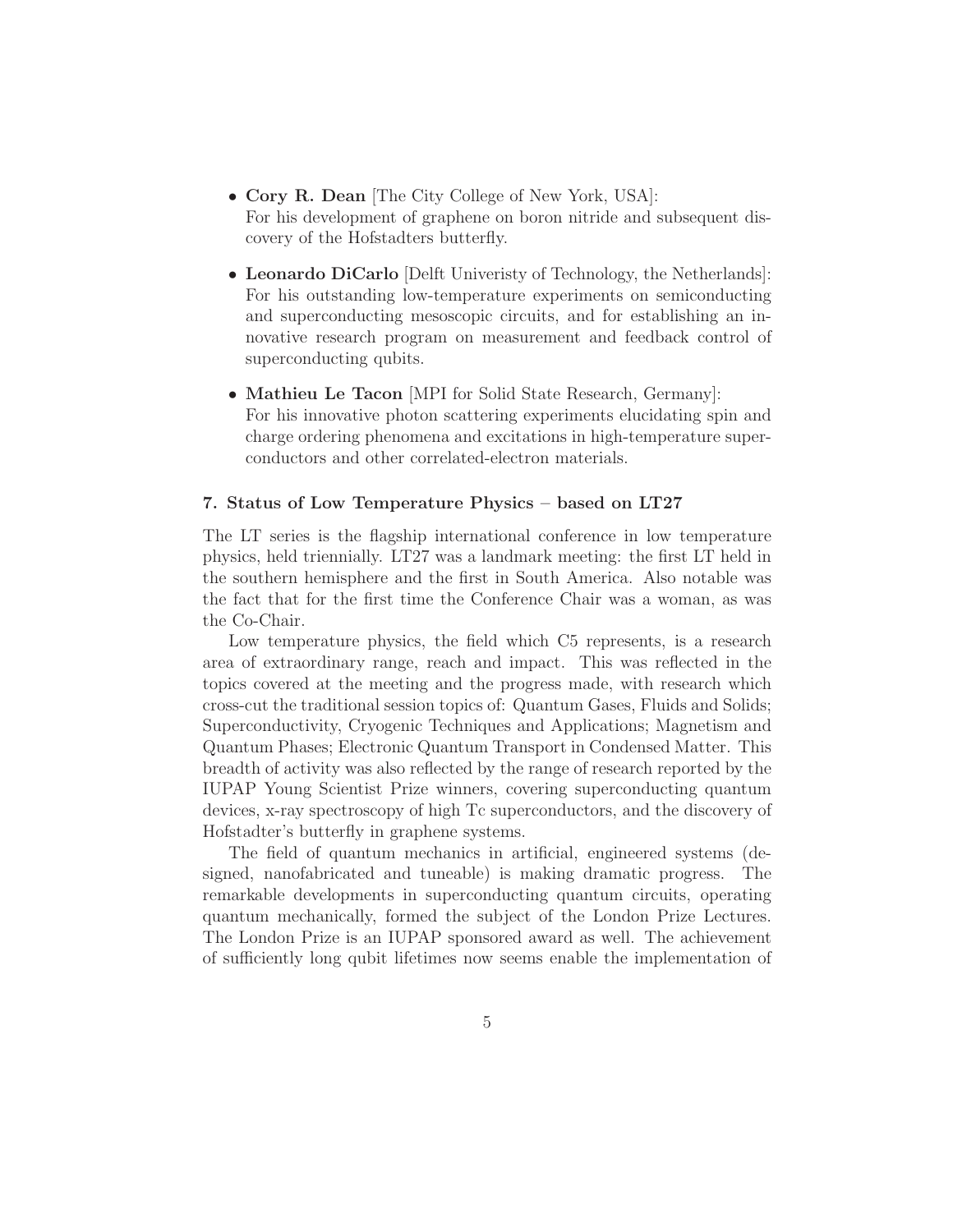quantum error correction, and realization of large scale fault- tolerant quantum computers. At the same time advances in quantum sensors are expected to deliver new capabilities in sensing technologies.

Furthermore, and not least, this research area contributes to advances in fundamental understanding. For example, it has been demonstrated that a man-made macroscopic objects (realised by nanofabrication techniques) can behave as Schrödinger's cat, existing in a superposition of quantum states! And new quantum systems are emerging, with fresh opportunities for quantum control. In particular non-linear nano-electromechanical resonators, engineered in a variety of ways, in some cases with very high quality factors, can be cooled into the quantum regime. The area of engineered quantum mechanical-resonators is expected to develop strongly in future.

The Superconducting Quantum Interference Device (SQUID) constitutes a more mature technology and the LT27 meeting celebrated the SQUID's 50th anniversary. The conference heard a review of the widespread applications, realised and potential, of SQUIDs: geophysics and the discovery of mineral deposits; magnetoencephalography; dark matter (axion) detectors; photon detectors for cosmic microwave backround; high resolution x-ray spectroscopy; noise thermometry; MRI systems operating at magnetic fields four orders of magnitude lower than conventional MRI systems with several potential clinical applications, and many more. An important developing direction is SQUIDs for micro- and nanoscale detection. And in this context it was also interesting to hear a review of work over the past on the realisation of a SQUID in liquid 4He, the SHeQUID, of both fundamental interest and application as a sensitive detectors of rotation.

Nanophysics at low temperatures continues to be exploited to create novel devices with new functionalities (and acronyms), for example those based on hybrid metallic nanostructures such as the SQUIPT and HyQUID. In semiconductor-superconductor hybrid structures the focus is on the unambiguous detection, and potential manipulation of Majoranas. These particles, which are their own antiparticle, are yet to be discovered. Their quantum entanglement offers a route to topologically protected quantum computing. Developments in scanning tunnelling microscopy with superconducting tips have led to new insights into amorphous and homogeneous superconducting films, while scanning SQUID microscopy now provides a powerful technique to image complex oxide heterostructures, an important new class of materials.

These new systems and regimes of investigation challenge our fundamen-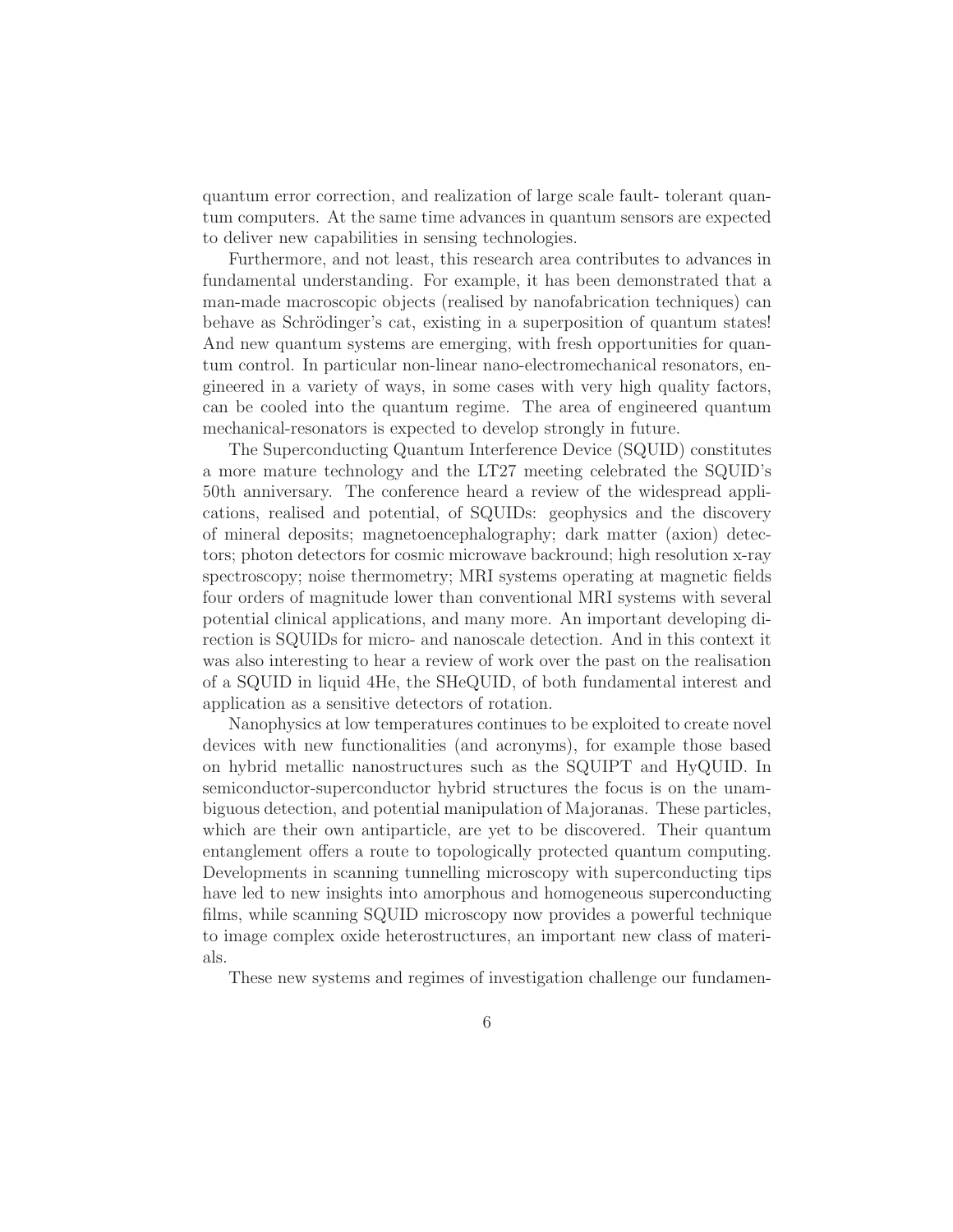tal understanding. A fascinating example concerns how thermodynamics applies on the nanoscale. Here it was reported that the investigation of work and dissipation in driven processes manipulating single electrons has led to an experimental realization of Maxwell's Demon!

A central theme of the conference was the discussion of a wide range of systems coming under the umbrella of quantum matter: topological insulators; graphene; unconventional superconductors, including their paradigmsuperfluid  ${}^{3}$ He; quantum spin liquids. The pervasive importance of the topological classification of quantum matter has been widely recognised recently, and its experimental ramifications are an active area of study. This conceptual unification provides a strong feature of low temperature physics and this conference. Another key concept in strongly correlated quantum systems is that of quantum phase transitions and quantum criticality, where a control parameter such as pressure or magnetic field is used to tune a system between ground states. The breakdown of the standard model of interacting Fermi systems at a quantum critical point remains a major unresolved issue, being actively pursued experimentally and theoretically, with significantly divergent views being presented. Here heavy fermion metals are important prototypes. There is evidence that quantum critical fluctuations enhance superconductivity in the iron-pnictides, which feeds into the debate on high Tc cuprates, where Fermi surface reconstruction is also believed to play a key role. In related work there has also been significant progress in establishing the rich behaviour of organic charge transfer salts. These systems are highly tuneable by composition and pressure, and are models for the Mott metal-insulator transition and candidate quantum spin liquids.

Superfluid <sup>3</sup>He currently provides our only established example of a topological superfluid or superconductor. The ability to fingerprint the order parameter by NMR has led to striking discoveries on how superfluidity can be manipulated by disorder with controlled anisotropy, through the introduction of aerogel. Recently this has led to the stabilization and identification of a new phase, the polar phase, not found in usual bulk liquid. Of relevance to the upsurge of interest in topological quantum matter, the surface of <sup>3</sup>He-B is predicted to host Majorana fermions. Surface acoustic studies already provide indirect evidence of a Majorana cone of dispersing surface excitations.

Both superfluid <sup>3</sup>He and <sup>4</sup>He continue to be the focus of investigations of turbulence, one of the major unsolved problems in physics. In a superfluid, the quantization of vorticity simplifies the problem and permits the con-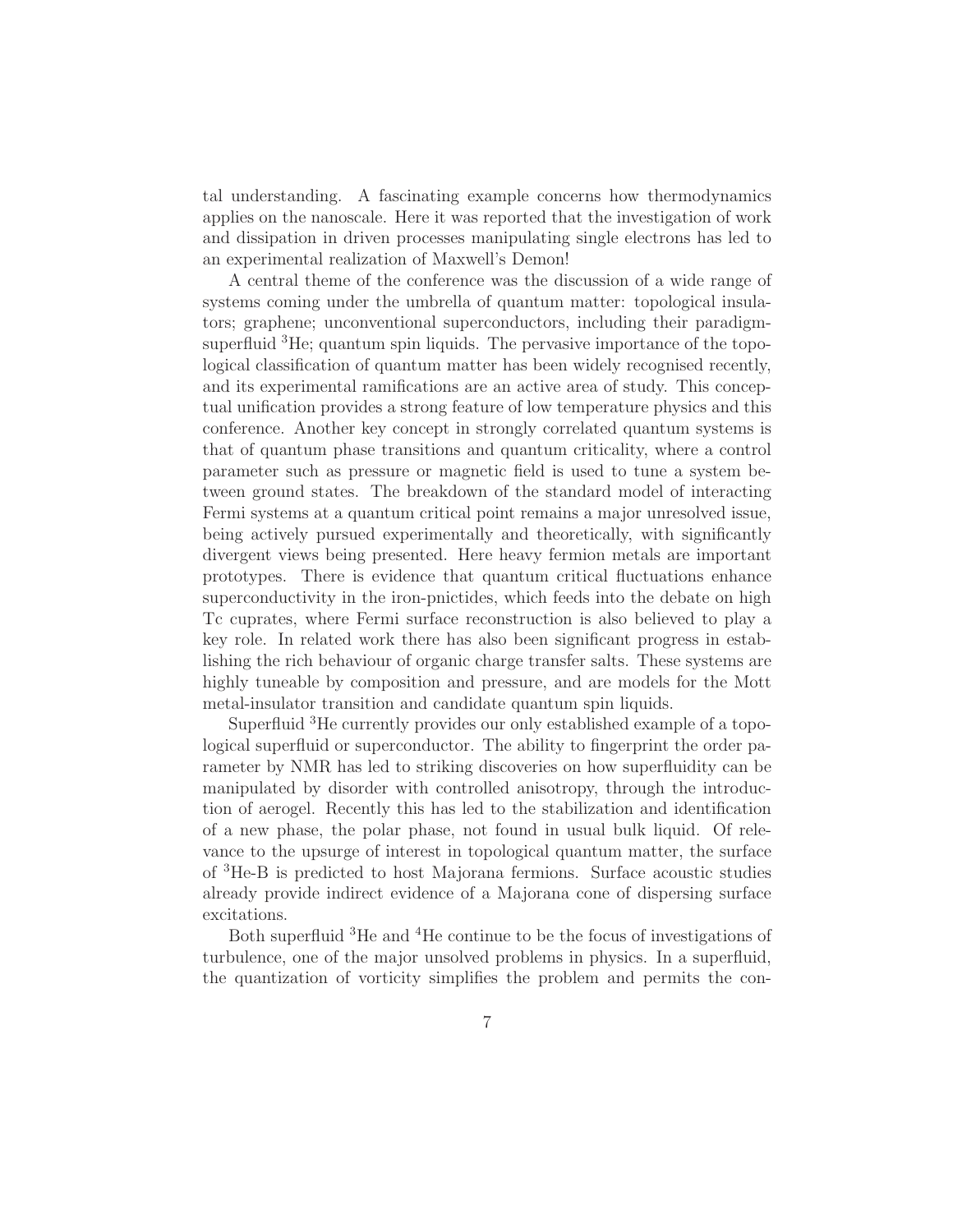frontation of experiment with detailed theoretical simulation. For the past ten years the experimental claims for a form of superfluidity in solid <sup>4</sup>He has attracted the attention of a significant segment of the quantum fluids and solids community. The pendulum has swung towards impressive detailed studies of the elastic properties of this quantum solid and its dislocations, and this is now probably the best understood material from this point of view. However the enigma of supersolidity, as it is sometimes referred to, remains just that. The community only now is beginning to fully understand how to eliminate elastic artifacts from attempts to detect superfluidity with torsional pendular. There are a number of new results using this technique, and the problem remains open. However intriguing new work was presented which seemed to provide possible evidence for quasi-one dimensional superfluidity (probably along dislocations or grain boundaries) in the bulk solid, and evidence for a new class of quasi-condensate in two-dimensional helium. The interplay of solid order and superfluidity in bose-solids remains a subject of active interest for both the cold-atom and condensed matter communities.

Finally we address the strategic issues that have been discussed in previous reports, and recently in the literature. There have been shifts in the demand for <sup>3</sup>He gas, a key ingredient in dilution refrigerator technology, which have results in a significant lowering in price relative to the recently experienced high. On the other hand, the price of liquid  ${}^{4}$ He has continued to increase, as a result of a combination of global supply and US government policy. While it is anticipated that new sources will come on stream, from newly developed natural gas reserves, further price increases are inevitable. Wastage of this non-renewable resource by sectors where helium recovery is not practiced cannot be justified. However this is beyond the control of our community. The trend is for our community to mitigate the impact of these price increases by installing efficient helium liquifier/recovery plant or by single-cryostat based recycling schemes. The alternative is to adopt cryogen-free technology. Indeed, the development of cryogen-free dilution refrigerator technology by a number of suppliers, has led to a relative explosion of demand. The number of dilution refrigerators (the 50th anniversary of which is approaching) is increasing rapidly: an important driver is research on quantum technologies, which rely on millikelvin temperatures for their operation. The push-button operation of these dilution refrigerator systems is attractive to users, and also facilitates practical applications. Perhaps the advent of the desk-top dilution refrigerator is not far away. More recently even the feasibility of achieving microkelvin temperatures, by a booster nu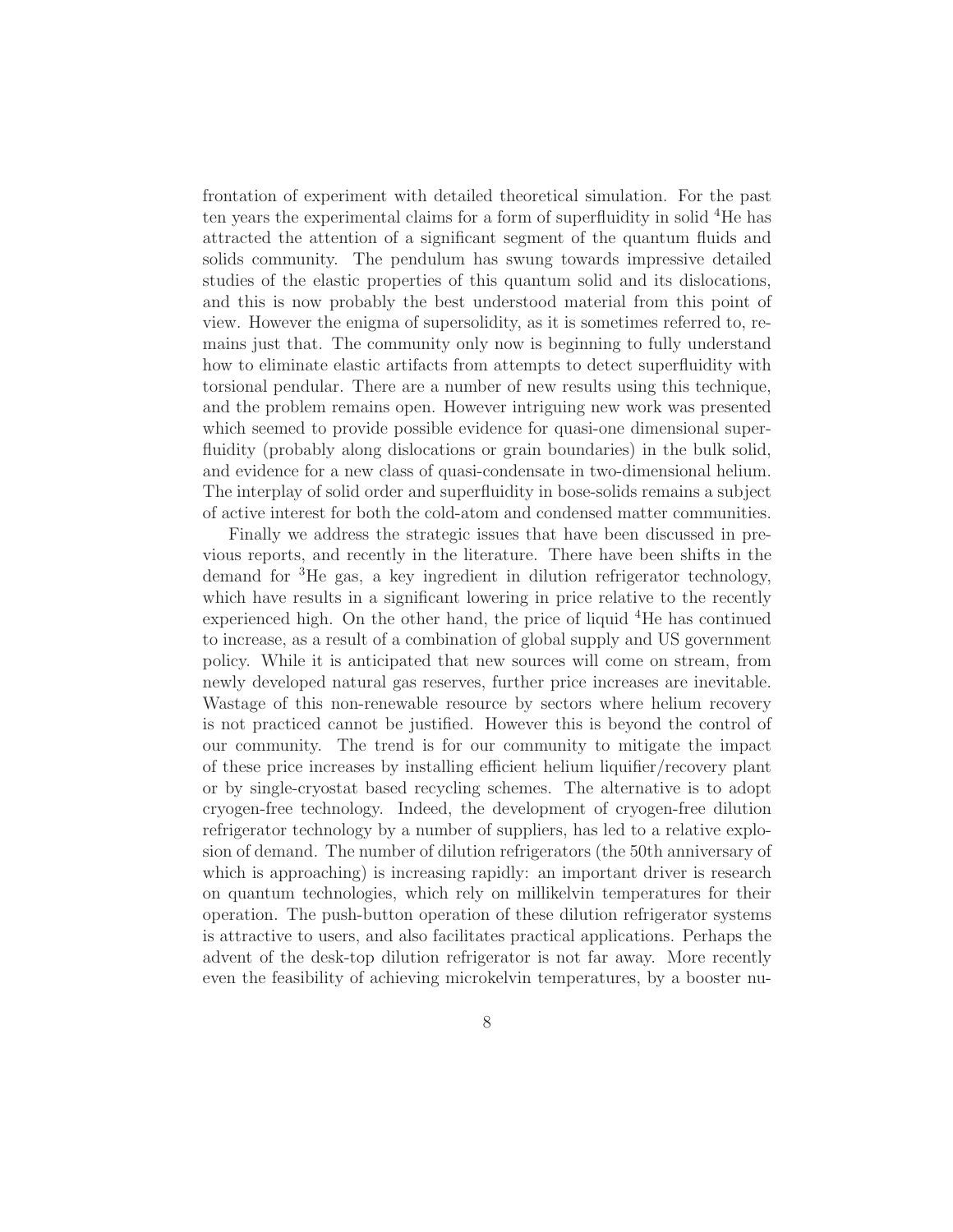clear demagnetisation stage attached to a cryogen-free dilution refrigerator, has been demonstrated. Thus the ever-widening accessibility of ever-lower temperatures seems to be an inevitable trend, opening up to new fields.

In that context we note that the European Microkelvin community is working, with the support of the European Commission, to establish a European Microkelvin Platform as a "virtual laboratory", to promote accessibility, engage with interdisciplinary research directions, and promote discovery. The pooling of complementary expertise and collective approach to scientific challenges has been effective. Engagement and exchange of best practice with the wider international community is likely to contribute to the global development of low temperature physics, a field of established strategic importance.

LT27 conference summary respectfully submitted by John Saunders, Secretary, C5 Kimitoshi Kono, Chair, C5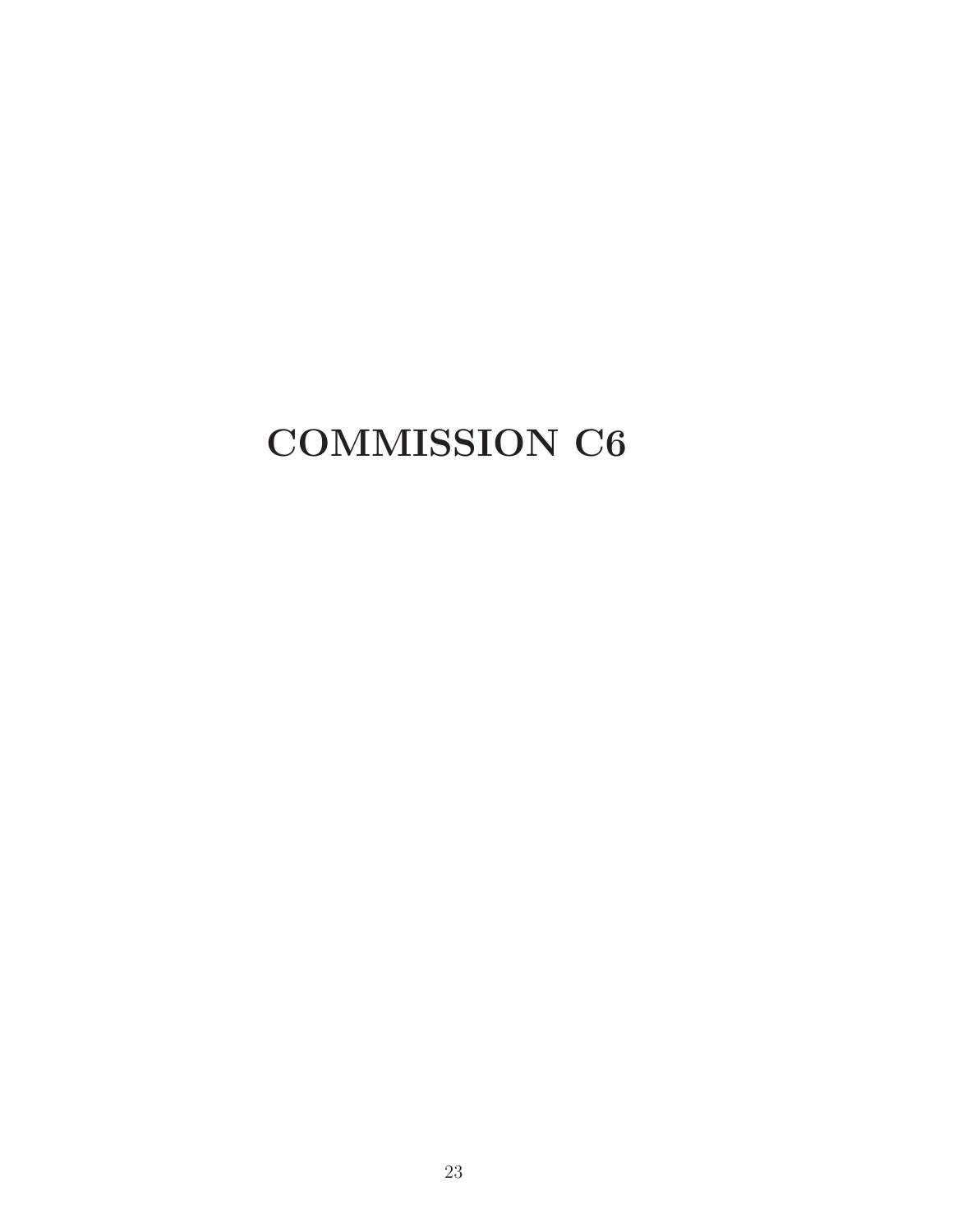Activity report of C6:

## 1) International Conference of Biological Physics, ICBP 2014 (Category A), was held at Beijing, China for the period of June 18-22, 2014.

## **Conference Background and Overview**

The International Conferences on Biological Physics of the International Union of Pure and Applied Physics bring together physicists and scientists in related fields to report the latest breakthroughs and achievements in the frontiers of biological physics and exchange information about all aspects of living-systems studies. The conferences are also important and effective forums to enhance international collaboration among scientists from various parts of the world.

Following previous successful conferences in San Diego, USA (2011), Montevideo, Uruguay (2007), and Gothenburg, Sweden (2004), the 8th IUPAP International Conference on Biological Physics (ICBP2014) was held on the campus of the Institute of Physics, Chinese Academy of Sciences on June 18-22, 2014. The first two days (June 18-19) encompassed a training workshop; and the remaining three days (June 20-22) included 5 plenary lectures, 12 research symposia, one poster session, and one special session honoring the winners of the IUPAP C6 Young Scientist Prize. This conference also served as the general meeting of the IUPAP C6 [Biological Physics] Commission.

## **Conference Demographics**

The conference was attended by over 500 researchers (registered and last-minute attendees from many local institutions) from 26 countries:

44% faculty 10% postdoctoral scholars 38% graduate students 8% undergraduate students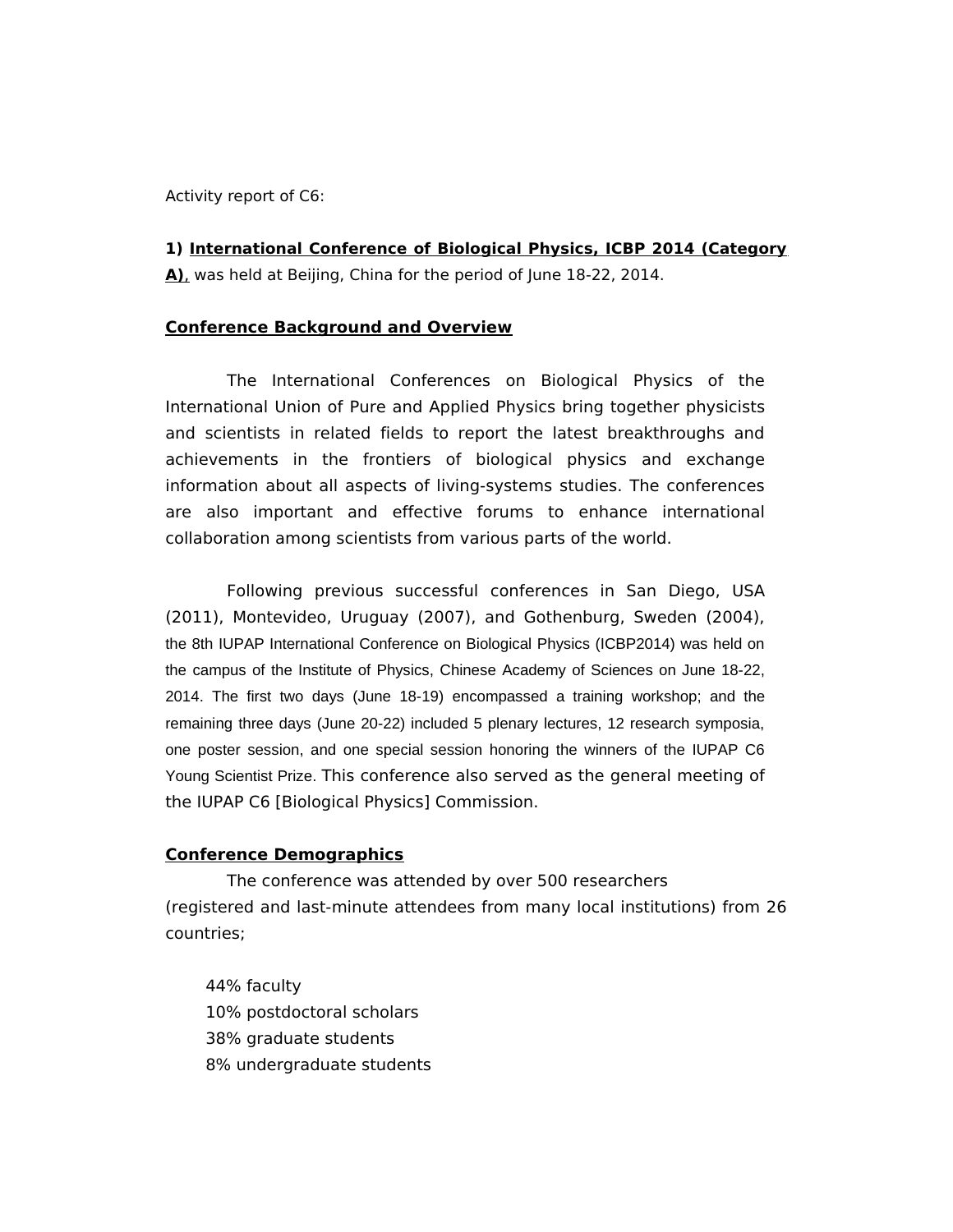# 70% of all attendees were from developing countries 35% of all attendees were women 30% of all *invited speakers* were women

It is important to note that although "faculty" represented 44% of the total participants (by total head count) at the conference, almost 50% of the faculty were invited speakers, session chairs and/or organizers. If we exclude the "faculty presenters", junior researchers (postdoctoral scholars, graduate and undergraduate students) accounted for almost 80% of all attendees. Over 50% of the junior researchers received some kind **financial assistance** (full/partial travel awards, registration/housing waivers, etc.) from the conference.

## **Conference Program Summary**

The conference was preceded by a workshop organized by Prof. Ming Li (University of Chinese Academy of Sciences), Xin Zhou (University of Chinese Academy of Sciences), Fangfu Ye (Institute of Physics, Chinese Academy of Sciences), and Jin Wang (Stony Brook University). The workshop included 16 one-hour faculty lectures, introducing to the attendees some important techniques used in biophysical studies and recent progresses and discoveries associated with these techniques. Over one hundred graduate students and postdoctoral scholars attended the workshop

The conference included five plenary talks and 12 conference symposia. The plenary talks were presented by scientific leaders in their respective fields, including one Nobel Laureate:

Anna Barker (Arizona State University),

Michael Sheetz (National University of Singapore),

Yigong Shi (Tsinghua University)

**Sunney Xie** (Harvard University), and

Ada Yonath (Weizmann Institute, 2009 Nobel Laureate in Chemistry).

The 12 conference symposia included 84 invited talks, by both junior and senior researchers, on topics encompassing the entire range of leading-edge biological physics research. The conference also included a half-day poster session in which around 150 posters were presented.

## 2) C6 meeting at Beijing on June 21, 2014 on the occasion of ICBP2014

Attendee: K. Yoshikawa (Chair), Aihua Xie (Vice-Chair)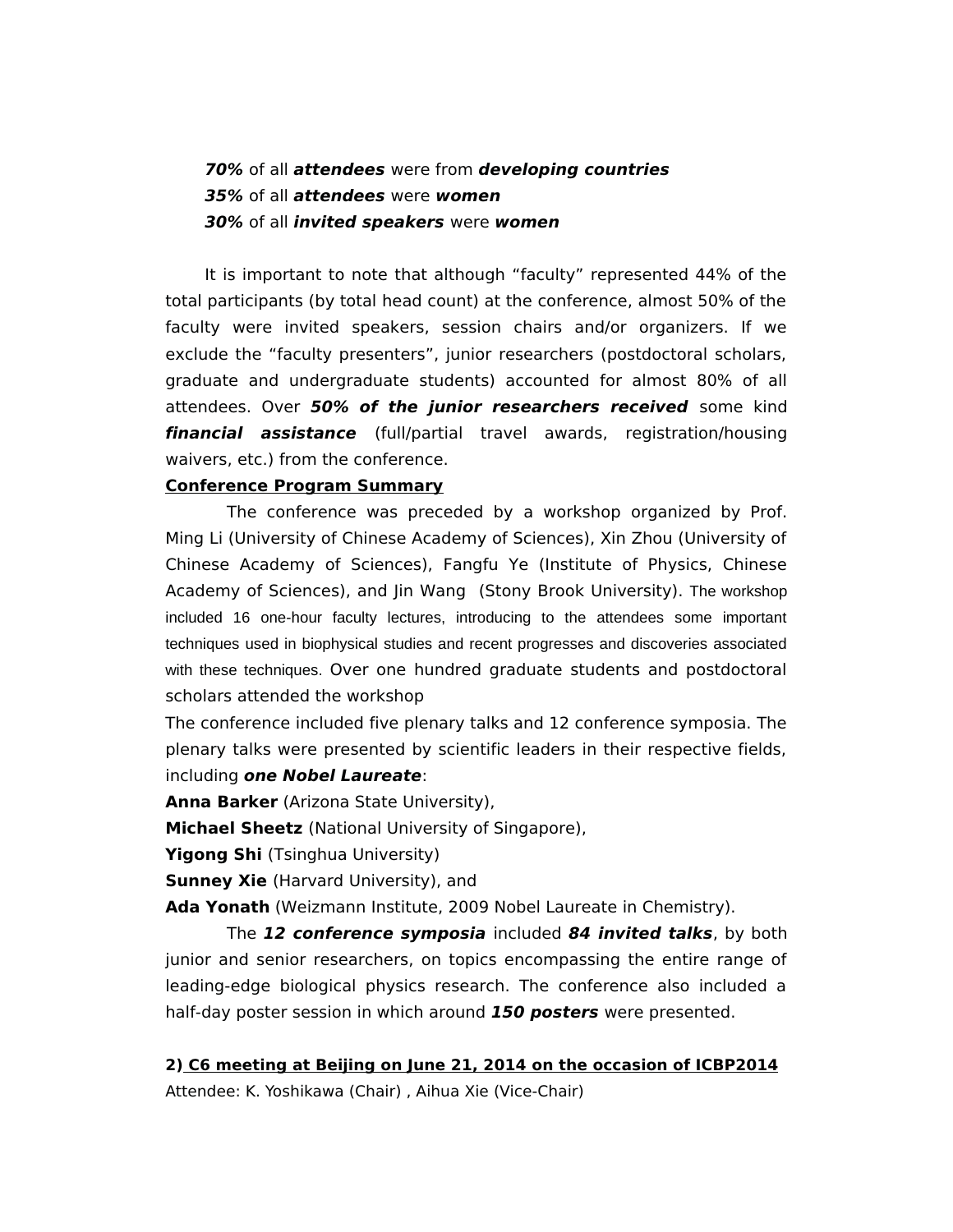Rita Maria Cunha de Almeida, Zhong-can Ou-Yang, David Bensimon, Imre Derenyi, Ramakrishna Ramaswamy, Silvia Morante, Galina Riznichenko, Observer: Li Ming

**Contents of Discussion:** 

i) Nomination of Aihua Xie as the next Chair of C6 has been approved from all of the members attended.

ii) Next place of ICBP after Beijing has been discussed. Exchange of the opinions have been made, including possible places such as Brazil, Italy, Hungary, and France.

iii) Candidates for the positions of Vice-Chair and Secretary of C6 have been discussed.

iv) As for the decision as the opinion of C6 commissions concerning the above items, 1) and 2), Aihua and Kenichi continue the discussion. Until the end of July, we may decide the opinion as C6.

## 3) Young Scientist Prize

We have selected three awardees from 31 nominations, for the winners for the prizes 2012, 2013 and 2014. We had a ceremony at the 8th IUPAP International Conference of Biological Physics (ICBP 2014), together with the special session on the lectures of the winners.

IUPAP C6 Young Scientist Prize 2012 - Dr Tuomas Knowles, University of Cambridge

... for his seminal contributions to the biophysics of macromolecular selfassembly into highly ordered bio-polymers in the context of both, fundamental biophysics and application in materials science and molecular medicine. This work represents a remarkable advance that has fundamentally changed the way we understand assemble and mis-assemble processes of proteins at the molecular level.

IUPAP C6 Young Scientist Prize 2013 - Dr Marina Kuimova, Imperial College London

... for her seminal contributions to elucidating the intracellular environment during normal cell function and photodynamic therapy using advanced imaging techniques. To this aim, Dr Marina Kuimova has developed highly innovative time-resolved optical techniques and has pioneered the use of novel fluorescent molecular viscosity. rotors to map intracellular IUPAP C6 Young Scientist Prize 2014 - Prof Dr Yi Cao, Nanjing University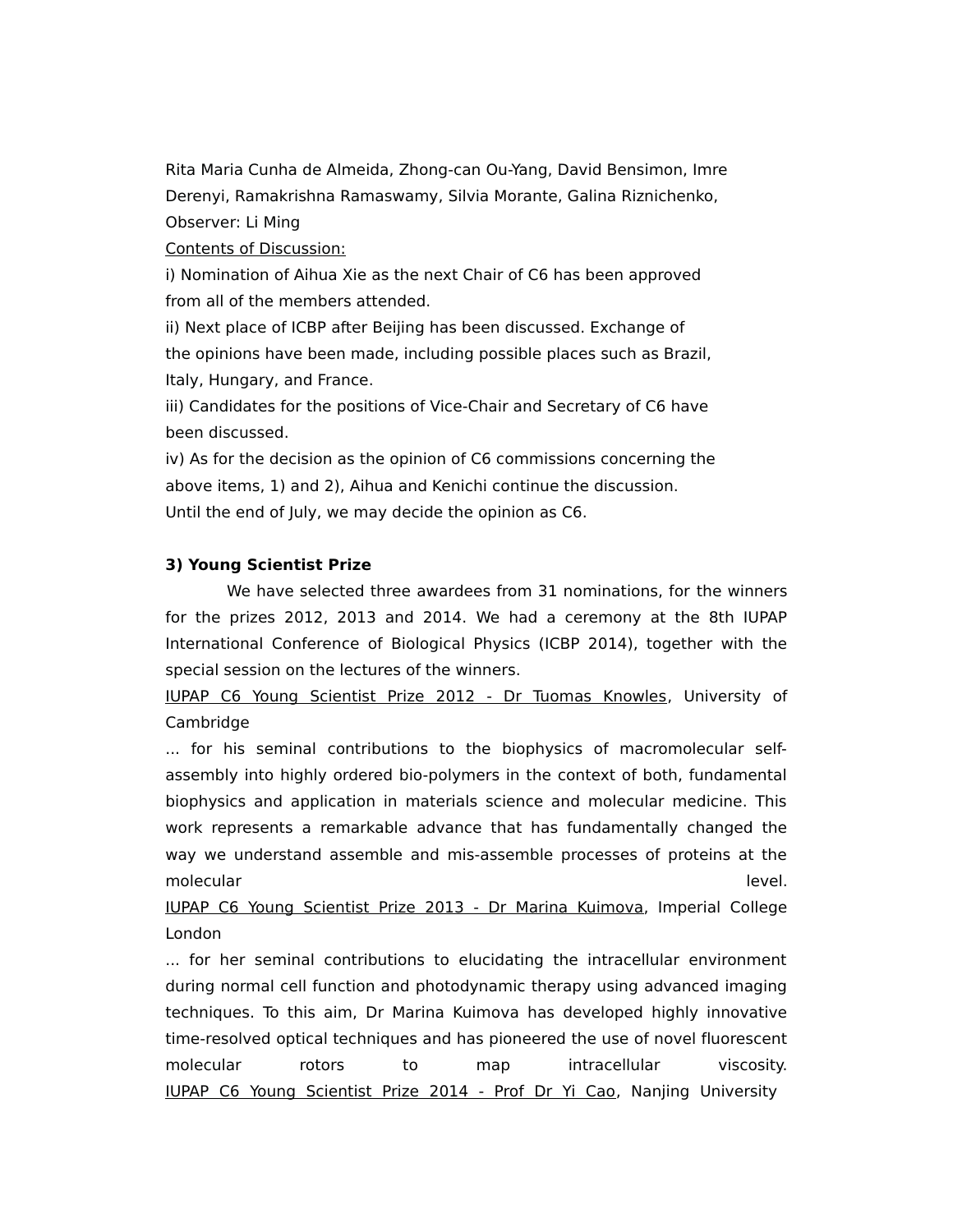... for his seminal contributions to development and application of atomic force microscope based single molecule force spectroscopy to study the nanomechanics and mechanical unfolding dynamics of proteins. This work is a milestone for our current understanding of the mechanical design of mechanically stable elastomeric proteins, and opens tremendous new opportunities for tailoring the mechanical properties of biomaterials.

## 4) Cooperation with AC4 (Medical Physics)

Joint symposium between C6 and AC4 was held on June 20 at ICBP2014.

## **Symposium Title: 'The Physics of Cancer'**

Session Organizers: Herbert Levine(Chair), Fridtjof Nüsslin, Kenichi Yoshikawa Session Chair: Herbert Levine (Rice University, USA)

## 5) Connection with IUPAB

Prof. Silvia Morante is conducting the role as the representative of C6 for the connectivity with IUPAB, International Union of Pure and Applied Biophysics. Joint discussions with plural Bio-Unions are now under discussion.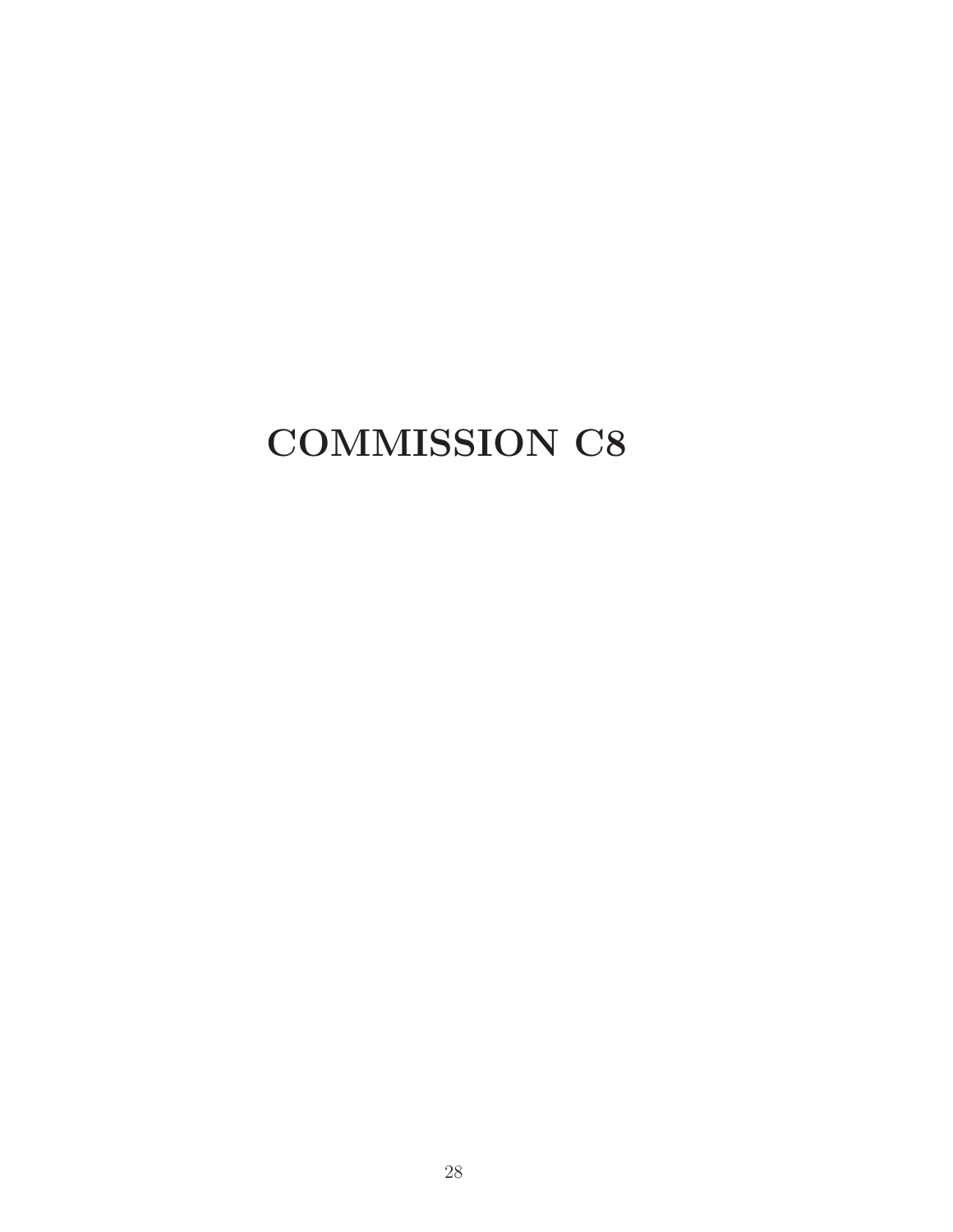## **C8 - Commission on Semiconductors**

**by Michael Thewalt (secretary C8)**

**IUPAP C8 Commission met on 12 August 2014 during the 32'nd International Conference on the Physics of Semiconductors (ICPS) in Austin, Texas, USA**

#### **1. Young Scientist Prize in Semiconductor Physics (YSP-SP)**

A report was made of the award procedure and outcome for the 2014 Young Scientist Prizes. The awards were advertised on the IUPAP website and by circulation to the mailing list of the ICPS conference, as well as individual national Physical associations through committee member contacts. The original closing date of January 31 attracted no nominations, so this was extended to March 31. With the help of another mailout to the ICPS mailing list, and further efforts by C8 members to publicize the prizes, a total of nine nominations were received. While there was continuing concern about the relatively small number of nominations, it was agreed that there were many very strong nominations amongst this group. Following ranking of the nominations by the whole committee it was clear that there were two particularly outstanding nominations and it was agreed that the Prizes for 2014 should be awarded to:

Rahul Raveendran Nair, School of Physics and Astronomy, University of Manchester, UK and

Xiaodong Xu, Department of Physics, University of Washington, USA

The two prizewinners were nominated as invited speakers for the ICPS conference in Austin, where Dr. Xu presented his work and was presented with his IUPAP medal and certificate. Regrettably, Dr. Nair was unable to attend due to delays in obtaining a US visa to attend the conference.

#### **2. Planning and Supervision of ICPS series of Conferences**

A report was given on the organization ICPS 2014, Austin TX, Aug. 10-15/08/2014, which was warmly received. A further report was given on preparations for ICPS 2016 to be held in Beijing, China, 31/7/2016 to 5/8/2016 which were well in hand. Formal approval was given for the announcement of the 33'rd ICPS to be held in Beijing, which will also be recommended for support as an IUPAP type A conference.

Two excellent bids were presented for ICPS 2018, one from the Ioffe Institute, St. Petersburg, Russia, and the other proposal for Montpellier, France. Questions were raised regarding the venue/transportation/accommodations for the St. Petersburg bid, and the proposed time of the Montpellier bid, the first week of September. The Montpellier organizers subsequently changed the proposed time to either the last week of July or the first week of August. After further discussion at the meeting, and obtaining input from commission members who were not present at the meeting but were provided with both bids, it was decided to give tentative approval for the 2018 ICPS to be held at Montpellier, France.

A representative from Australia was present during the above presentations, as Australia is considering preparing a bid for the ICPS in 2020.

#### **3. Supporting Other Conferences**

Two bids were received for IUPAP conference support in 2015, including detailed information on earlier conferences in the two series. After careful discussion it was decided to support the 2015 EP2DS-MSS conference (21st International Conference on Electronic Properties of Two-Dimensional Systems and  $17<sup>th</sup>$  International Conference on Modulated Semiconductor Structures), to be held in Sendai, Japan 26-31/7/2015 as a Type A conference. The 17'th International conference on II-VI compounds and Related Materials, to be held in Paris, France, 13-18/9/2015 was recommended for support as a Type B conference.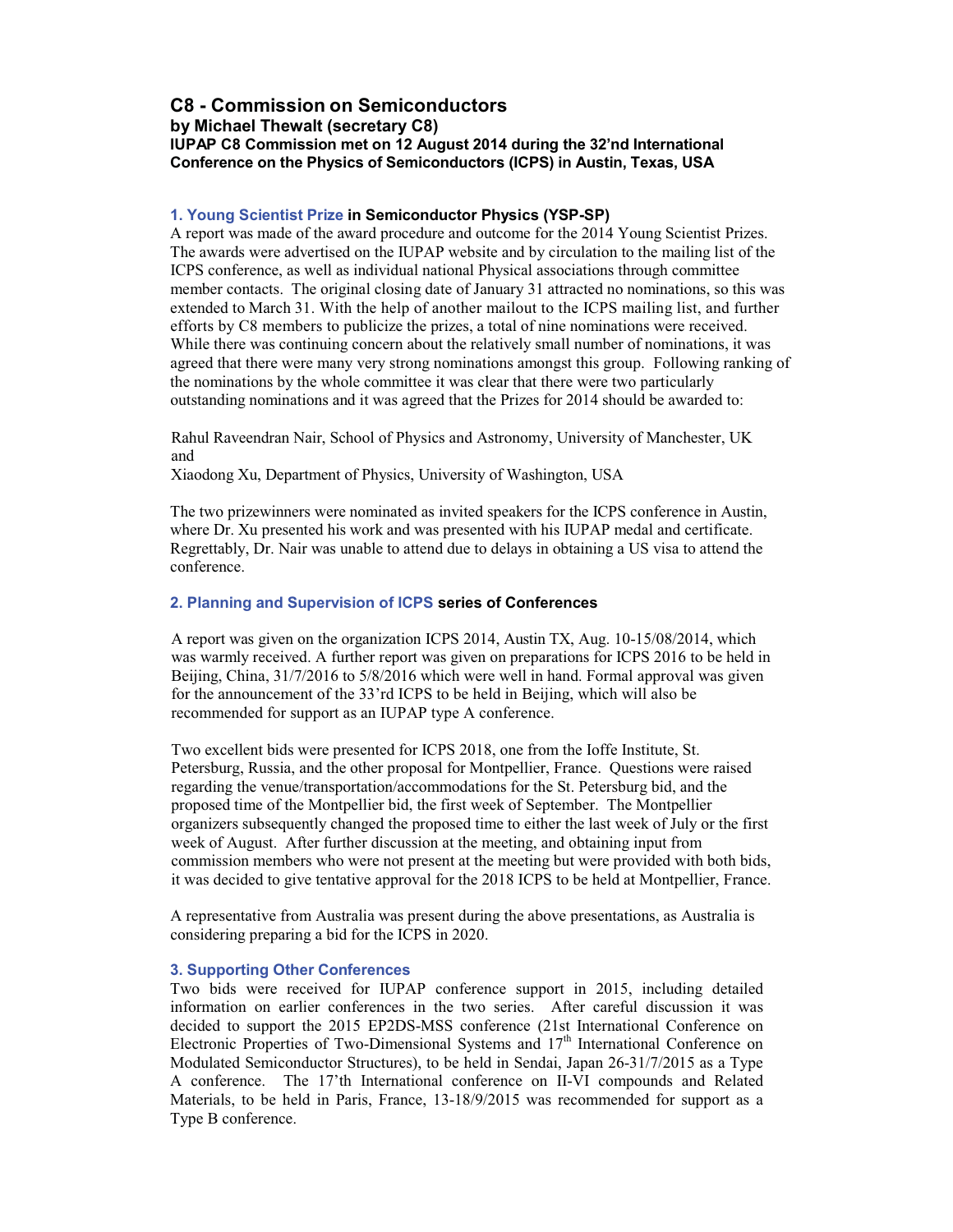### **4. Commission membership**

Detailed consideration was given to the nominations made by the National Liaison Committees. Further discussion centered on the need for national and gender representation, and also the need for members who would be actively involved in the work of the Commission. After discussion, a slate of 14 nominees and 1 reserve was recommended by the Commission.

#### **5. Next meeting:**

During EP2DS-MSS meeting, Sendai, Japan, 26-31/7/2015.

#### **Commission membership 20011-14.**

#### **OFFICERS:**

| Chair      | R. J. Nicholas | UK     | r.nicholas@physics.ox.ac.uk |
|------------|----------------|--------|-----------------------------|
| Vice Chair | S. J. Lee      | Korea  | $leesj(\omega)$ dongguk.edu |
| Secretary  | M.Thewalt      | Canada | thewalt $(a)$ sfu.ca        |

**Country: E-Mail:**

## **MEMBERS:**

| D. Awschalom   | US            | awsch@physics.ucsb.edu                  |
|----------------|---------------|-----------------------------------------|
| G. Borgs       | Belgium       | borghs@imec.be                          |
| K. Ensslin     | Switzerlad    | ensslin@phys.ethz.ch                    |
| R. Haug        | Germany       | haug@nano.uni-hanover.de                |
| Per-Olof Holtz | Sweden        | poh@ifm.liu.se                          |
| B. Koiler      | <b>Brazil</b> | bk@if.ufri.br                           |
| J. Kossut      | Poland        | $kosout(a)$ ifpan.edu.pl                |
| Arnel Salvador | Philippines   | arnels@nip.update.du.ph                 |
| P. Senellart   | France        | Pascale.senellart@lpn.cnrs.fr           |
| R.Suris        | Russia        | suris@theory.ioffe.ru                   |
| S. Tarucha     | Japan         | $tarucha(\partial_a p.t.u-tokyo.ac.jp)$ |
| J. Petta       | <b>USA</b>    | petta@princeton.edu                     |
| J. Pekola      | Finland       | $pekola@boojum.html$ :fi                |
|                |               |                                         |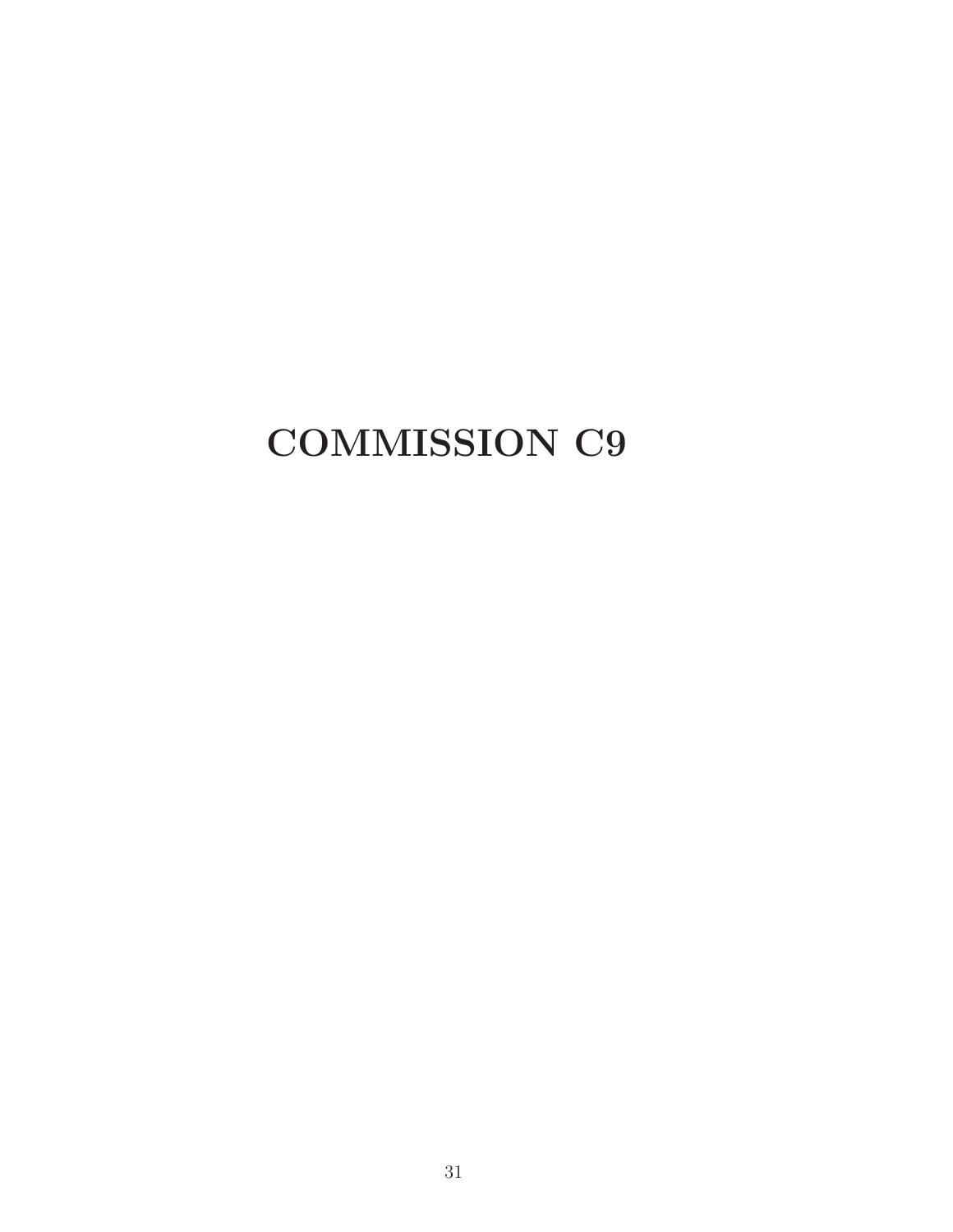## C9. Commission on Magnetism (1957)

Officers 2011-2013 Chair: Ingrid Mertig (Germany) Vice - Chair: Ching-Ray Chang (Taiwan) Secretary: Manuel Vazquez (Spain)

Members: Xiaofeng Jin (China) Carlos Cabal-Mirabal (Cuba) Nguyen van Dau Frederic (France) Sharika Nandan Kaul (India) Stefano Sanvitos (Ireland) YoshiChika Otani (Japan) Sung-Chul Shin (Republic of Korea) Vladimir Ustinov (Russia) Borje Johansson (Sweden) Andrew Boothroyd (UK) Julie Borchers (USA)

Associate Members 2009-2012: Sergio Rezende (Brazil) P.H. Kes (The Netherlands) Abdelwaheb Cheikhrouhou (Tunisia)

Associate Members 2012-2014: C. Pfleiderer (Germany)

#### **Activities**

\* One of the most important activities of C9 is to organize the International Conference on Magnetism (ICM), which is held every three years under the auspices of IUPAP. The last one, the 19th ICM, took place in July 2012 in Busan, Korea. The 20th ICM will be held in July 2015 in Barcelona, Spain. The preparation of the conference is ongoing (20th International Conference on Magnetism http://www.icm2015.org/barcelona.html). The venue of 21th ICM in 2018 has been decided to be in San Francisco, USA.

\* The ICM Magnetism Award and Neel Medal, and the IUPAP Young Scientist Awards in the field of Magnetism are presented at ICM. The last call for nominations for these Awards was made in August 2011. The winners have been selected by the C9 Committee and have been presented at the 19th ICM in Korea. The ICM Magnetism Award and Neel Medal was dedicated to Prof. Sadamichi Maekawa (Japan) and to Prof. Yoshinori Tokura (Japan). The IUPAP Young Scientist Award was given to Dr. Suchitra Sebastian (UK). The call for the next ICM Magnetism Award and Neel Medal, and the IUPAP Young Scientist Awards was made in September 2014. The call is published on the ICM 2015 and IUPAP web site.

#### **New Developments in Magnetism**

Magnetism is a traditional and broad field of study in physics. It is also familiar in daily life. For example, magnets may be found stuck on the door of a kitchen refrigerator. Magnetic materials are valuable not only as magnets but as electronic materials. In the past, the electron's spin and charge mostly were studied separately. A revolution in magnetism has emerged from the combination of charge and spin properties.

#### \* Spintronics [1]:

Nowadays information technology is based on semiconductor and ferromagnetic materials. Information processing and computation are performed using electron charge by semiconductor transistors and integrated circuits. On the other hand, the information is stored on magnetic high-density hard disks by electron spins. Recently, a new branch of physics and nanotechnology, called magneto-electronics, spintronics, or spin-electronics, has emerged, which aims to simultaneously exploit both the charge and the spin of electrons in the same device and describes the new physics raised. One of its tasks is to merge the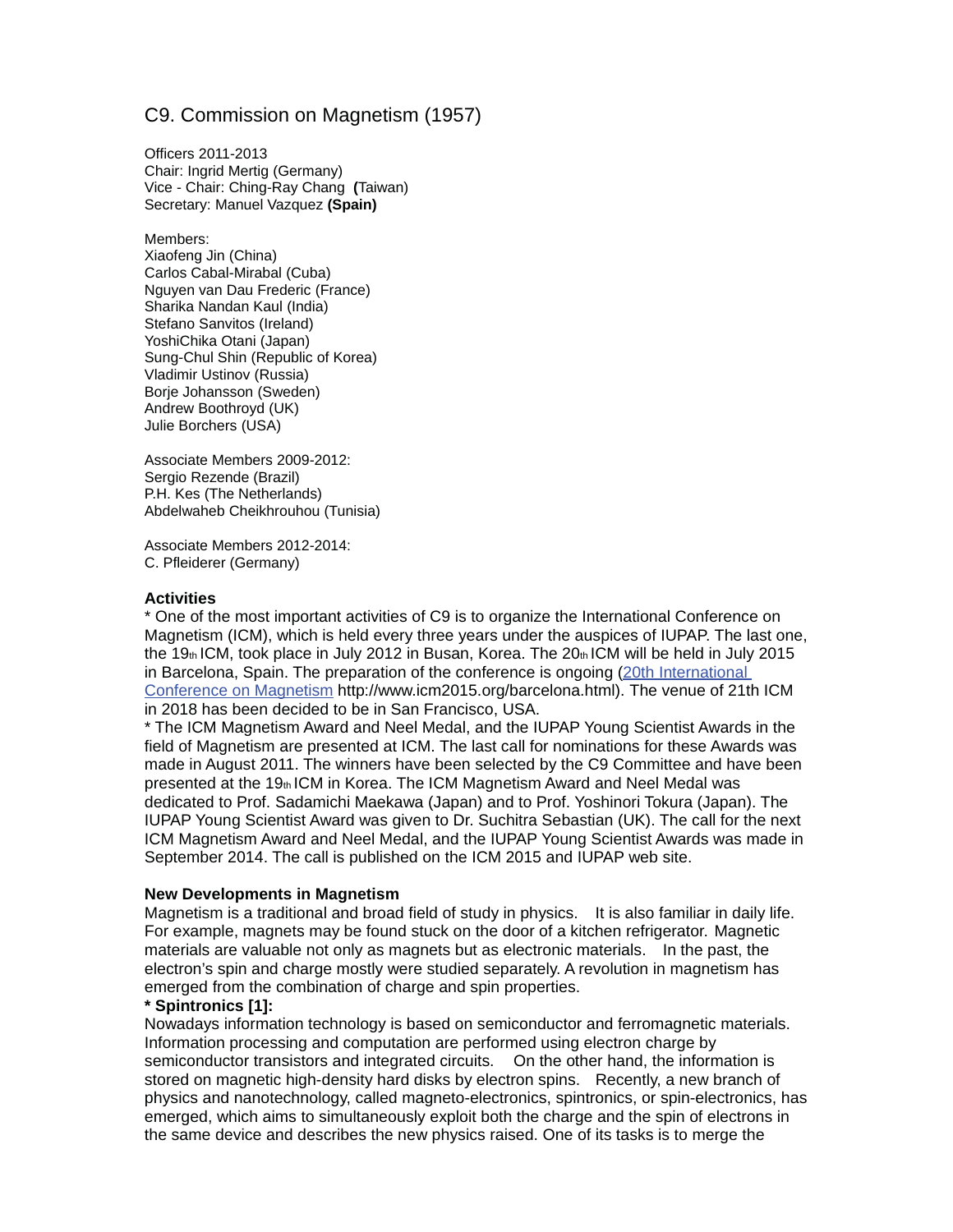processing and storage of data in the same basic building blocks of integrated circuits, but a broader goal is to develop new functionality that does not exist separately in a ferromagnet or a semiconductor.

In the field of spintronics, the flow of electrical charges as well as the flow of electron spin, the so-called spin current, are manipulated and controlled together. Whereas charge current flows without decay (owing to the fundamental charge conservation), spin current decays on a length scale of less than a few micrometers. In other words, it exists only on a nanometer scale. Therefore, recent progress in the physics of magnetism and the application of spin current has progressed in tandem with the nanofabrication technology of magnets and the engineering of interfaces and thin films.

The basic effect of spintronics the giant magnetoresistance was awarded by the Nobel prize 2007 to Peter Grünberg and Albert Fert. The revolution in data storage that evolved from spintronics was awarded by the Millenium technology prize in 2014 to Stuart Parkin. All laureates have been awarded with the ICM Magnetism Award and Neel Medal before.

#### \* New quantum phases of matter:

Discovery of new materials, and purification and microfabrication of materials provide opportunities to study new quantum phases of matter. In the following, some of them which have recently been developed are given.

a) Topological Insulators [2]: Topological insulators are insulating materials that conduct electricity on their surface via special surface electronic states. The surface states are topologically protected, which means that unlike ordinary surface states they cannot be destroyed by impurities or imperfections. Topological insulators are similar to the quantum Hall state in that they exhibit "topological order". Unlike the quantum Hall state, which is only seen when a strong magnetic field is present, topological insulators occur in the absence of a magnetic field. In these materials the role of the magnetic field is played by spin-orbit coupling. This analogy between spin-orbit coupling and a spin-dependent magnetic field provides a way to understand the simplest two-dimensional topological insulator; quantum spin Hall state, which occurs when the spin-up and spin-down electrons, which feel equal and opposite spin-orbit "magnetic fields", are each in quantum Hall states. Recent measurement of electrical transport in a quantum well structure made by sandwiching a thin layer of mercury telluride between layers of mercury cadmium telluride prove the existence of the topologically nontrivial edge state.

b) Skyrmions [3]: Magnetic skyrmions are particle-like magnetic solitons ("topologically protected" spin configurations), theoretically predicted two decades ago but observed only in 2009 in non-centrosymmetric magnetic lattices. An important breakthrough came in 2011 showing that skyrmions as small as 1 nm can be obtained in ultra-thin magnetic films and are due to the Dzyaloshinkii-Moriya interactions existing at the interface of a magnetic film with a metal of large spin-orbit coupling. Recently the huge potential of the skyrmions in thin films for technology was described. Individual skyrmions or groups of skyrmions can be moved by small electrical currents in magnetic nanocircuits for very promising applications in information storage or treatment. Most applications need the possibility of nucleating individual skyrmions in nanocircuits.

c) Multiferroics [4]: The well-established ferroic orderings, ferroelectricity, ferromagnetism. and ferroelasticity, can be switched by their conjugate electric, magnetic and stress fields, respectively. Cross coupling allows those ferroic oderings to also be tuned by fields other than their conjugates; in magnetoelectric multiferroics, a promising new toroidal ordering of toroidal moments, which should be switchable by crossed electric and magnetic fields. Spiral-antiferromagnetic ground state of Cr<sub>2</sub>BeO<sub>4</sub> results in a small ferroelectric polarization. The oxide BiFeO<sub>3</sub> is another example of multiferroic materials, which shows an

antiferromagnetic order and is ferroelectric. Multiferroics continue to reveal novel and unanticipated physics, and the potential applications now stretch far beyond electrical control of ferromagnetism.

d) Quantum Criticality [5]: The quantum critical point, where the transitions occur, is present only at absolute zero temperature, but its influence nevertheless is felt in a broad regime of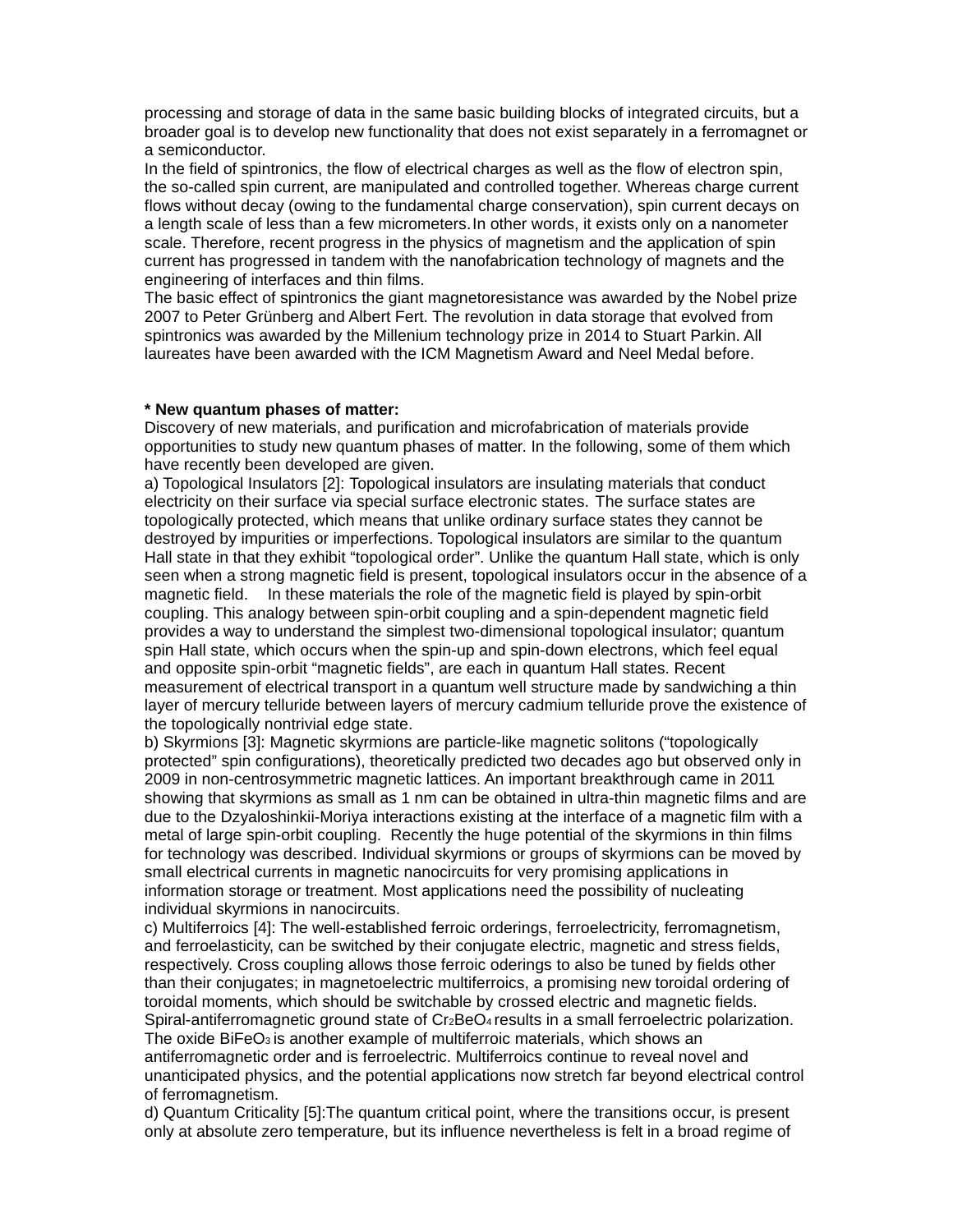"quantum criticality" at nonzero temperatures, and it is the key to understanding a variety of experiments such as quantum spin systems and heavy fermions. The copper oxide compounds (the cuprates) such as La2-xSrxCuO4 which display high-temperature superconcuctivity are another example. In the stoichiometric limit, the cuprates are good insulators that display the antiferromagnetic order. By varying the relative concentration of elements, one can dope the materials with mobile charge carriers and turn them into good metals. Along the way, high-temperature superconductivity emerges. More recent examples are the iron-based pnictide compounds such as  $BaFe<sub>2</sub>(As<sub>1-x</sub>P<sub>x</sub>)$ , which display a similar set of phases.

In the recent past magnetism, presented not only a wealth of studies of a variety of magnetic materials but also a new pathway towards the control of magnetism. This paradigm is epitomized by a flood of new concepts, which introduces a new front in the evolution of traditional research in magnetism.

Prefaces:

[1] S. Maekawa: Nature Materials 8, 777 (2009).

[2] C. Kane and J. Moore: Phys. World, Feb. 2011, page 32.

[3] Mühlbauer S, Binz B, Jonietz F, Pfleiderer C, Rosch A, Neubauer A, Georgii R, Böni P: Science 323, 915 (2009)

[4] N.A. Spaldin, S. W. Cheong and R. Ramesh: Phys. Today, Oct. 2010, page 38.

[5] S. Sachdev and B. Keimer: Phys. Today, Feb. 2011, page 29.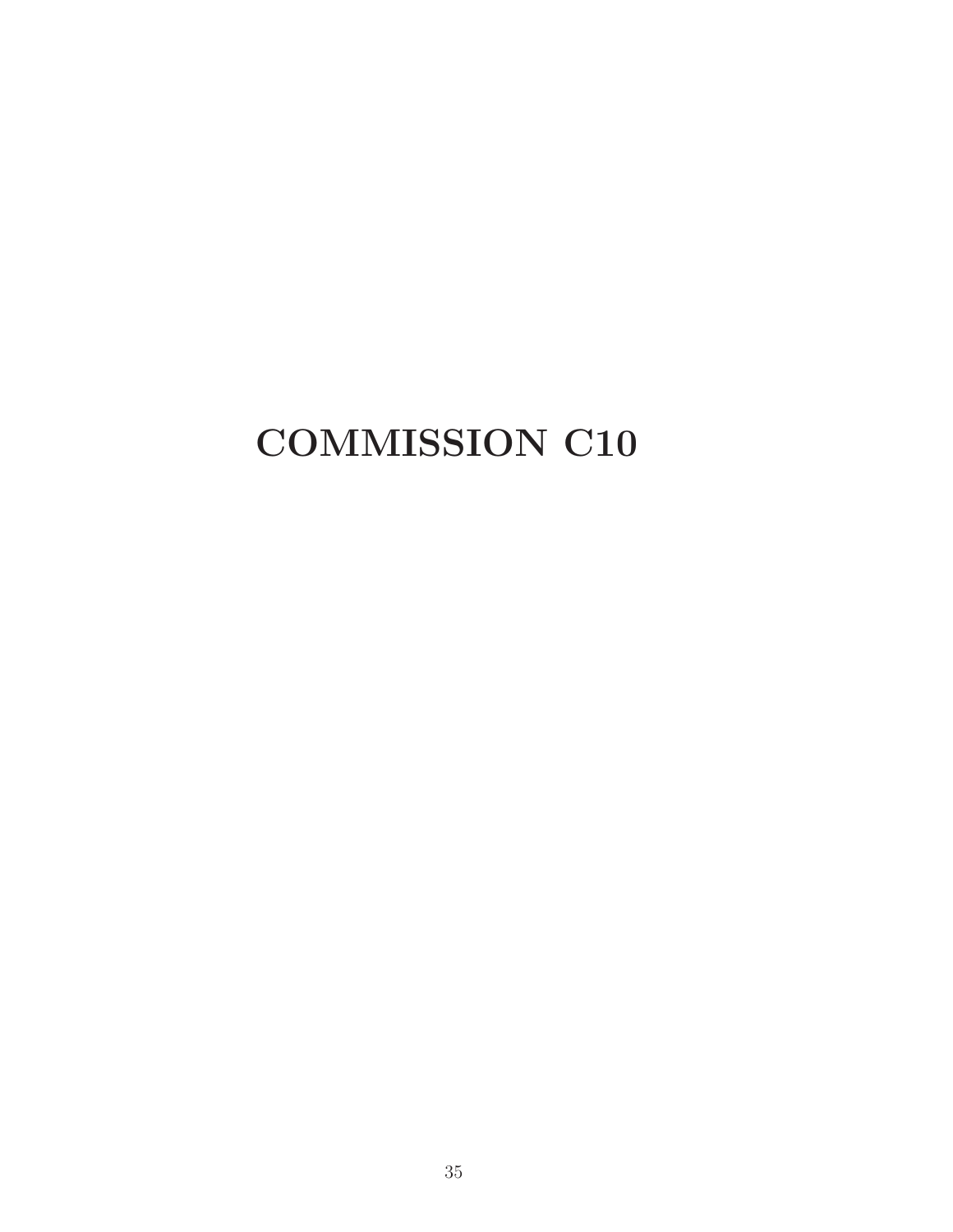## **C10 Report (the Structure and Dynamics of Condensed Matter)**

at the IUPAP Council & Commission Chairs Meeting, (Singapore, November 3-4, 2014) reported by Yasuhiko Fujii, Chair

| Officers (3):         |                     |                  |
|-----------------------|---------------------|------------------|
| Chair                 | Yasuhiko Fujii      | (Japan)          |
| Vice Chair            | Jiří Erhart         | (Czech Republic) |
| Secretary             | J. Raynien Kwo      | (Taiwan)         |
| Members $(11)$ :      |                     |                  |
|                       | Rob Robinson        | (Australia)      |
|                       | Philippe Lambin     | (Belgium)        |
|                       | Mu Wang             | (China)          |
|                       | Claude Lecomte      | (France)         |
|                       | Hartmut S. Leipner  | (Germany)        |
|                       | <b>Istvan Groma</b> | (Hungary)        |
|                       | Vitaly Kveder       | (Russia)         |
|                       | Joaquin Garcia-Ruiz | (Spain)          |
|                       | Jonas Fransson      | (Sweden)         |
|                       | Najeh Thabet Mliki  | (Tunisia)        |
|                       | Laura H. Greene     | (USA)            |
| Associate Member (1): |                     |                  |
|                       | TaeWon Noh          | (Korea)          |

## 1. C10 Young Scientist Prize

#### 2015 Dr. Keji Lai,

Assistant Professor, Department of Physics,

University of Texas at Austin, U.S.A.

"For his outstanding contribution in nanoscale impedance imaging of strongly correlated and low-dimensional quantum materials"

Dr. Lai received his B.S degree in Tsinghua University, China in 2001 and Ph.D in Department of Electrical Engineering, Princeton University, U.S.A. in 2006. He became a Post-Doctoral Research Fellow in Department of Applied Physics, Stanford University in 2006 and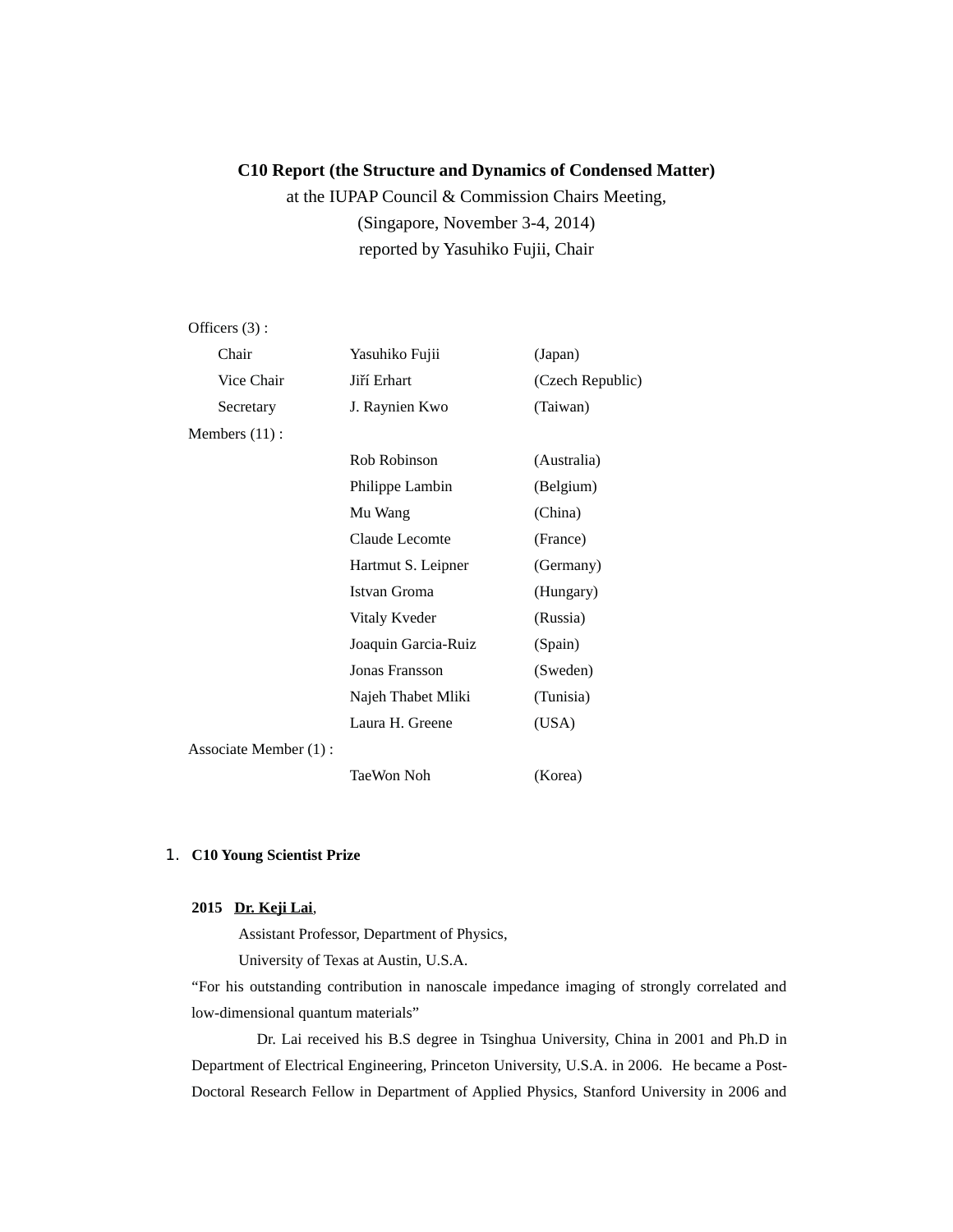Research Scientist in 2011. He has been at the present position since 2012.

#### 2014 Dr. Clarina R. de la Cruz,

Lead Instrument Scientist, Neutron Sciences Directorate

Oak Ridge National Laboratory, U.S.A.

"For her outstanding achievements in the field of strongly correlated electron systems, specifically in multiferroic materials and unconventional superconductors."

Dr. Cruz received her undergraduate and Master's degrees in National Institute of Physics, University of the Philippines, Philippine in 1996-2003 and Ph.D in Department of Physics, University of Houston, U.S.A. and became a Post-Doctoral Fellow in Neutron Sciences Directorate, Oak Ridge National Laboratory and Department of Physics and Astronomy, University of Tennessee, U.S.A in 2007-2009. She became a Lead Instrument Scientist at the present position since 2010.

#### 2013 Dr. Claudio Castelnovo

Lecturer and SEPnet Fellow, Department of Physics,

Royal Holloway College, University of London, UK

"For his contributions to understanding of new types of order, from the identification of emergent magnetic monopole excitations in spin-ice to the role of thermal fluctuations in topological computing."

Dr. Castelnovo received his undergraduate and Masters degrees in Dipartmento di Fisica, Universita degli Studi di Milano, Milan, Italy in 1995-2000 and Ph.D in Physics Department, Boston University, Boston, U.S.A. in 2001-2006. In 2006-2009 he was a Post-Doctoral Fellow in Rudolf Peierls Centre for Theoretical Physics, University of Oxford, UK and became Lecturer at the present position since 2010.

#### **Venue for Winner's Prize Lecture and Award Ceremony**

C10 covers a wide range of condensed matter physics so that a research filed of every year's YSP winner is not predictable. Therefore, it is not practical to fix the venue for the annual C10 YSP Award Ceremony and Prize Lecture at any biennial or triennial international conference.

On the other hand, the American Physical Society has its Division of Condensed Matter Physics (DCMP) and Division of Materials Physics (DMP) which have covered most of C10's research fields. Therefore, the annual APS March Meeting where several C10 members usually attend is a very good opportunity for C10 to cooperate DCMP and DMP organizers to celebrate a C10 YSP winner.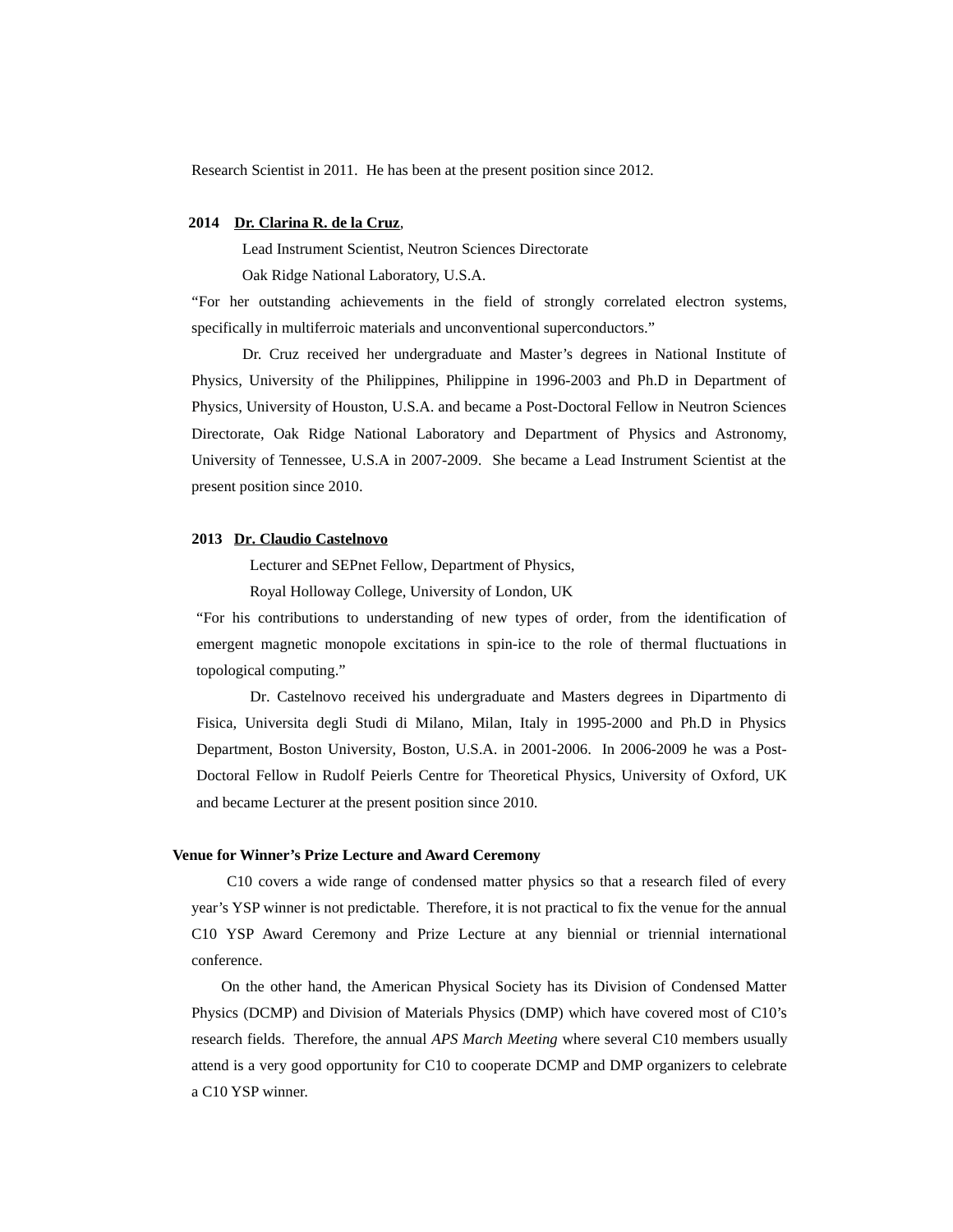It's thanks to both DCMP and DMP for their generous offer and kind arrangements that C10 YSP winner's Prize Lecture is given at the Invited Session entitled "Buckley/McGroddy/Adler/IUPAP YSP/Nicholson Prize Session" and the Award Ceremony is held at the Evening Reception sponsored by both Divisions.

#### 2. C10-Sponsored Conferences

- **2015** The  $11<sup>th</sup>$  International Conference on Materials and Mechanisms of Superconductivity  $(M<sup>2</sup>S 2015$ , Geneva, Switzerland, August 23-28, 2015) nominated as Type A
- 2014 The 11<sup>th</sup> International Conference on the Structure of Surfaces (ICSOS-11, University of Warwick, UK, July 21-25, 2014) Type C

2013 No conferences nominated.

#### 3. The Issue on "Soft Matter"

(1) The original assignment given at the IUPAP General Assembly (London, Nov. 2011)

German delegates' claim: There is a substantial overlap between the Commissions C5, C8, C9 and C10 all covering aspects of condensed matter physics. It is proposed to dedicate C10 specifically to the emerging field of soft matter physics. The name could be either "Commission on Soft Matter" or "Commission on the Structure and Dynamics of Condensed and Soft Matter".

(2) C10's Interim Report to the C&CC (Rio de Janeiro, Oct. 2012)

C10 has recognized the emerging soft matter physics as an important research field but has opposed such a proposal as C10 will be dedicated to soft matter because C10 has covered important research fields, which are NOT covered by any other Commissions.

C10 members, most, if not all, of whom are solid state physicists, currently favor (partial) inclusion of soft matter physics in C10 by a possible modification of its title and mandate.

- (3) Formation of "Study Group on Soft Matter" at the C&CC (CERN/Geneva, Oct. 2013) It was proposed to form the Study Group on Soft Matter chaired by C10 Chair (Fujii) to further discuss this issue by inviting 8 related Commission members (C3, C6, C8, C10, C20) and 6 soft matter scientists, totally 14 plus 2 observers. After their intensive discussion via e-mails for several months, it was unanimously recommended that a new "Commission on Soft Matter" shall be formed in IUPAP and so reported to the President in April 2014.
- (4) In response to the report, a lead time will be required to formally process this issue toward the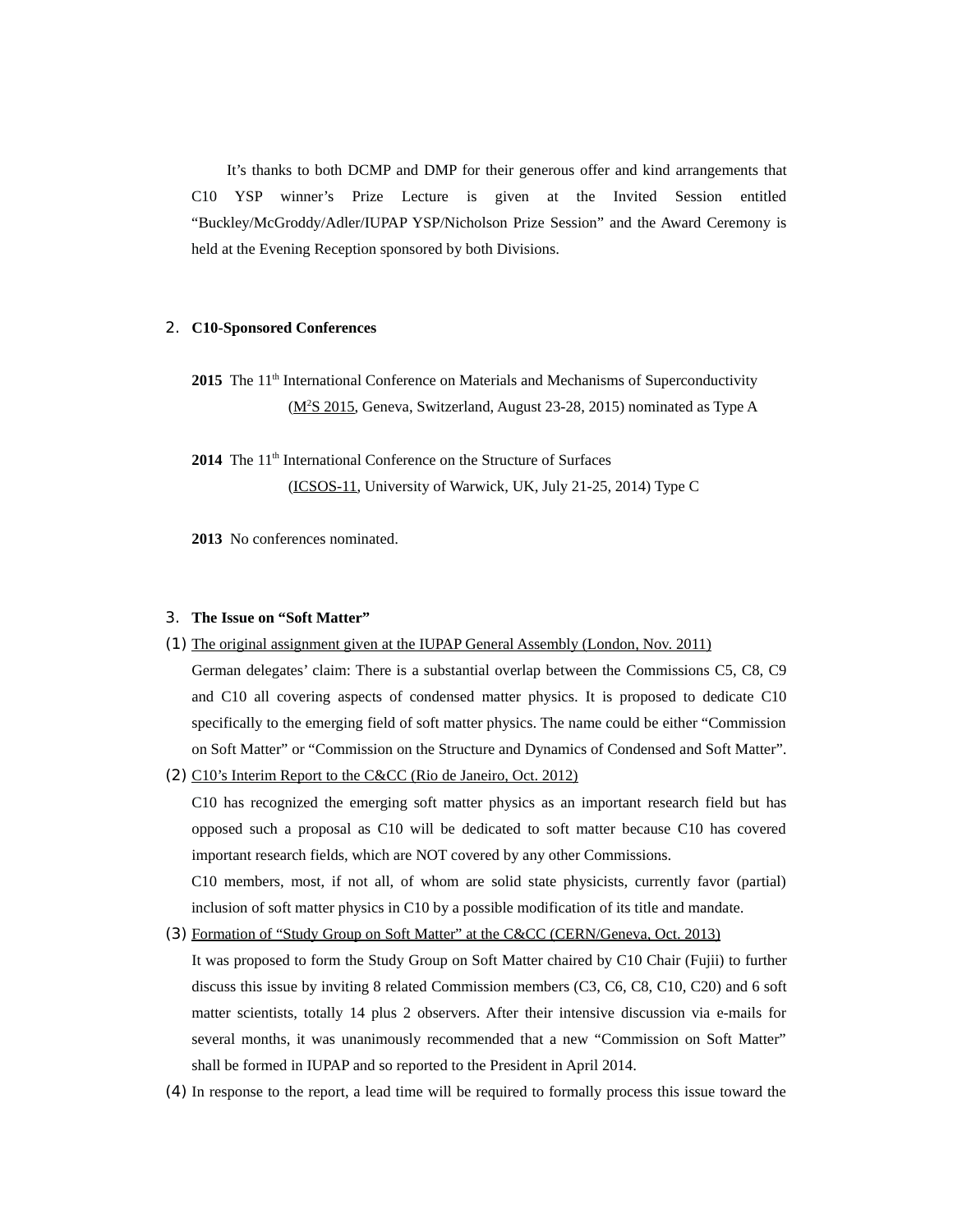recommendation by taking one more step through Working Group to be formed by soft matter scientists. This will be seriously discussed at the C&CC Meeting (Singapore, Nov. 2014).

#### 4. Issues to be Recognized and Transferred to the Next Term

#### (1) C10's Home Page on the IUPAP Web Site

We have planned to establish it, but it's not completed yet.

#### (2) Continuous Cooperation on Soft Matter Issue

In the current term, C10 has taken an initiative in leading it as assigned by C&CC. Regardless of the framework to be formed in the next term, C10 will be a corporate Commission for that purpose.

#### (3) Continuous Endorsement of Conferences

There are two major conferences sponsored by C10 (M<sup>2</sup>S and ICSOS) so far. It will be favorable to encourage more conferences to be nominated in the field of condensed matter physics including even soft matter.

#### (4) C10 Young Scientist Prize

In the current term, all procedures for call-for nominations, selection, announcement, award & lecture etc. have been fully established.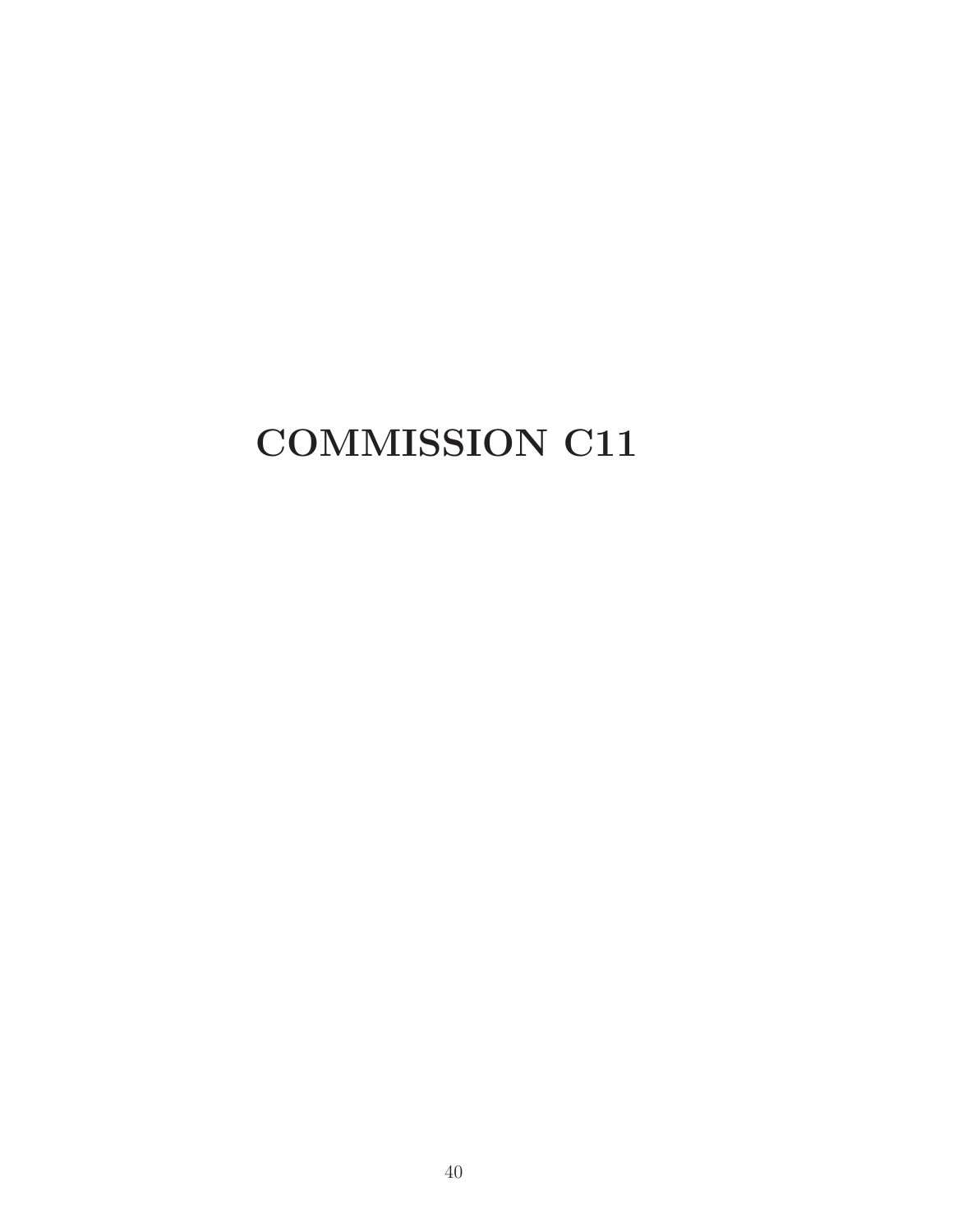## Activities of the Commission on Particles and Fields (C11) October 2013 - September 2014 Hiroaki Aihara C11 Chair

### 1. Type A conference in past year

We had the International Conference for High Energy Physics (ICHEP2014, http://ichep2014.es/) in July in Valencia, Spain. The conference exceeded the original expectations for attendance with 995 total registrations as of July 4. 802 men, 193 women, 130 from the US, 203 from Spain. 76 partial or full grants were made from 96 applications - Accommodation, Travel, Registration partial or full.

### 2. Type B conference in past year

The Technology and Instrumentation in Particle Physics 2014 (TIPP 2014, http://www.tipp2014.nl/) was held in June in Amsterdam. 448 people attended of whom 77 were women. 53 were from the US, 79 from the Netherlands.

### 3. Commission meeting

C11 meeting was held during ICHEP2014. We confirmed/decided on venues for the future IUPAP supported conferences:

- August 2015 in Ljubljana, Slovenia: Lepton Photon Symposium
- August 2016 in Chicago: ICHEP
- Summer 2017 in Beijing, China: TIPP
- Summer 2018 in Seoul, Korea: ICHEP

The committee also made the following decision this October:

Summer 2017 in Guangzhou, China: Lepton Photon Symposium

### 4. Young Scientist Prize

The 2014 Young Scientist Prizes were awarded to:

Claude Duhr (Lecturer at the Institute for Particle Physics Phenomenology, University of Durham, UK), and

Kerstin Tackmann (Leader of a Helmholtz Young Investigators group at DESY).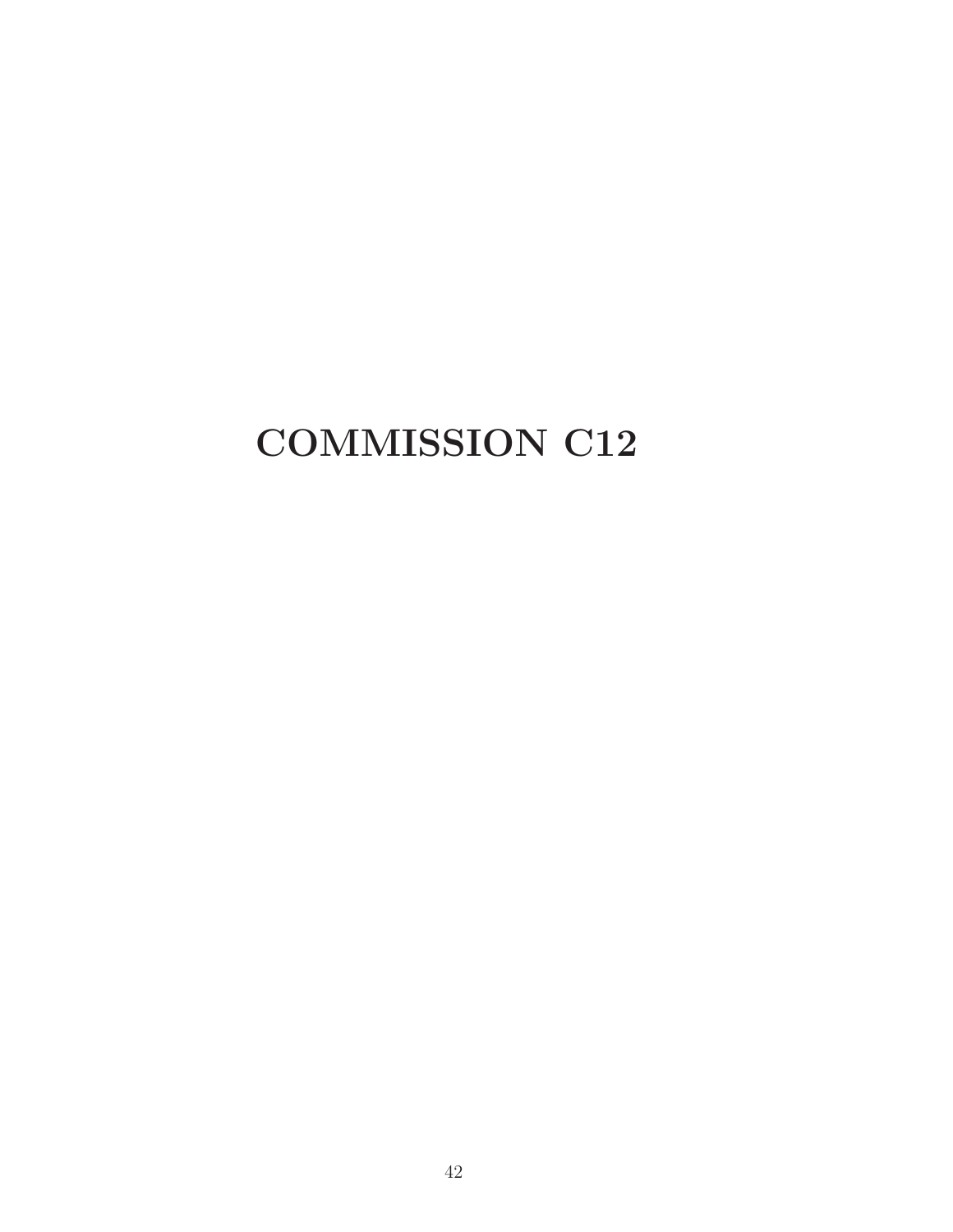#### C12 Report to the IUPAP Council and Commission Chairs 2014

C12: Commission on Nuclear Physics (Hideyuki Sakai)

The annual meeting of C12 was held at the Hotel Johanneshof, Egelsbach, Germany near GSI on July 12, 2014. The meeting followed the annual meeting of the IUPAP Working Group 9 on International Cooperation in Nuclear Physics which was held at GSI. The members of WG.9 were welcome as observers to attend the meeting of C12 and vice versa.

Attendees were:

Hideyuki Sakai(Japan), Jean-Michel Poutissou(Canada), Alinka Lepine-Szily(Brazil), Piet Van Duppen(Belgium), Claes Fahlander (Sweden), Donald Geesaman (USA) Dominique Guillemaud-Mueller(France), Rauno Julin(Finland), Wei-Ping Liu(China), Eugenio Nappi(Italy), Patrick Regan(UK), and Joachim Stroth(Germany).

Regrets had been presented by:

Undra Agvaanluvsan(Mongolia) and Alexei Korsheninnikov(Russia). Observers(WG9 members) wre: Robert Tribble(W9 chair, USA)), Willem T.H. van Oers(WG9 secretary, Canada), Angela Bracco(NuPECC, Italy), Hideto En yo (RIKEN-Japan), Reiner Krucken (TRIUMF-Canada), Kobus Lowrie (iThemba- South Africa), Hugh Montgomery (Jefferson Lab.USA), Berndt Muller(BNL,USA), and Horst Stoecker(GSI, Germany).

The meeting started at 9 am and ended at 4 pm. The major items on the agenda were the selection of the IUPAP support conference recommendation and the selection of executives and new members for the next C12. Those discussion and decisions were held in the Executive session in camera.

#### 1. Election of new Officers and Members of C12

Hide Sakai explained the different aspects of the officer and member election, sub-field, geographical region, experience in officer charge, gender etc.

After a careful discussion, taking into account the various factors, the Commission agreed on a list of candidates to be presented to the Nomination Sub-Committee.

#### 2. Conference recommendations

There were one pre-approval request for the Type-A and seven requests for the Type-B.

Prior to the oral presentations by the conference organizers of 2015, the report on the IUPAP sponsored (Type-B) conference, Advances in Radioactive Isotope Science - ARIS2014 held in Tokyo on June 1-6 2014 was given by Hideto En'yo (Chair of ARIS).

407 participants, 222 from 26 countries, 56 female participants; 7 poster awards, 15 students supported.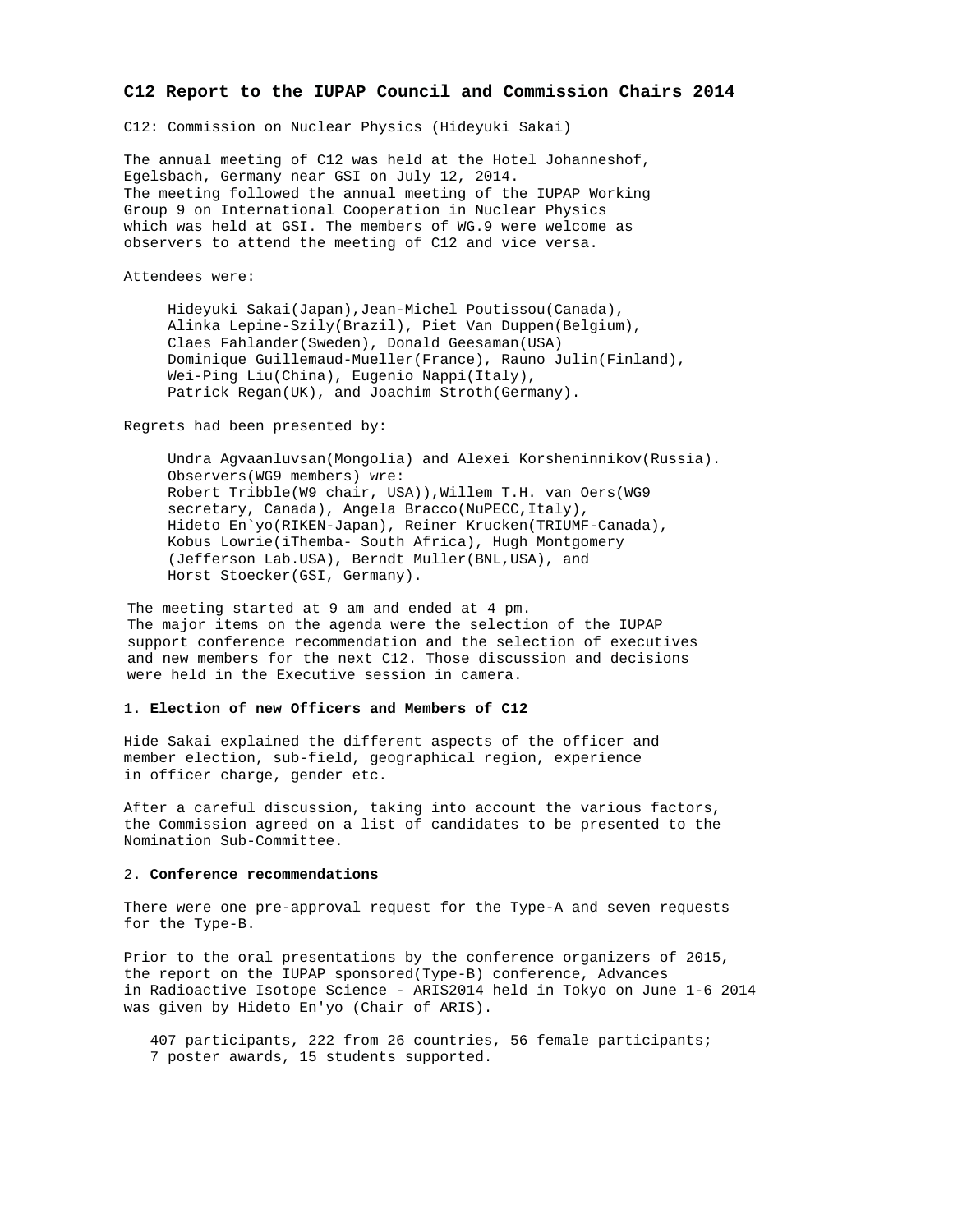Conferences in 2015 Category A support: [Request of pre-approval] International Conference on Nuclear Physics (INPC 2016), Adelaide, Australia, September 2016. Category B support: [1st priority] Nucleus Nucleus collisions  $(NN2015)$ , Catania, Italy, June 21-26, 2015. [2nd priority] Latin American Symposium on Nuclear Physics and Applications XI (LASNPA 2015), Medellin, Columbia, Nov 29th-Dec 4th 2015. [3rd priority] Electromagnetic Isotope Separators and related topics (EMIS 2015), May 11-15 2015 Grand Rapids, USA [4th priority] Few Body Problems in Physics  $(FB 21)$ May 18-22, Chicago, USA [No support] - Origin of Matter and Evolution of Galaxies (OMEG 2015). June 24-27 2015, Beijing, China. (Regional but not international conference character and strong overlap with Nuclei in Cosmos(NIC) conference. C12 will suggest to merge.) - Symmetries in Subatomic Physics (SSSP 2015) June 7-13 2015, Victoria, Canada (Regional but not international conference character) - Electromagnetic Interactions with Nucleons and Nuclei (EINN 2015). Nov 1-7 2015. Paphos (Cyprus) (Regional but not international conference character) 3. Some other subjects: - IUPAP-IUPAC Joint Working Party New IUPAP-IUPAC Joint Working Party (JWP) was established

in January 2011. The mission of this JWP is to judge the claims for the discovery of elements with atomic numbers 113, 115, 117 and 118 or heavier. The deadline of claims was June 2012. Since then, JWP is working on it. It is been already more than two years and we are curiously waiting for the result. We are informally informed through the JWP members who were recommended by IUPAP that the work is progressing steadily.

- Next C12 meeting of 2015 with new members will be held in Washington DC, USA.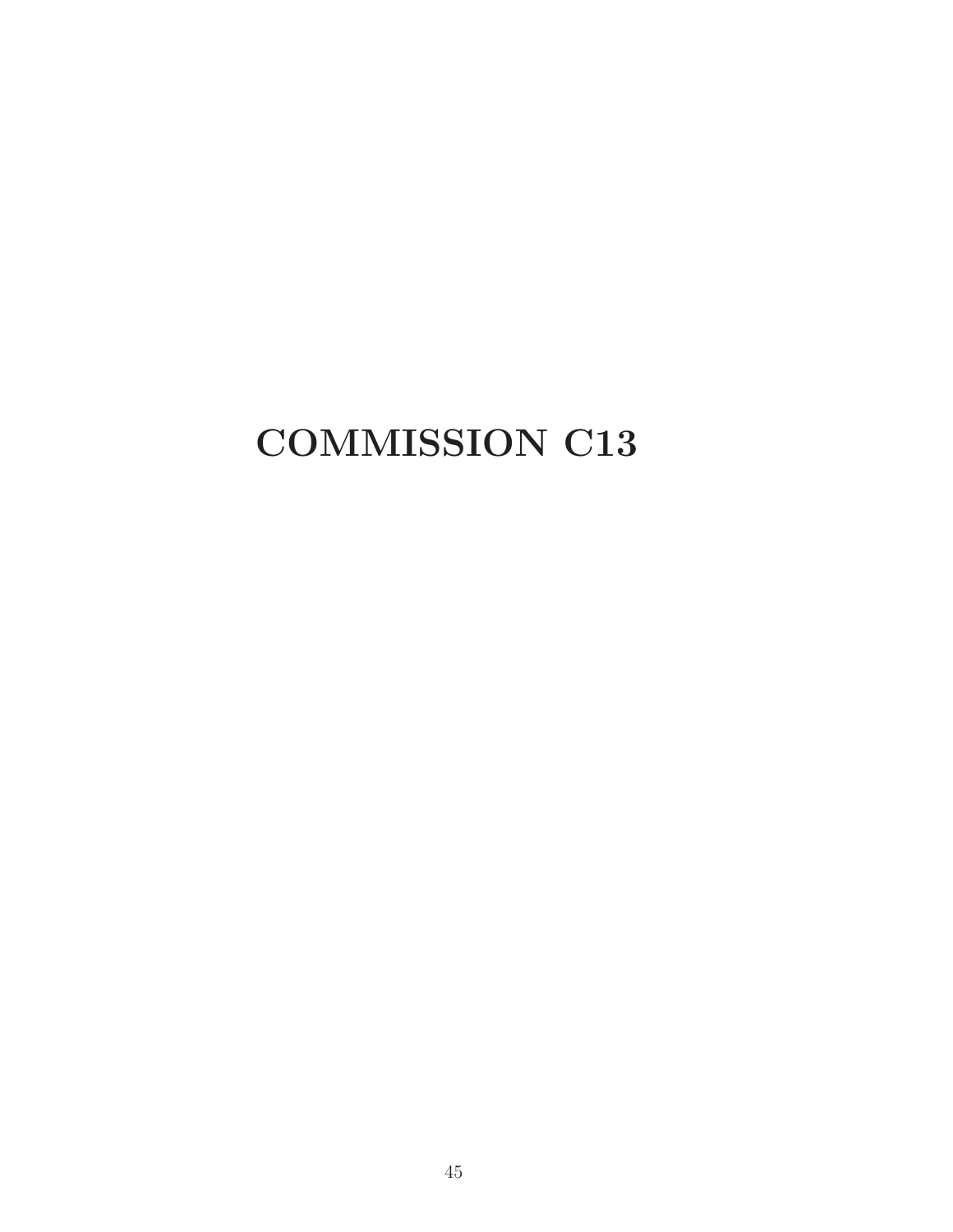#### Report on the C13/IUPAP annual meeting, 30 August 2014, ICTP, Trieste, Italy

Present at this meeting were Paulo Murilo Castro de Oliveira (chair), Sandro Scandolo (vice-chair), Ahmadou Wague (secretary), the members Sekazi Mtingwa, Dénes Lajos Nagy, Ulrich Platt, Gui Lu Long and Anatoly Dyurechensky. By skype, member Mourad Telmini also participated. Discussions and decisions are described below.

A. Three subjects were proposed to be included in the agenda of next Council meeting and General Assembly.

#### 1. African synchrotron light source

There is a growing movement to construct a synchrotron light source on the African continent. During summer 2014, an Interim Steering Committee (ISC) was elected, consisting of 15 scientists from various African countries and elsewhere. On August 16, 2014, during a Forum Day at the African School of Fundamental Physics and its Applications (held in Dakar, Senegal), the work of the ISC began. It will proceed to organise the "African Light Source Workshop". This is expected to take place 18 months after the ASP2014 Forum Day. Participants will be African researchers who have worked at synchrotrons around the world. They will present their work, and the Workshop will review the status of the African light source user base at the various international facilities. There will be another election for the final Steering Committee (SC), which will move the African Light Source initiative forward.

The C13 Commission will submit a proposal to ICSU to assist in this effort. That proposal will be prepared for endorsement by the IUPAP General Assembly in November and hopefully approved for submission to ICSU before its December 1, 2014 deadline.

See the article "A Light Source for Africa" at the end of this report.

### 2. IUPAP associated organisations

A proposal already made by C13, concerning the creation of these organisations, is now reinforced, taking into account the modifications discussed during the current year.

See the proposal on **IUPAP** Associated Organizations at the end of this report.

### 3. IUPAP/C13 prize

Differently of all other IUPAP commissions, C13 is not restricted to a specific physics subarea. It is dedicated to disseminate activities in physics research and teaching in poor countries. Naturally, these activities are normally performed by senior scientists. Therefore, the young scientist IUPAP prizes, awarded by many other IUPAP commissions to outstanding contributions in their specific field, is not adequate to C13. We propose to adopt the same budget, guaranteed by IUPAP for the young scientist prize of each IUPAP commission, to implement a different prize specific for outstanding activities concerning the dissemination of Physics and Development in poor countries.

See Proposed C13 Prize 2<sup>nd</sup> Revision 8-28-13 at the end of this report.

**B.** Two applications for events in 2015.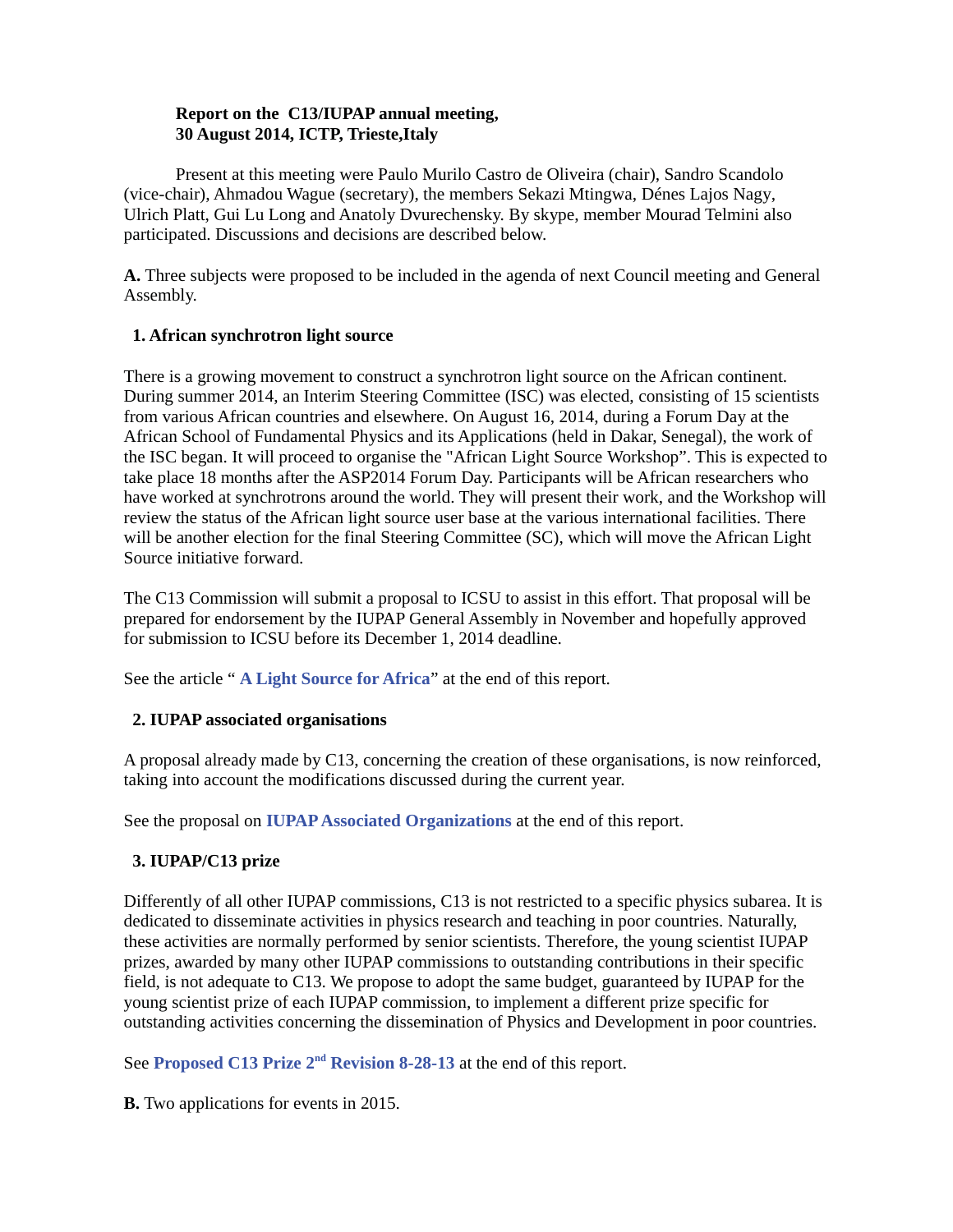We received only two applications for type-D conferences this year:

1. Spring School and Workshop on "Cold Atoms and Molecules & Applications in Metrology" CAMAM2015, in Tunis, Tunisia;

2. XIII Hadron Physics, in Rio de Janeiro, Brazil.

C13 decided to recommend both for IUPAP financial sponsorship, with the full share.

During the meeting, there was an idea of sponsoring a third event in 2015, because the C13 budget for type-D events is 21,000 euro, at most 7,000 euro each event. This third event would be the "CELEBRATION OF THE 2015 INTERNATIONAL YEAR OF LIGHT: OFFICIAL LAUNCHING OF THE AFRICAN OPTICS AND PHOTONICS SOCIETY, LAM 11 International Workshop on Light, Optics, Lasers, Photonics and Applications for Sustainable Development", to occur in Dakar, from 25 to 29 May 2015. It is described in the following document.

See Request to IUPAP for International Year of Light at the end of this report.

If the IUPAP council and administration agree with this late proposal, during their next meeting, the organizer would fill the traditional IUPAP application form.

C. C13 decided to accept the invitation by Tunisian Physical Society to send a member (probably Sandro) to its annual meeting in 20 December.

D. Two presentations by C13 members.

- 1. International Year of Light (UNESCO), by Ahmadou and Gui Lu.
- 2. African synchrotron, by Sekazi.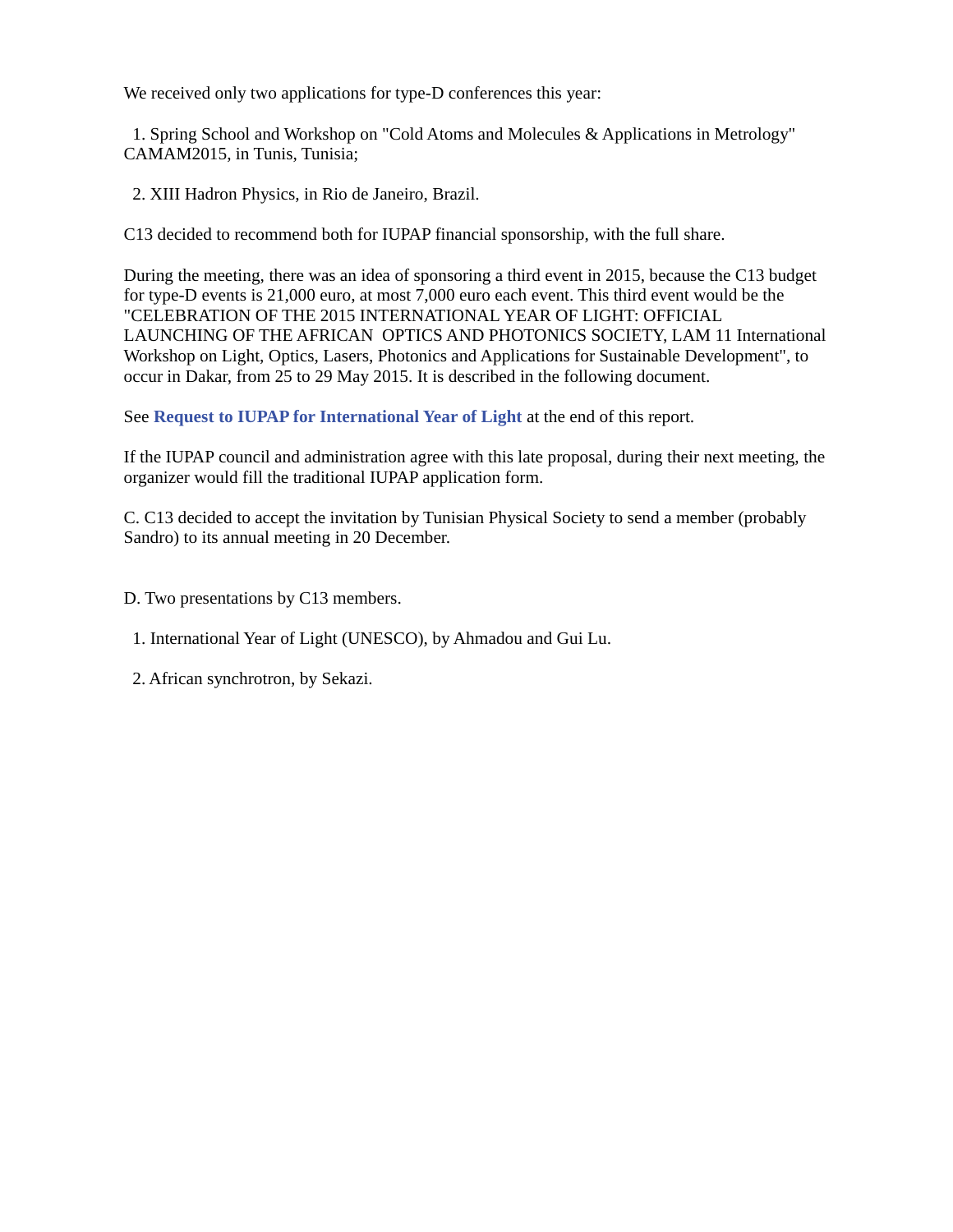## *A SYNCHROTRON RADIATION RESEARCH FACILITY FOR AFRICA*

Sekazi K. Mtingwa Triangle Science, Education & Economic Development, LLC Massachusetts Institute of Technology African Laser Centre Email: sekazi.mtingwa@gmail.com Herman Winick SLAC National Accelerator Laboratory Stanford University Email: winick@slac.stanford.edu July 10, 2014

#### INTRODUCTION

Synchrotron radiation has revolutionized basic and applied research in many scientific and technological disciplines, leading to a proliferation of facilities around the world. The website lightsources.org has links to 47 synchrotron radiation research facilities based on electron storage rings in 23 countries in operation, construction or planning. Fig. 1 depicts the location of operating light sources worldwide. Several facilities operate more than one ring, so more than 47 rings are in operation. Also, the list of facilities in construction is not complete. For example, a 1.5 GeV facility nearing completion in Poland is not included. See tango-controls.org/Events/meetings/october-2010/polish-synchrotron-tango-2010.10.pdf.



**Figure 1: Locations of Synchrotron Light Sources<sup>1</sup>**

More than 30,000 scientists and engineers (including thousands of students) conduct basic and applied research at synchrotron radiation facilities in many Asian countries, Australia, Brazil, Canada, many European countries, and the United States.

The lightsources.org website is a rich resource. As it says on the website "Lightsources.org contains news and science highlights from each facility, as well as photos and videos, education and outreach resources, a calendar of conferences and events, details about facility contacts and capabilities, and information on funding

-----------------------------------

--------------------

<sup>-</sup>-----<sup>1</sup> Source: lightsources.org/cms.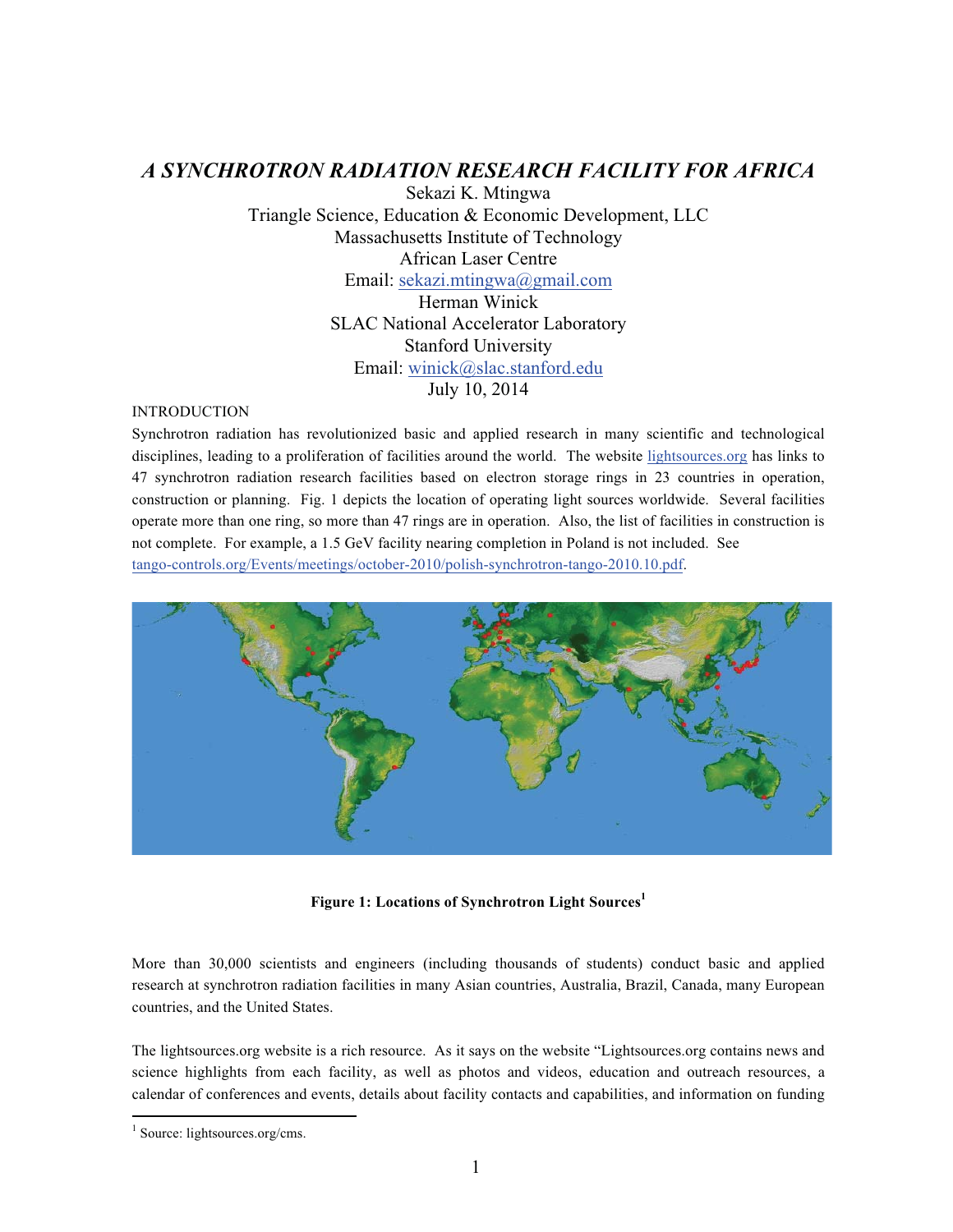opportunities." Much can be learned at this website, as well as the web sites of the facilities, and via the references provided in links enclosed in this note.

Africa is presently the only habitable continent without a synchrotron light source. Dozens of scientists from African countries now perform experiments at facilities in Europe and elsewhere. Their numbers are limited mostly by distance and travel cost. A light source in Africa would enable thousands of African scientists and engineers to gain access to this superb scientific and technological tool. Indeed, in order to be competitive socially, politically and economically in the years to come, access to a nearby synchrotron light source will be an absolute necessity.

Most present light sources are national facilities. Almost all are in over-demand, leading to construction of additional facilities to serve an increasing worldwide user community.

Two light source facilities are international. One is the 6 GeV, 850 m circumference, European Synchrotron Radiation Facility (ESRF) (esrf.eu) in Grenoble, France. This facility, a collaboration of 18 European governments, plus South Africa and Israel, has been in operation since 1992. The other is the 2.5 GeV, 130 m circumference, SESAME facility (sesame.org.jo) now in construction in the Middle East as a collaboration of 9 Middle East governments (Bahrain, Cyprus, Egypt, Iran, Israel, Jordan, Pakistan, Palestinian Authority, and Turkey). SESAME is scheduled to start research in 2016. It is closely modelled on CERN, and is being developed under the auspices of UNESCO.

SESAME and ESRF illustrate, in size and cost, the broad range of examples that might be followed for an African light source. See below for more about an intermediate energy African light source.

UNESCO became the umbrella organization for SESAME at its Executive Board 164th session, May 2002, as it did in the case of CERN in the 1950s. UNESCO's Executive Board described SESAME as "a quintessential UNESCO project combining capacity building with vital peace-building through science" and "a model project for other regions". It is likely that UNESCO, if asked, would play a similar role as a facilitator for an African light source.

SESAME is now well underway towards the start of research in 2016 as a fully independent intergovernmental organization. Other regions (e.g. Africa and Central Asia) are welcome to join SESAME as Members or Observers, as a first step to developing similar projects in their regions. Students and scientists from these regions are encouraged to attend SESAME Users' meetings, schools, workshops, etc., where they can learn about synchrotron radiation sources, beamlines, and science. They are welcome to join SESAME scientists in designing and commissioning accelerators and beamlines, thereby gaining experience while helping SESAME in the process. See the end of this note for links to websites about SESAME.

#### SYNCHROTRON RADIATION BASICS AND AN AFRICAN LIGHT SOURCE

Synchrotron radiation is the light (electromagnetic waves) emitted by electrons as they are caused to change direction by magnets while circulating in storage rings at nearly the speed of light. It is also called "dream light" because it can be used in leading-edge scientific research and technologies. This light is produced over a broad spectral range, from infrared to hard x-rays of tens of kilovolts, enabling the use of monochromators to select a narrow band of wavelengths of interest to a particular study.

In practical situations (for example, the number of x-rays per second, within a narrow wavelength/energy band, that impinge on a sub-millimeter protein crystal) this radiation is a million to a billion times more intense than that produced by more conventional sources, such as x-ray tubes.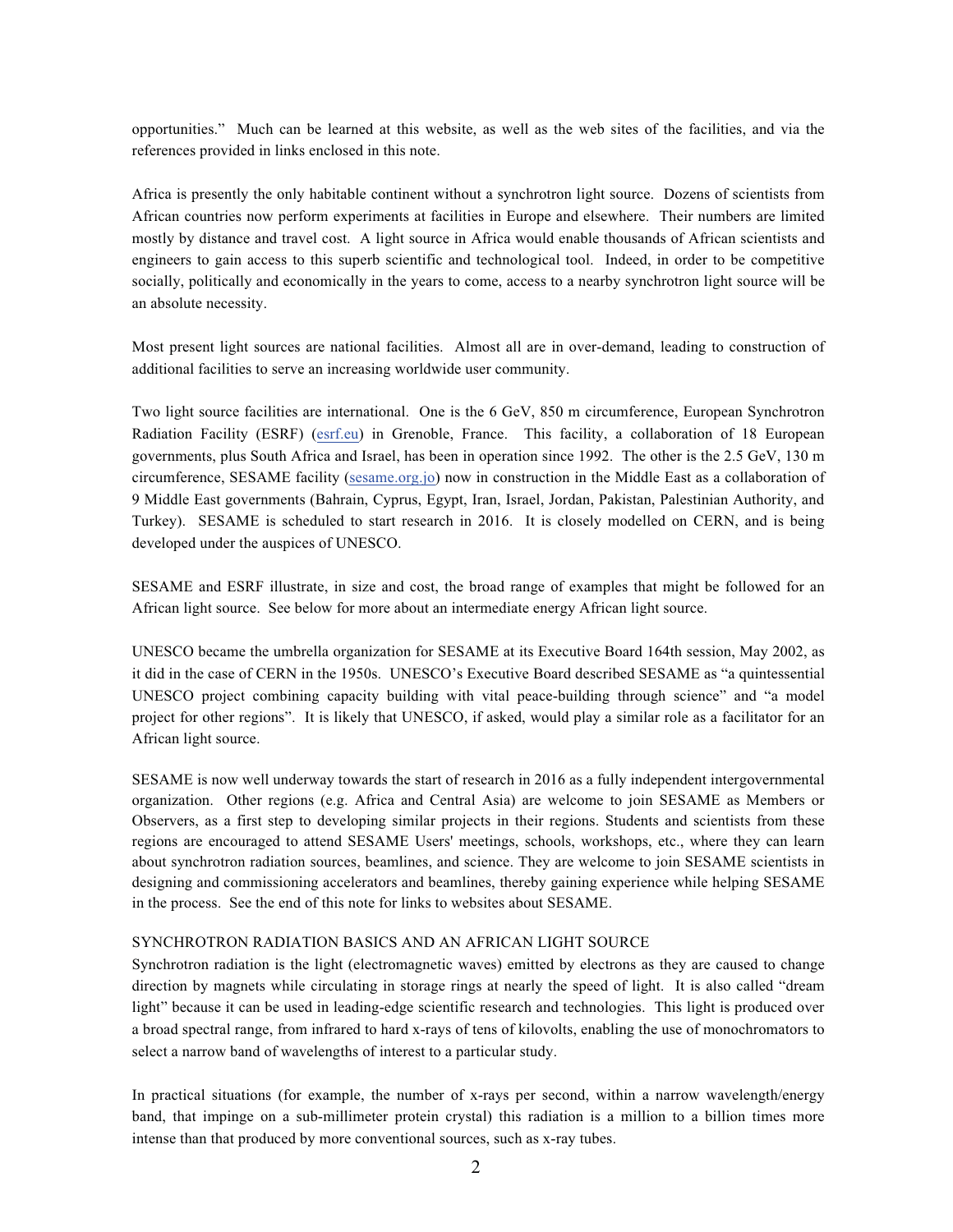These storage rings range from tens of meters to 2 kilometers in circumference. They circulate and store electrons with energies from several hundred MeV to 8 GeV for several hours. The emitted radiation (by the bending magnets of these rings, or by periodic magnet arrays called wigglers and undulators inserted between the bending magnets) enters tangential beamlines that conduct the light to experimental stations. Several experimental stations receive this light at the same time, enabling many experiments (up to about 70 in the largest facilities) to be performed simultaneously.

In addition to the storage ring and beamlines, another major piece of equipment required is an injection system (a linear or circular electron accelerator), which provides electrons to fill the storage ring. Fig. 2 shows the layout of this equipment, including the 7 Phase I beamlines, in the 2.5 GeV SESAME facility.



**Figure 2: Layout of Injector, Storage Ring, and Beamlines in the 2.5 GeV SESAME Project**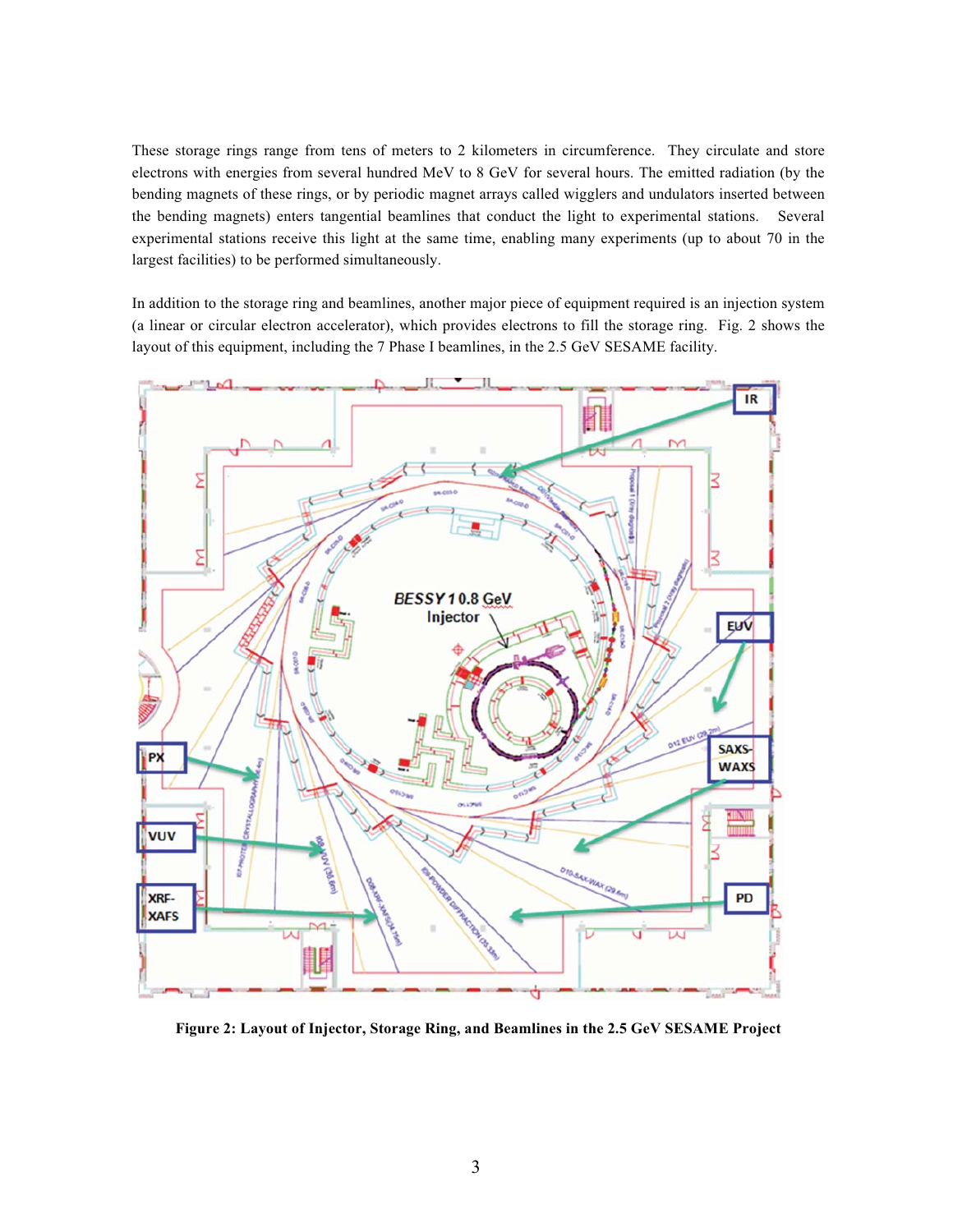As is evident from experience around the world, in developing countries as well as technologically advanced countries, access to a nearby synchrotron light source brings many benefits, as follows:

- Conducting world-class basic and applied research
- Training graduate students without sending them abroad
- Attracting scientists conducting research abroad to return
- Addressing regional biomedical and environmental issues/concerns
- Promoting the development of high-tech industry.

Most recently completed facilities, and those now in construction, are largely based on so-called "Intermediate Energy" electron storage rings, with energies of 2.5-3.5 GeV and circumferences of 100 to several hundred meters. By exploiting recent developments in the technology of storage rings, and wiggler and undulator insertion devices, these facilities provide, at significantly lower cost, performance closely approaching, and in some cases exceeding, that of the larger, higher energy facilities. Recent examples of intermediate energy facilities can be seen at lightsources.org.

Particularly relevant to consideration of a light source in Africa is the experience with light sources in Brazil, Korea, and Taiwan. After sending scientists to use facilities abroad, funding for light source programs in each of these countries started in the mid 1980's, when these countries were less technologically developed than they are now. These facilities began operations in the mid 1990's. Since then they have each trained hundreds of graduate students locally, and attracted many mid-career scientists to return home. Having seen these benefits, governments in these three countries have recently approved funding, at about the \$300M level, for the construction of new, more advanced, intermediate energy (3 GeV) light sources to better serve their large and growing user communities. We are indebted to the Director of the Taiwan Light Source facility for the summary of their experience, included in the appendix to this report.

The above benefits can be realized in about a decade with aggressive planning for an African Light Source. This planning should include increasing funds available to expand the number of scientists conducting experiments abroad, and building expertise by training personnel in the latest relevant technology, including the design, construction and commissioning of storage rings, beamlines, and experimental equipment.

This approach has been successfully used in several countries, including Australia, Brazil, and Canada, which built beamlines at facilities abroad and supported their scientists to use these beamlines as a step leading to funding for their own national light sources.

We urge that training programs be initiated in Africa and partnerships be developed with light sources abroad. A particularly relevant example is the SESAME project. See:

sesame.org.jo europa.eu/rapid/press-release\_IP-13-468\_en.htm?locale=en sciencediplomacy.org/perspective/2012/synchrotron-light-and-middle-east mag.digitalpc.co.uk/fvx/iop/esrf/sesamebrochure/ bbc.co.uk/news/world-middle-east-20492294 mag.digitalpc.co.uk/fvx/iop/esrf/sesamepeople/ europa.eu/rapid/press-release\_IP-13-468\_en.htm?locale=en aps.anl.gov/News/APS\_News/Content/APS\_NEWS\_20080916.php

For more details about properties, sources, and applications of synchrotron radiation see lectures and links from the African School on Fundamental Physics – 2012 in Ghana: indico.cern.ch/event/145296/contribution/47.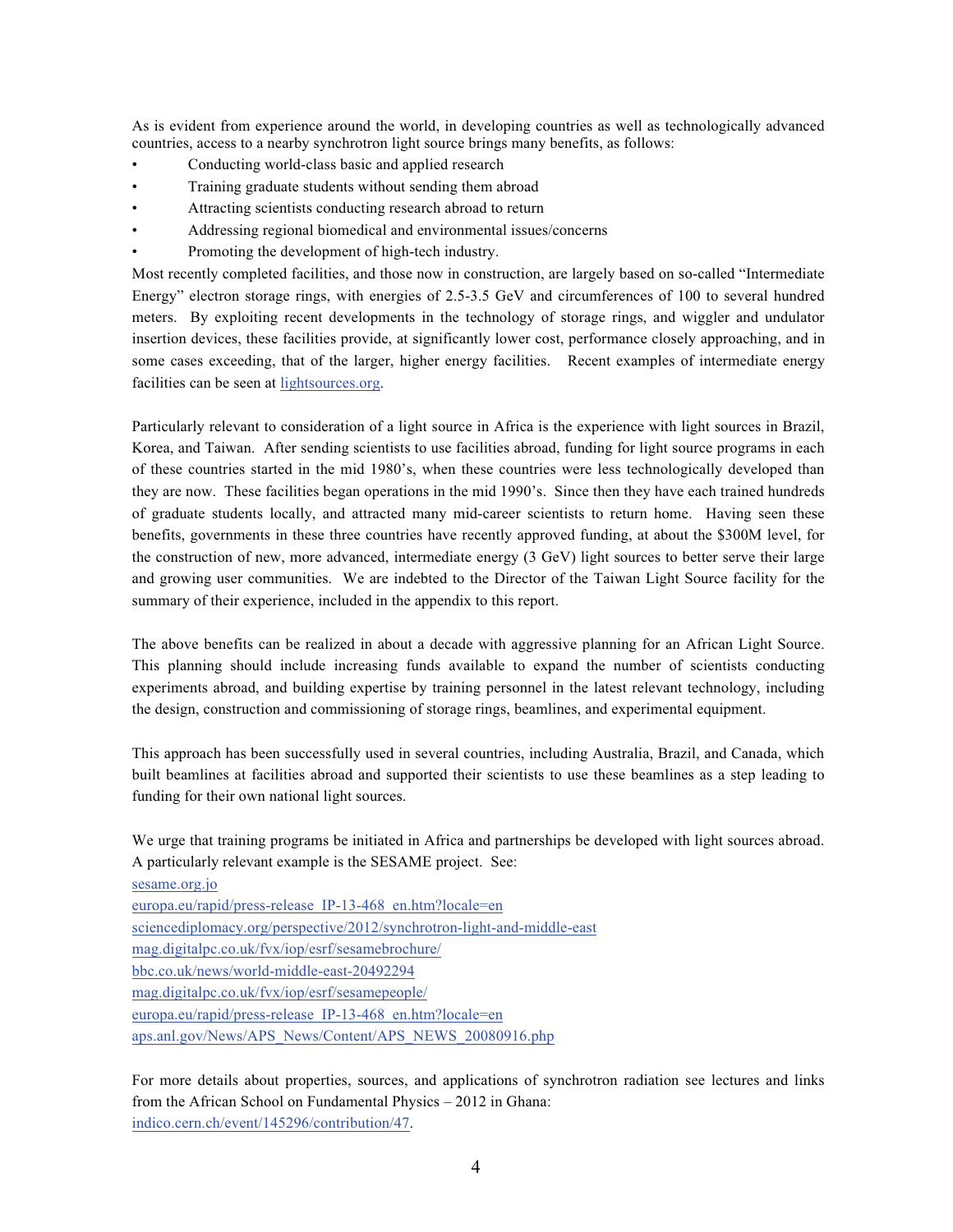#### A MODEL PROGRAM FOR AFRICAN SCIENTIFIC COLLABORATIONS

Several models already exist of African countries collaborating on scientific and technological projects. One such model is the African Laser Centre (ALC). It started as a joint effort of South Africa's National Laser Centre (NLC) and the Edward Bouchet-Abdus Salam Institute (EBASI), sponsored by the International Centre for Theoretical Physics (ICTP). From the South African side, the NLC inherited a large inventory of state-ofthe-art laser equipment from a defunct uranium enrichment collaboration with France. To make full use of the laser equipment, the NLC started a loan program, whereby it granted use of the equipment to South African researchers. The program was so successful that it decided around the year 2000 to expand the program to the whole African continent. At the same time, the EBASI Council decided that it would seek ways to enhance laser research and training in Africa. Once the two efforts became known to one another, they decided to join forces and create what has become known as the African Laser Centre. It celebrated its 10<sup>th</sup> Anniversary during 2013, since the organization was officially launched on November 6, 2003, in Johannesburg, South Africa. The launching ceremony occurred during the Ministerial Segment of the New Partnership for Africa's Development (NEPAD) Conference on Science and Technology for Development. NEPAD declared the ALC to be one of its Centers of Excellence.

The ALC, which is a virtual center, was established as a nonprofit organization, based in Pretoria. The organizers designed it to consist of nodes, where the nodes are laser laboratories in various stages of development. The most developed nodes of the network are designated as User Facilities, and they consist of the following (along with their main areas of specialization):

- 1. **Centre de Développement des Technologies Avancées (CDTA)**, Algiers, Algeria Laser spectroscopy, surface studies, laser welding
- 2. **CSIR National Laser Centre (ALC Headquarters),** Pretoria, South Africa Manufacturing, machining, materials processing
- 3. **National Institute of Laser Enhanced Sciences (NILES**), Cairo University, Egypt Medical and biological applications of lasers, femtosecond laser system
- 4. **Tunis el Manar University**, Tunis, Tunisia Plant and environmental science, molecular spectroscopy
- 5. **Laser and Fibre Optics Centre (LAFOC**), University of Cape Coast, Ghana Agricultural and environmental science
- 6. **Laboratoire Atomes Lasers**, Université Cheikh Ante Diop, Dakar, Sénégal Atomic and molecular physics, laser spectroscopy, medical physics.

The charge to these nodes is to assist other less developed laboratories to rise to the status of User Facilities. As of 2014, the ALC has more than 30 institutional members in the countries depicted in Fig. 3.

The ALC offers a variety of programs. It provides research grants to facilitate collaborations among member institutions. It continues the NLC's successful laser equipment loan program. It offers technical assistance to laser laboratories in order to mitigate the time loss due to equipment failures. Finally, it sponsors lectureships, postdocs, fellowships, doctoral sandwich programs, conferences, workshops, topical schools, and student internships.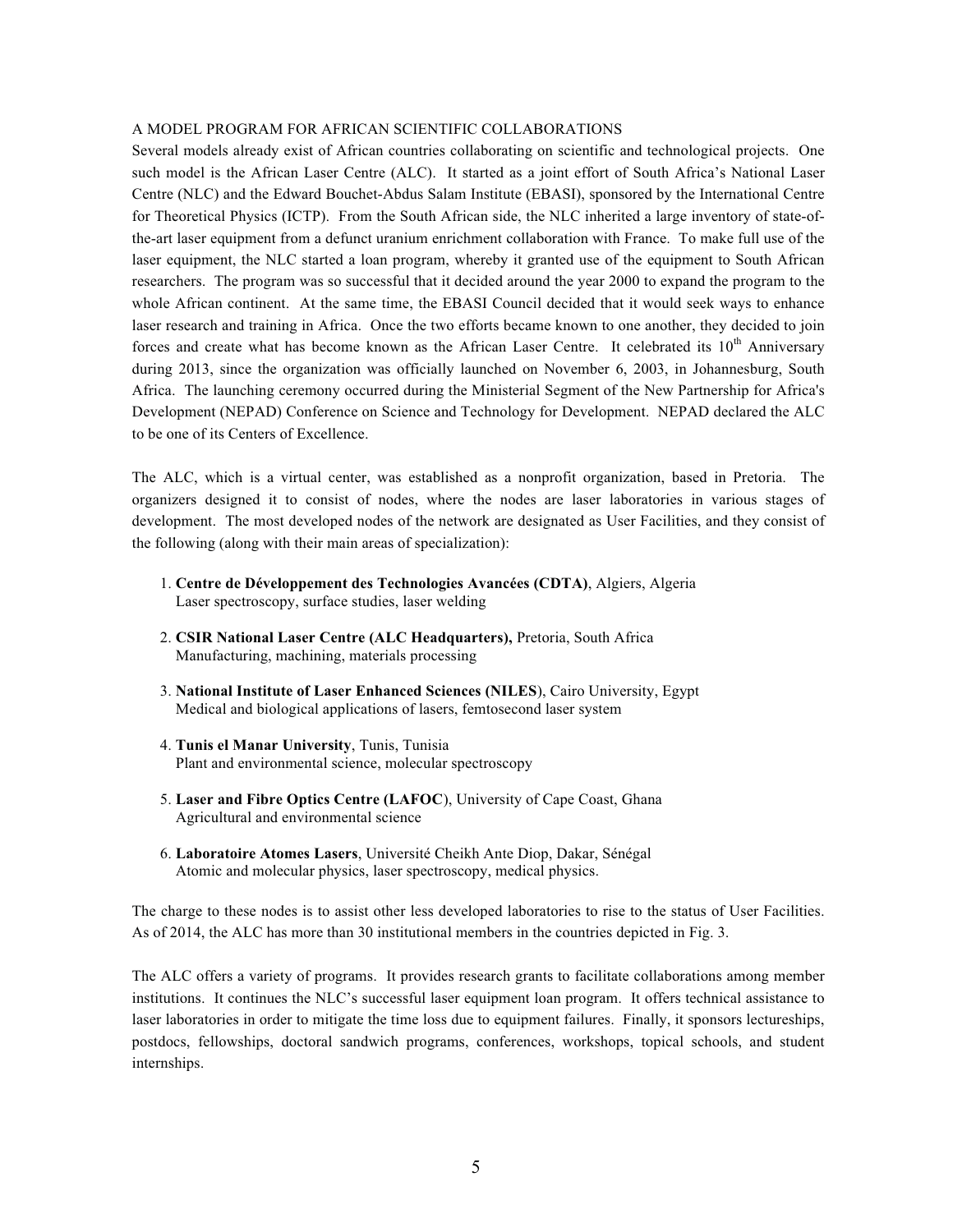

**Figure 3: Countries with ALC Member Institutions2**

Since the ALC started receiving funding in 2006, mostly from the government of South Africa, its successes have included the following:

| Output                                                                 | Quantity |
|------------------------------------------------------------------------|----------|
| Projects supported                                                     | 87       |
| Publications in refereed journals                                      | 151      |
| Popular journal articles                                               | 13       |
| Publications in conference proceedings                                 | 210      |
| Chapters in books                                                      | 12       |
| Theses completed                                                       | 59       |
| Masters scholarships awarded                                           | 38       |
| PhD scholarships awarded                                               | 78       |
| Training events<br>(workshops/conferences/symposia, short courses)     | 33       |
| Number of students trained at workshops, symposia and short<br>courses | 1249     |
| Masters Students supported                                             | 141      |
| PhD Students supported                                                 | 165      |

Thus, Africa already has established a model for successful continental collaborations.

<sup>&</sup>lt;sup>2</sup> Source: ALC Management Report to the Board of Directors Meeting, November 13, 2011.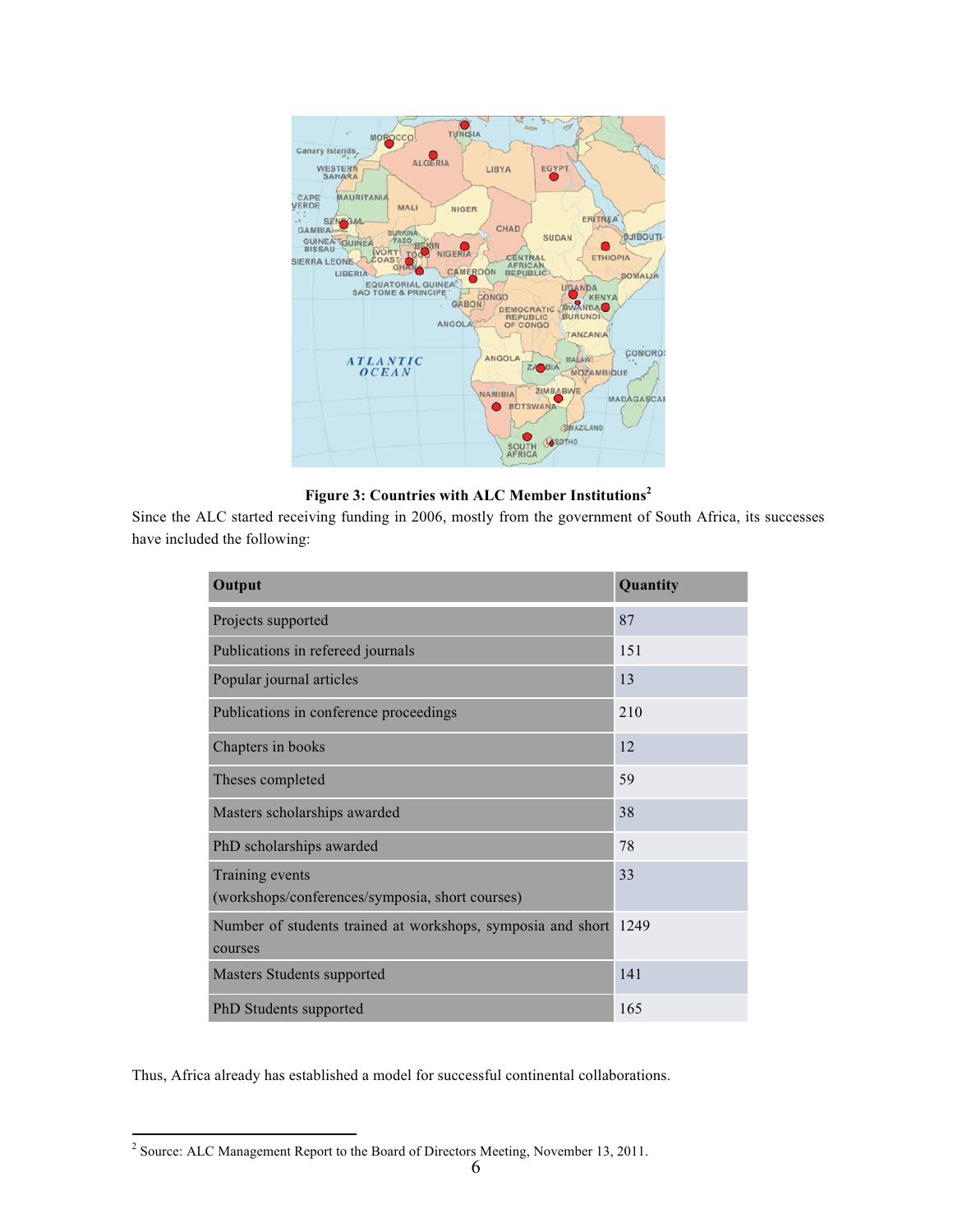#### SYNCHROTRON SCIENCE IN SOUTH AFRICA

A critical mass of synchrotron users already exists in South Africa. As early as 1994, South African researchers used the synchrotron facility at Daresbury and ESRF to study the surfaces of diamonds. As of 2011, there were approximately 40 synchrotron users in the country. That community, which is organized under the name of Synchrotron Research Roadmap Implementation Committee (SRRIC), held a workshop under the auspices of the South African Institute of Physics during December 2011 in Pretoria. Its purpose was to provide input into the writing of its Strategic Plan, which SRRIC subsequently submitted to the government in 2012. Fig. 4 shows the workshop attendees. It is notable that the Director of ESRF attended the workshop. Some important proposals that emanated from the workshop include the following:

- 1. Decide at what level South Africa should formalize its relationships with foreign light source facilities, especially with ESRF, which is the most heavily used by South African researchers.
- 2. Study the feasibility of constructing South African or multinational beamlines at foreign synchrotron facilities.
- 3. Promote a significant growth in the number of synchrotron users, with a heavy emphasis on increasing the number of students being trained, such as at ICTP's synchrotron radiation school.
- 4. Develop programs to preserve and expand the existing technical expertise, such as sending scientists and engineers abroad to join accelerator teams at foreign facilities.
- 5. Improve the local, critical feeder infrastructure that allows researchers to prepare and analyze samples before and after being shipped for studies at foreign synchrotron facilities.
- 6. Promote greater involvement of industrial users.
- 7. Study the feasibility for constructing a third generation light source.
- 8. Develop mechanisms to educate the public about the revolutions in science and technology, such as the discovery of new pharmaceuticals that synchrotrons afford.



**Figure 4<sup>3</sup> Attendees at the 2011 SRRIC/SAIP Synchrotron Science Workshop, Pretoria, 2011** 

--------------------------

-----------------------------

<sup>-</sup>-----<sup>3</sup> Source: South African Institute of Physics.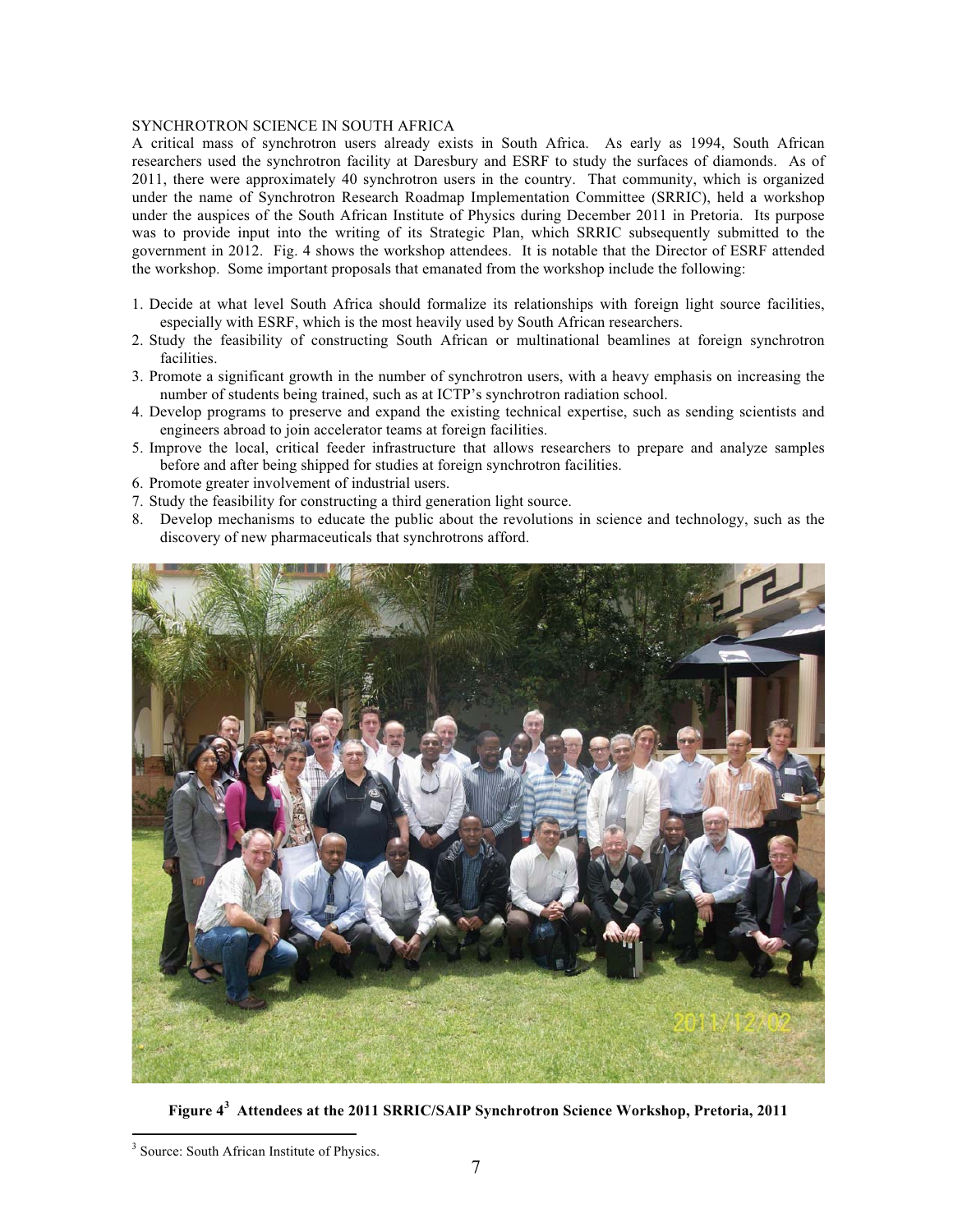After submitting the Strategic Plan to the government, two important developments occurred. First, the government requested that a more detailed Business Plan be prepared, which was done and submitted in 2014. Secondly, in May 2013, South Africa signed a dues-paying medium-term arrangement with the ESRF and, in doing so, became the 20th country to join the European synchrotron**.** 

Hence, we see that in South Africa, there is a growing community of synchrotron light source users that could form the core of an African light source community.

Finally, given the rapid pace of scientific and technological breakthroughs, the time has come for African countries to pool their resources and construct a synchrotron light source on the African continent. It is imperative for Africa to be among the world leaders in contributing to these revolutionary high tech breakthroughs. In the end, their economies and social structures will benefit greatly.

#### **APPENDIX:**

#### *National Synchrotron Radiation Research Center (NSRRC) Hsinchu,Taiwan* nsrrc.org.tw *Shih-Lin Chang (Director)* **(**slchang@nsrrc.org.tw)

A 1.5 GeV light source has been in operation since 1993. A total of 28 beamlines, 45 end stations, and 9 insertion device magnets are in operation. Also, two hard x-ray beamlines (one from a bending magnet and one from an undulator) have been constructed at SPring-8 in Japan for use by scientists from Taiwan. These have been in operation since 2001.

So far more than 423 students have received the PhD and 1678 Masters Degrees based on work done at the light source. More than 2000 users executed 1586 proposals in 2013. Among the proposals, 10% are conducted by user groups from abroad, and the remaining are executed by user groups from NSRRC as well as universities and national research institutes in Taiwan.

There have been significant benefits to companies in Taiwan that have collaborated with the light source to develop capabilities to design, fabricate, and measure many technical components. These include magnets, insertion devices (including superconducting devices), ultra-high vacuum chambers,, survey and alignment technology, beamline components, x-ray energy analyzers, cryogenics technology, radio frequency components, digital electronics, and brazing technology.

As part of the international synchrotron radiation community, NSRRC has had many interactions with other facilities, including SPring-8, ANKA, ALS, SSRL, CHESS, SPS, the Australian light source, and SESAME. The Taiwan light source has provided full support for nine fellowships for scientists from the Middle East who worked at NSRRC for one year since 2004.

A new 3 GeV third generation light source (Taiwan Photon Source, TPS) is being constructed at the same site. The booster and storage ring will undergo commissioning in the third quarter of 2014 and the TPS is expected to be partially open to users in 2015. In Phase I, 7 beamlines have been constructed; more beamlines will be planned in Phase II.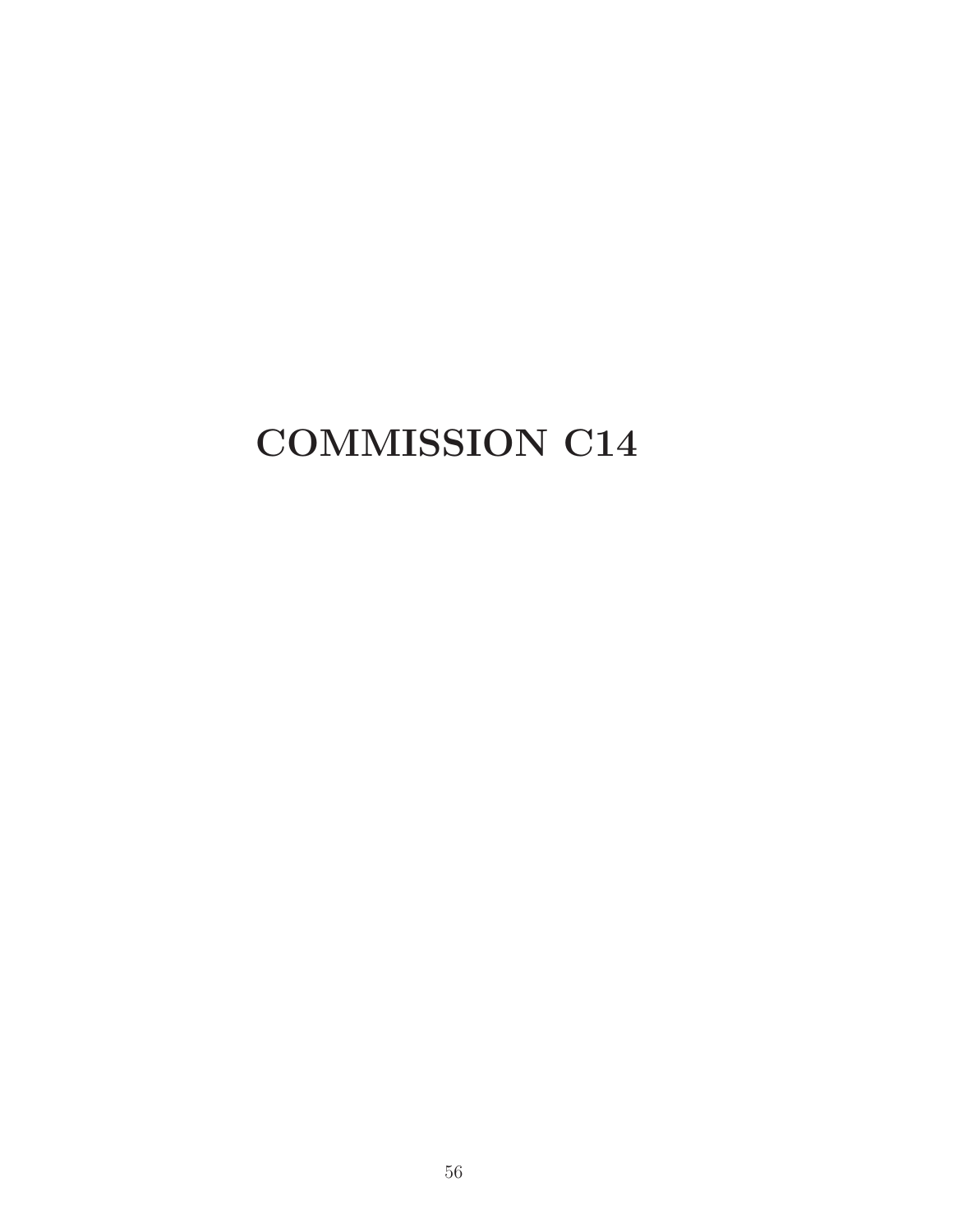## **Report on the Activities of IUPAP Commission 14**

## **ICPE - The International Commission on Physics Education**

2013-2014

## **ICPE Website**

ICPE has a new website http://iupap-icpe.org/. The servers for the new site are located in Praque where the site is being maintained by the ICPE Secretary Prof. Leos Dvorak. Links with the old site (based in Kansas) are being maintained for the moment but all relevant information has already been transferred and/or updated and the old site will be shut down in due course. The new site is based on the Druple open-source content management system and has been designed to facilitate easy transfer in the future. The Commission thanks Prof. Dvorak for his valued work.

## **PHYSWARE**

The sequence of ICPE-supported PHYSWARE Workshops (to promote low-cost hands-on physics teaching in developing countries) will be continued in January 2015 with a workshop at the Abdus Salam Centre for Theoretical Physics in Trieste. The workshop is the result of work by several individuals but ICPE particularly thanks Prof. Gorazd Planinšič who has led its efforts in this important area.

## **Annual ICPE conference**

The Commission's annual conference, ICPE-2014 was held in Cordoba, Argentina, 18-22 August 2014. This was the first ICPE Conference to be held in South America, and it faced a number of challenges arising from the financial problems currently besetting the Argentine economy. The quality of the conference was very high, with an exceptionally rich plenary programme that gave roughly equal representation to university-level and high-school level physics education. There was some disappointment at the number of participants which was less than expected. However, a unique feature of this particular conference was the addition of a highly successful, externally funded, 'Satellite meeting' held is Spanish and specifically aimed at high school teachers who would not have been able to attend or follow the ICPE Conference itself (which was in English). The success of ICPE-2014 was thanks in no small part to the efforts of the Local Organizing Committee, led by Professor Zulma Gangoso. Their hard work on behalf of ICPE is gratefully acknowledged.

Events on the penultimate day of the Conference were dedicated to the memory of Prof Elena Sassi, a greatly valued former member of ICPE and highly regarded international physics educator, who died in the autumn of 2013.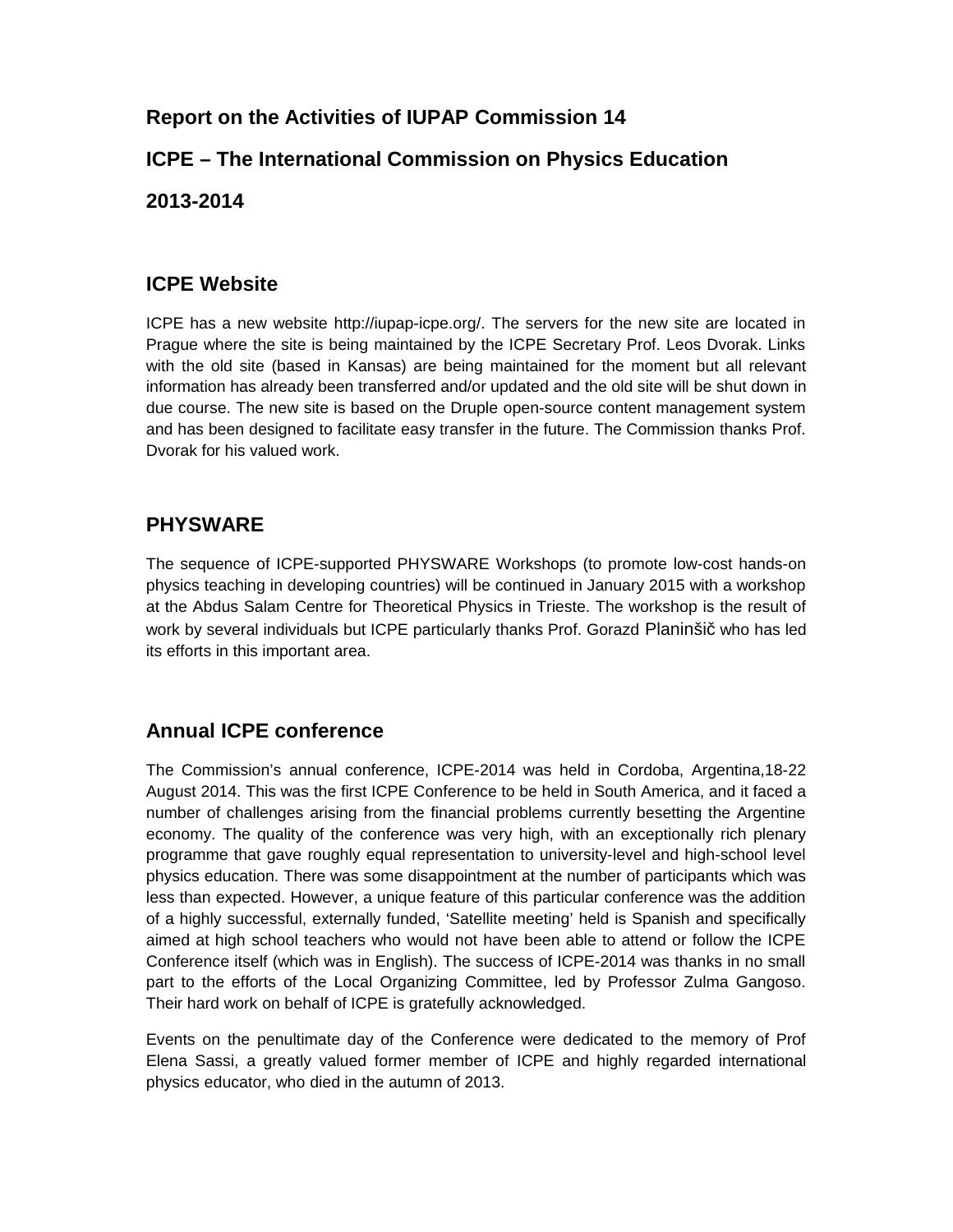### **ICPE Medal**

As usual a highlight of the conference was the award of the ICPE Medal. In 2014 the ICPE Medal was awarded to Cedric Linder, Professor of Physics Education Research at the University of Uppsala, Sweden, in recognition of his outstanding contributions to Educational Physics. Professor Linder gave a presentation on his work immediately after the award ceremony and also made a much appreciated contribution to the Satellite meeting. A press release concerning the award was picked up by the EPS (European Physical Society) and the AAPT (American Association of Physics Teachers), amongst others.

## **Annual face-to-face meeting**

ICPE held its annual face-to-face meeting immediately after the end of the annual Conference. Apart from responses to ICPE-2014, and other matters already mentioned above, the items discussed included:

1 Reports on other physics education conferences around the world.

2 Plans and priorities for future conferences, particularly the next ICPE Conference, which will be held in Beijing, China in August 2015. (Thanks to Prof. Nianle Wu for his work on this.)

3 Plans for the ICPE medal post-2015 (The last of the current stock of medals will be awarded in 2015.)

4 Plans for future issues of the ICPE Newsletter.

5 Working groups and action items, Including a proposal for an international catalogue of physics education systems that might be added to the new website.

6 Relations with other bodies, including the International Association of Physics Students (IAPS) and the International Group for Research in Physics Education (GIREP), both of which have agreed to share publicity material and to explore other areas of mutual support with ICPE.

7 The 2014 IUPAP General Assembly and consequent changes to ICPE membership. It was noted that Profs. Sila NicChormaic, Michael Vollmer and Nianle Wu would all be leaving the Commission in November 2014. All were thanked for their contributions. Vice-Chair Prof Hideo Nitta thanked the current Chair who will also be retiring from the Commission.

Robert Lambourne

C14 Chair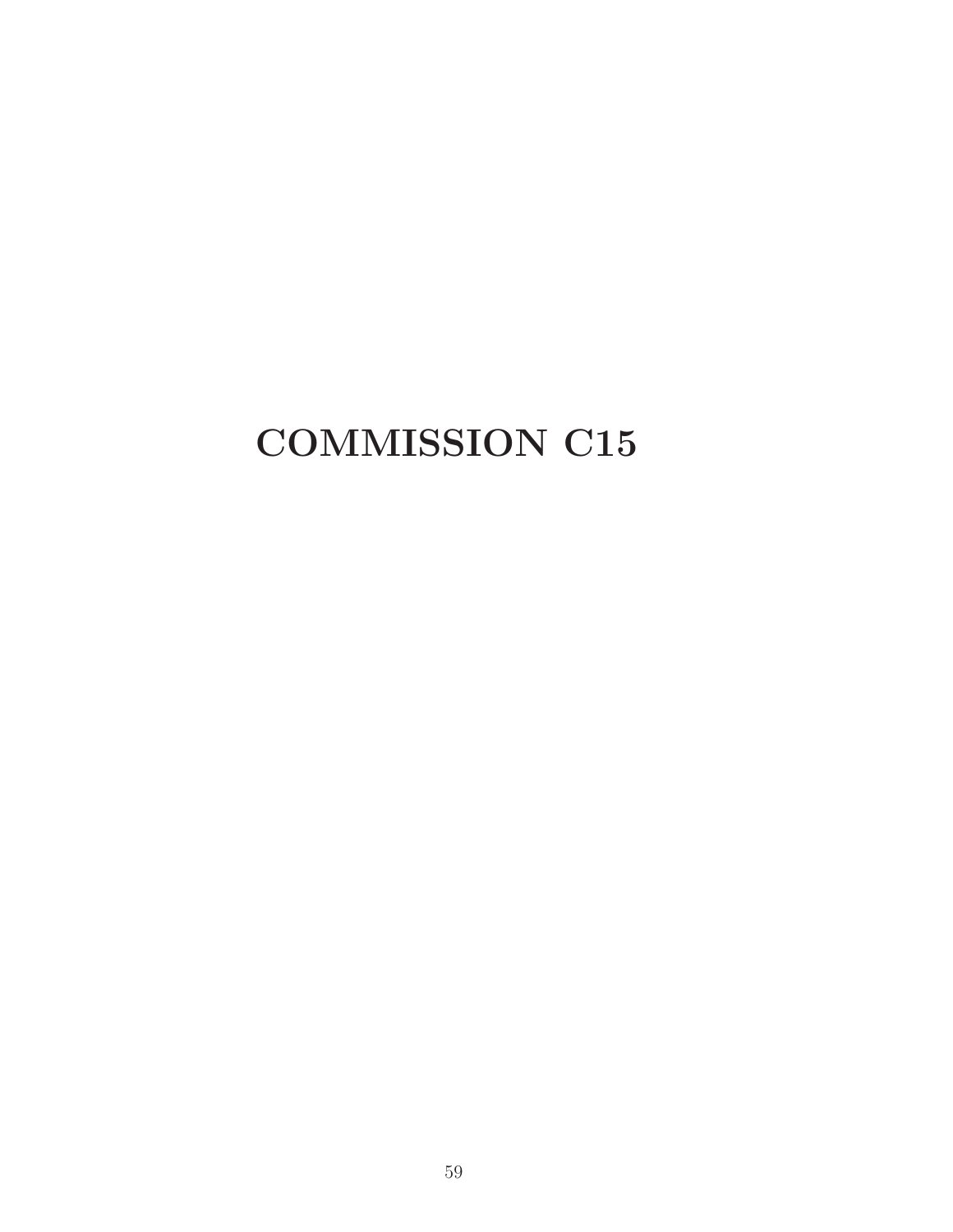

## International Union of Pure and Applied Physics

To stimulate and facilitate international cooperation in physics and the worldwide development of science.

### **Commission C15: Atomic, Molecular and Optical Physics**

| Chair:      | K. Gebbie, Physical Measurement Laboratory, NIST<br>Gaithersburg, MD, USA. gebbie@nist.gov                            |
|-------------|-----------------------------------------------------------------------------------------------------------------------|
| Vice Chair: | D. Mathur, Tata Institute of Fundamental Research,<br>Mumbai, India: atmol1@tifr.res.in                               |
| Secretary:  | T. Azuma, Atomic, Molecular & Optical Physics<br>Laboratory, RIKEN, Hirosawa, Wako, Japan<br>Toshiyuki-azuma@riken.jp |

## **Report for IUPAP Council & Commission Chairs Meeting 3-4 November 2014** and 28<sup>th</sup> General Assembly Meeting 5-7 November 2014 Singapore

The two large international conferences in Atomic, Molecular and Optical Physics—the International Conference on Atomic Physics (ICAP) and the International Conference on Photonic, Electronic and Atomic Collisions (ICPEAC)—are held biennially on alternating years. Accordingly, Commission C15 officers and members met over lunch on 5 August 2014 during the 24th ICAP meeting in Washington DC. Attendance included Commission representatives from Japan (Toshiyuki Azuma), China (Dajun Ding), Korea (Wonho Jhe), Austria (Rainer Blatt), and the United States (Katharine Gebbie). We regretted that the two previous C15 Chairs, Joachim Burgdörfer and Burkhard Fricke were not able to attend and give us the benefit of their experience.

Invitees to our meeting included: Amy Flatten, Director of International Affairs, American Physical Society; Philip Hammer, Associate Vice President, Physics Resources Center, American Institute of Physics, and Gretchen Campbell and Trey Porto, Co-Chairs of ICAP. In addition, following our tradition for the past two years, we invited those students to join us for lunch whose travel had been supported by IUPAP, which included five in all, from Brazil, China, India and Mexico.

The meeting continued the discussion from the previous year on how Commission 15 might best contribute to the mission of IUPAP to assist in the worldwide development of physics, to foster international cooperation in physics, and to help in the application of physics toward solving problems of concern to humanity. It had been suggested that one approach would be to work with Commission 13 on Physics Development to sponsor Type D Conferences: Workshops in Developing Countries. One model might be the Industrial Physics Forum 2012: Capacity Building for Industrial Physics in Developing and Emerging Economies, sponsored jointly by the American Institute of Physics (AIP) and the International Center for Theoretical Physics (ICTP) in Trieste, and its successor in October 2014 in São Paulo, Brazil. It was to speak about these forums that Philip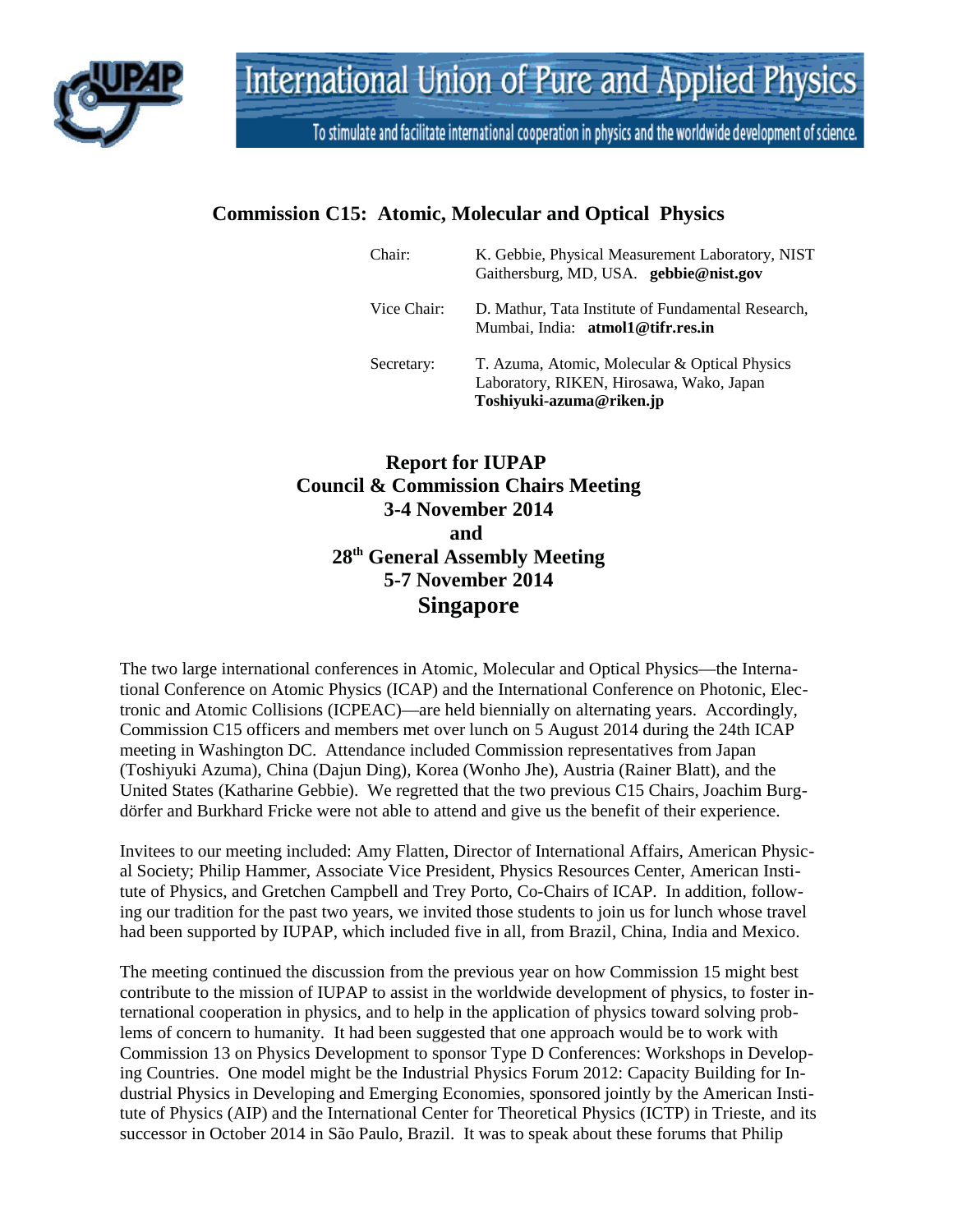Hammer had been invited to join the meeting. The proposal for IUPAP to join with AIP and ICST in sponsoring such a forum was strongly supported, as was the proposal to hold the 2016 Forum in South Africa.

The soliciting and ranking of nominations for the Young Scientist Prize in AMO Physics is highly competitive and taken seriously by all members of the Commission. This year, thanks to our Secretary who ran the competition, we had 32 candidates from 17 countries. The winner was Jacob Taylor from the US National Institute of Standards and Technology "For groundbreaking advances in the design of compact, practical devices that bridge the classical world with the exotic quantum world". Our celebration of the 2012 Young Scientist Prize winner, Yann Mairesse from the University of Bordeaux "For outstanding contributions to attosecond pulse characterization and the birth of attosecond molecular spectroscopy" had to be postponed yet another year.

Amy Flatten described the variety of activities in which the American Physical Society interacts with colleagues internationally. Her tips for navigating the current US visa application process may be found at: http://www.aps.org/programs/international/visa/

The Commission Members voted to support the following conferences in 2015

29th International Conference on Photonic, Electronic and Atomic Collisions (ICPEAC XXIX) Location: Toledo, Spain Date: 22-28 July 2015

Chair: Roberto Rivarola, Universidad Nacional de Rosario and Instituto de Fisica Rosario - Rosario, Argentina

Conference Type: A

22<sup>nd</sup> International Conference on Laser Spectroscopy (ICOLS 2015) Location: Sentosa Island in Singapore

Date: 28 June - 3 July 2015 Chair: Kai Dieckmann, National University of Singapore

The 2015 Meeting of Commission 15 will take place during the 29<sup>th</sup> International Conference on Photonic, Electronic and Atomic Collisions in Toledo, Spain.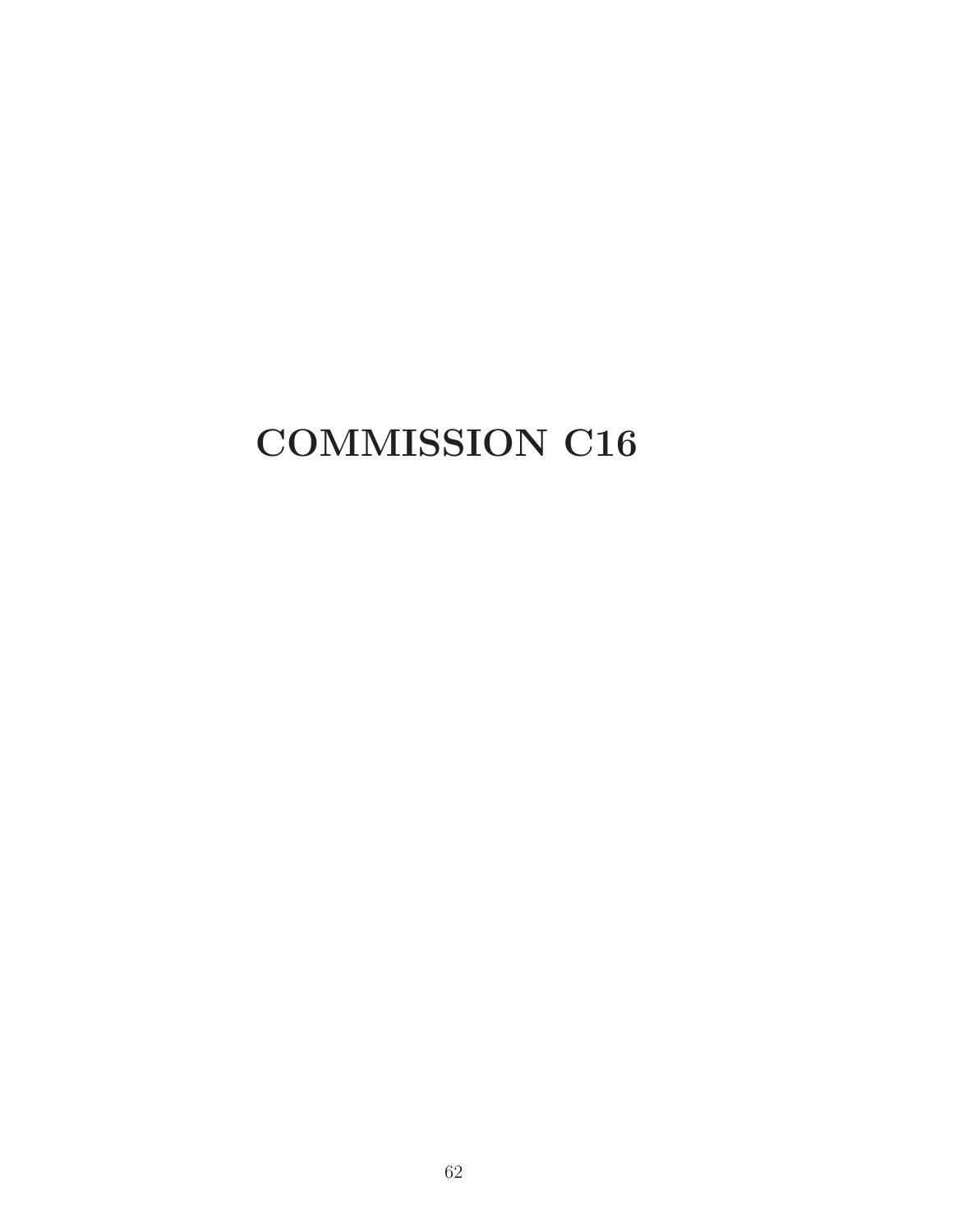## **IUPAP C16 report 2013-2014**

Submitted by Robert Bingham (Chair)

#### I. IUPAP C16 Sponsored/Endorsed Conferences

The 17<sup>th</sup> International Congress on Plasma Physics (ICPP), Lisbon, Portugal. 15<sup>th</sup>-19<sup>th</sup> September, 2014. The Chair of the meeting was Professor Tito Mendonca of the Instituto Superior Tecnico.

This is a category A conference the scope of which is to discuss recent progress and to establish a view on future plasma physics topics. The conference covers a wide range of topics in plasma science including fundamental plasma physics, fusion plasmas, plasma accelerators, astrophysical plasmas and plasma applications. This is a bi-annual meeting that brings together scientists from around the world to present the latest scientific results. The subject matter of the meeting is mostly in the area of high temperature plasmas.

One of the important aspects of this meeting is that it covers a broad area of research within one meeting. The topics range from quantum plasmas to the very large astrophysical plasmas as well as bringing the normal plasma activities such as fusion and plasma accelerators together. Quantum plasmas are found in highly compressed matter such as the interior of stars where the equation of state determined by quantum is important in understanding formation processes. In astrophysics plasmas surrounding black holes or radio jets are increasingly being studied. The sister meeting is the International Conference on the Phenomenon on Ionised Gases held on alternate years. This conference concentrates on low temperature plasmas with strong industrial content such as plasmas used in lighting, medical applications, plasma processing of materials and more recently plasmas processes are being investigated as a possible carbon dioxide reduction method in the atmosphere.

The 7<sup>th</sup> international conference on the Physics of Dusty Plasmas, New Delhi, India. 3<sup>rd</sup>-7<sup>th</sup> march 2014. The Chair of the meeting was Professor Khare Avinash, University of Delhi.

This is a category B international meeting and takes place every three years. The topic is the physics of charged macro particle in a plasma environment. It has applications in both laboratory space and astrophysical plasmas.

#### II. C16 Young Scientist prize in Plasma Physics

PURPOSE: The IUPAP C16 Young Scientist Prize recognises exceptional achievement in the study of plasma physics by a scientist at a relatively junior stage of their career. The recipient is expected to have displayed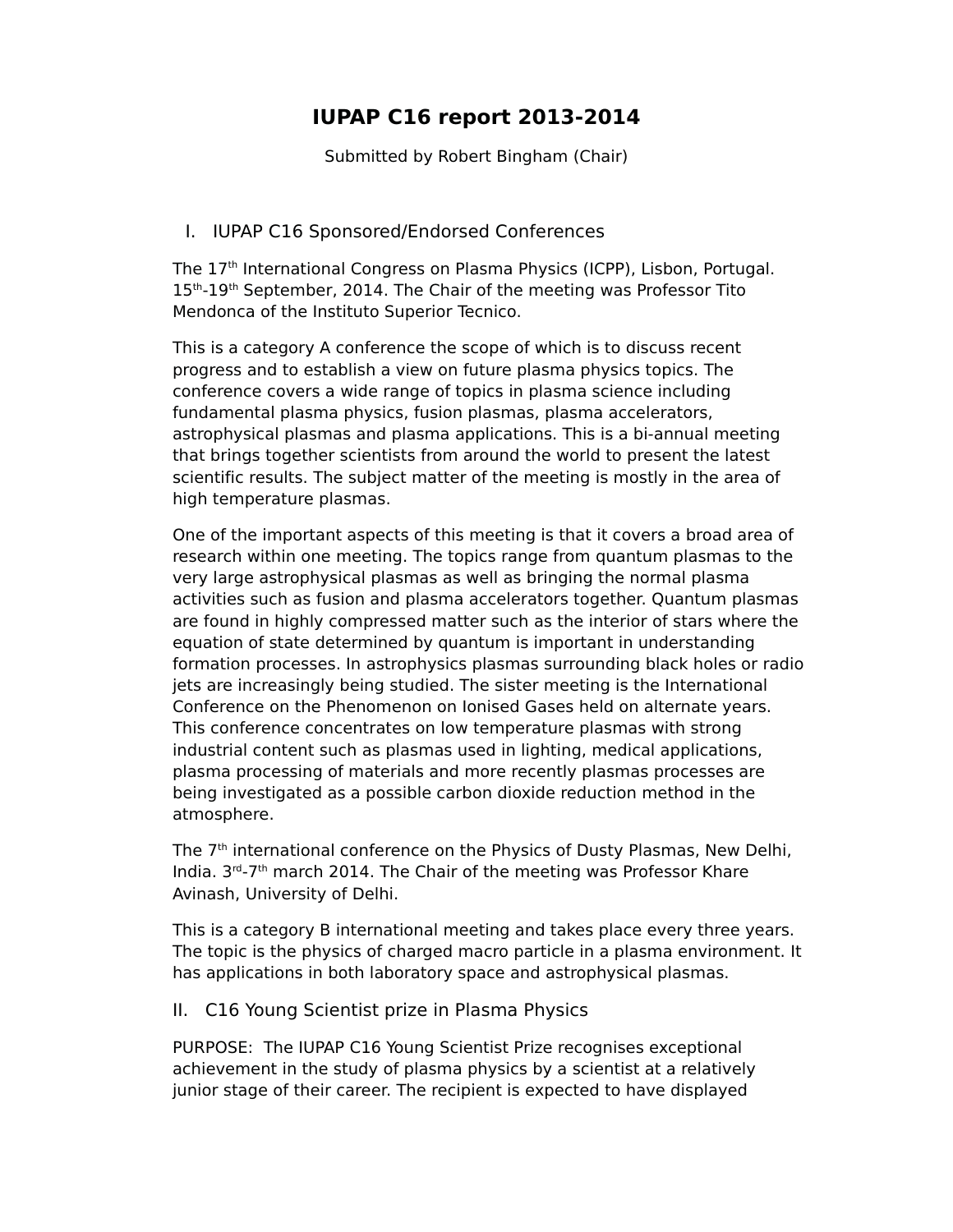significant scientific ability in an area of plasma physics covered within the topics of ICPP.

The 2014 prize winner was Wei Lu of the Department of Engineering Physics, Tsinghua University, Beijing.

The citation reads:

For original contributions to high intensity laser and beam plasma interactions including a theory for nonlinear plasma wakefields and widely used scaling laws for Laser Wakefield Acceleration in the nonlinear regime.

He completed a PhD on plasma accelerators at UCLA. His research demonstrates the feasibility of plasma accelerators that may one day replace conventional accelerators in the quest for ever higher energy machines. Plasma accelerator research is a growth area in plasma physics which has seen impressive results in the last few years.

The prize medal and certificate were presented at the ICPP meeting in Lisbon where Wei Lu presented the IUPAP Prize talk.

#### III. IUPAP C16 committee meetings.

Held on September 19<sup>th</sup> 2014 at the 17<sup>th</sup> International Congress on Plasma Physics (ICPP) Lisbon, Portugal. The committee endorsed the next International Conference on the Phenomenon in Ionised Gases (ICPIG) to be held in Hungary 2015 as well as the Laser and Plasma Accelerator Workshop, May 2015 in Quadalouope. As well as endorsing the future meetings the committee discussed the change-over in December to the new committee and suggested that old members should meet their new country representative to pass on ideas and information about IUPAP.

November 26th 2014, at the APS Division of Plasma Physics, New Orleans.

#### IV. Outreach.

Outreach is also a very important activity of IUPAP by promoting plasma physics. It is widely recognised that one of the important topics in plasma physics is net energy gain from fusion. Fusion has been demonstrated for some time but the elusive energy gain goal still remains elusive. At present two main approaches are being pursued namely magnetically confined fusion using machines such as ITER that is being constructed in Cadarache in southern France and inertial confinement fusion such as the NIF laser facility. In the NIF project although no net energy gain has been achieved so far, fusion alpha particles are responsible for heating the deuterium tritium plasma, this is a major result in the pusuit of harnessing fusion energy. Plasma accelerators are also demonstrating real promise in producing useful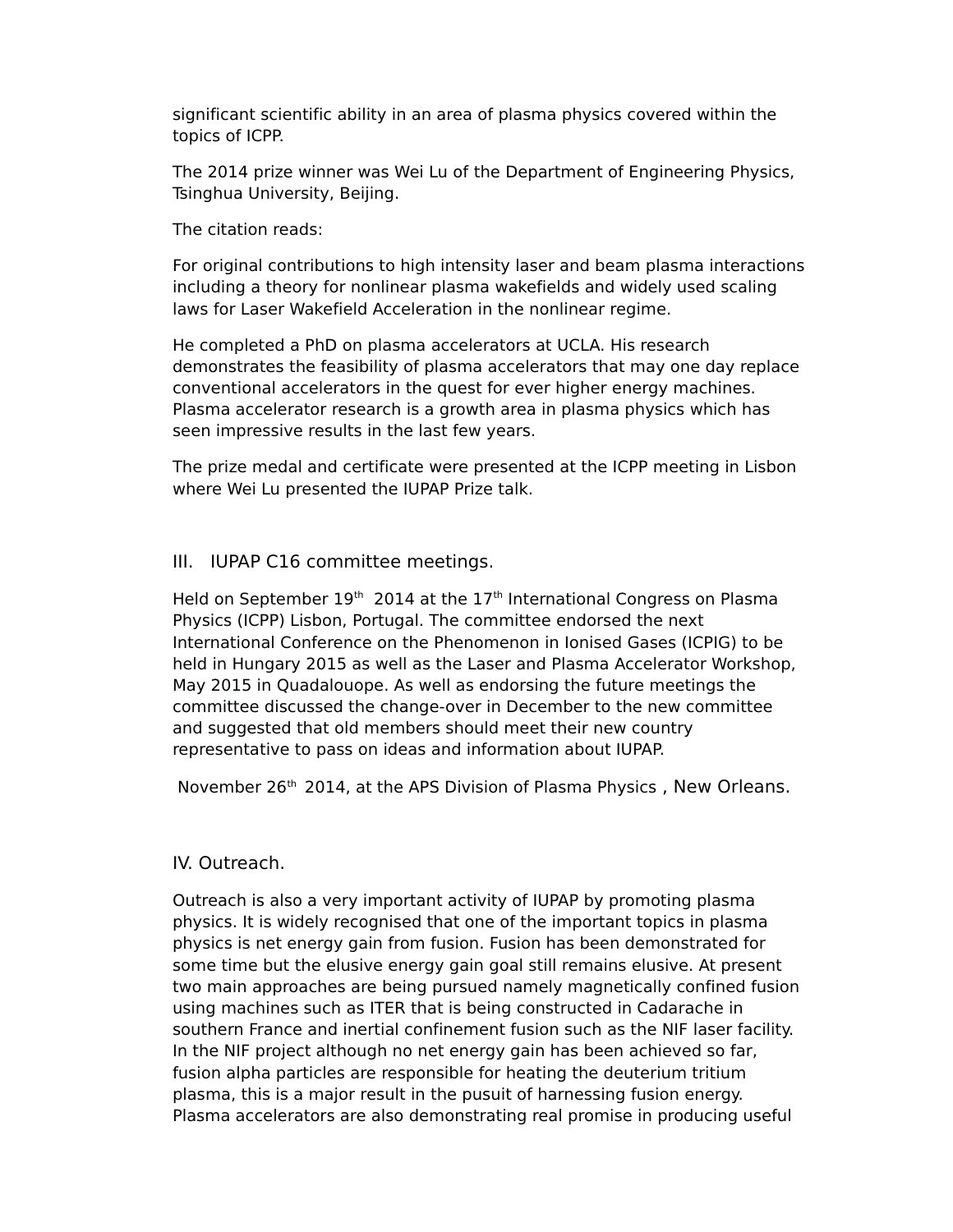beams of particles. These are used in experiments to produce x-rays and gamma rays for applications in material and medical sciences. Plasma accelerators are seen as possible replacements for conventional accelerators in achieving the energy frontier, they have accelerating gradients 1000 times larger than conventional accelerators making the machines more compact for the same energy gain. Laboratory astrophysics is also beginning to make important tests of astrophysical problems such as the origin of the primordial magnetic field and intense radio emission mechanisms and the physics of black hole accretion discs. One aspect that has made a difference to the subject is the very large 3 dimensional simulations in particular gyro kinetic and full particle in cell codes that are available. Plasmas have made an incredible difference in the modern world by being used in the manufacture of new materials and silicon chip manufacture.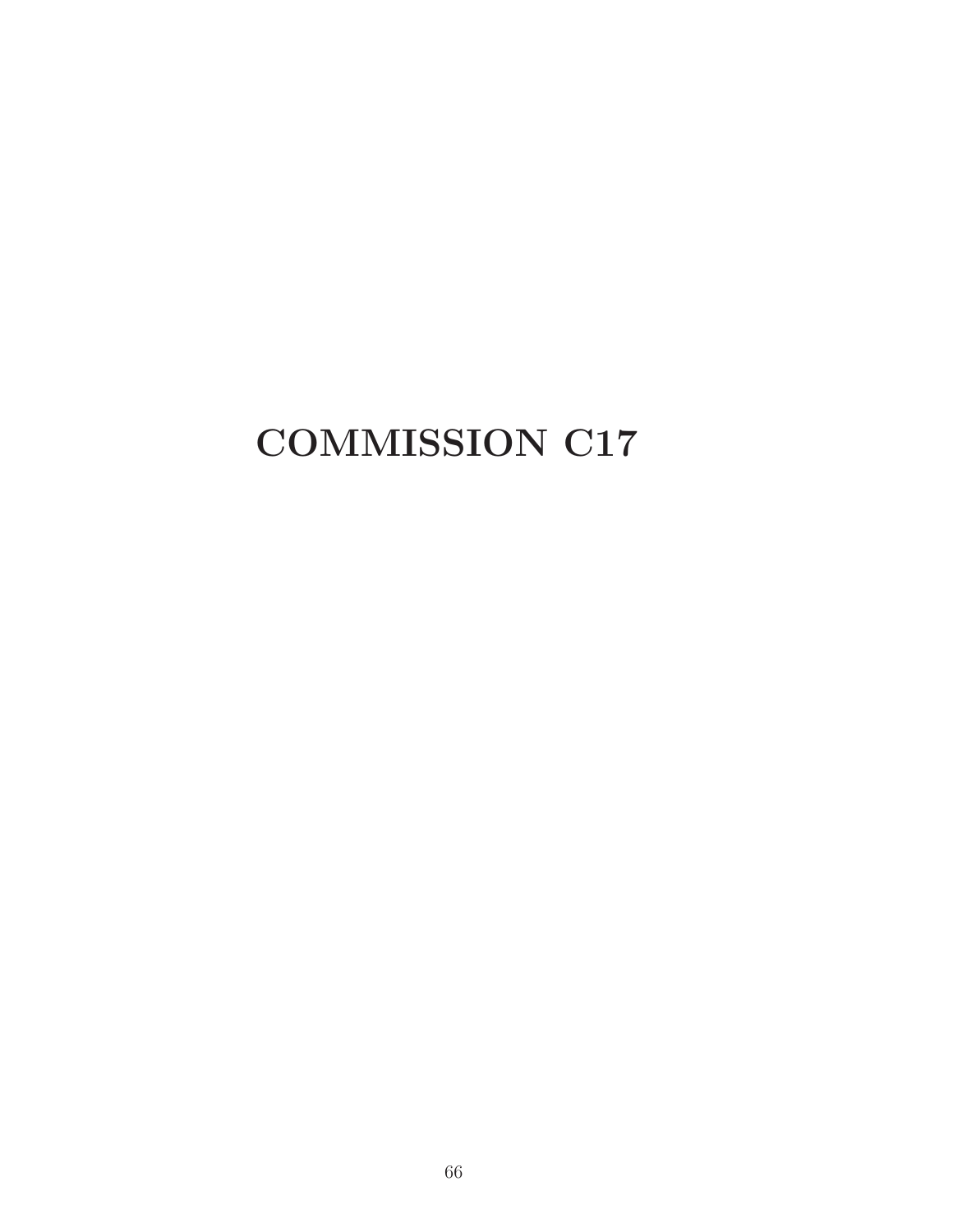## **IUPAP C17: Commission on Quantum Electronics Report for the IUAP 2014 GA in Singapore**

## 1. Commission Membership 2011-2014

## **Officers:**

Chair, Prof. Victor Zadkov (2011)(2008) Vice-Dean, Faculty of Physics Vice-Director, International Laser Center M.V.Lomonosov Moscow State University Moscow 119992, RUSSIA Phone: +7(495)939-23-71; E-mail: zadkov@phys.msu.ru\_

Vice Chair, Prof. Deborah Kane (2011) Secretary, Prof. Cristina Masoller (2011) Department of Physics and Astronomy Departament de Física i Enginyeria Nuclear **Faculty of Science** Universitat Politecnica de Catalunya Macquarie University NSW 2109 Colom 11 **AUSTRALIA** Terrassa 08222, Barcelona Phone: +61-20-9850-8907; Fax: +61-2-9850-**SPAIN** 8115 Tel: +34 937398507; Fax: +34 937398500 E-mail: deb.kane@mg.edu.au Email: cristina.masoller@upc.edu

## **Members:**

Prof. Nicolas Cerf (2011) Faculte des Sciences Appliquees Universite Libre de Bruxelles (ULB) Campus du Solbosch CP165/59 50 Ave F D Roosevelt **BELGIUM** Tel: +3226502858 Fax: +3226502941 Email: nicolas.Cerf@ulb.ac.be

Prof. Gong Qihuang (2011) Department of Physics Peking University **Beijing 100871 CHINA** Tel: +86 10 6276 5884 Fax: +86 10 6275 2540 Email: ghgong@pku.edu.cn

Dr. Tamas Kiss (2011) Res. Inst. for Solid State Physics and Optics Hungarian Academy of Sciences Konkoly-Thege u. 29-33 **HUNGARY** Tel: +36 1 3922222 ext. 1394; Email: tkiss@szfki.hu

Prof. Sergio Carlos Zilio (2011) Instituto de Fisica de Sao Carlos Universidade de Sao Paulo Av. Trabalhador Sao Carlense 400 Sao Carlos, SP 13566-590 **BRAZIL** Tel: +55 16 3373 9807 Fax: +55 16 3373 8085 Email: zilio@ifsc.usp.br

Prof. Ci-Ling Pan (2011) Department of Physics National Tsing Hua University Hsinchu City **TAIWAN** Tel: +886 3 5742275; Fax: +886 3 5723052 Email: clpan@phys.nthu.edu.tw

Prof. Narayana Rao Desai (2011) **School of Physics** University of Hyderabad Hyderabad-500 046 **INDIA** Tel: +91 040 23134335 Email: dnrsp@uohyd.ernet.in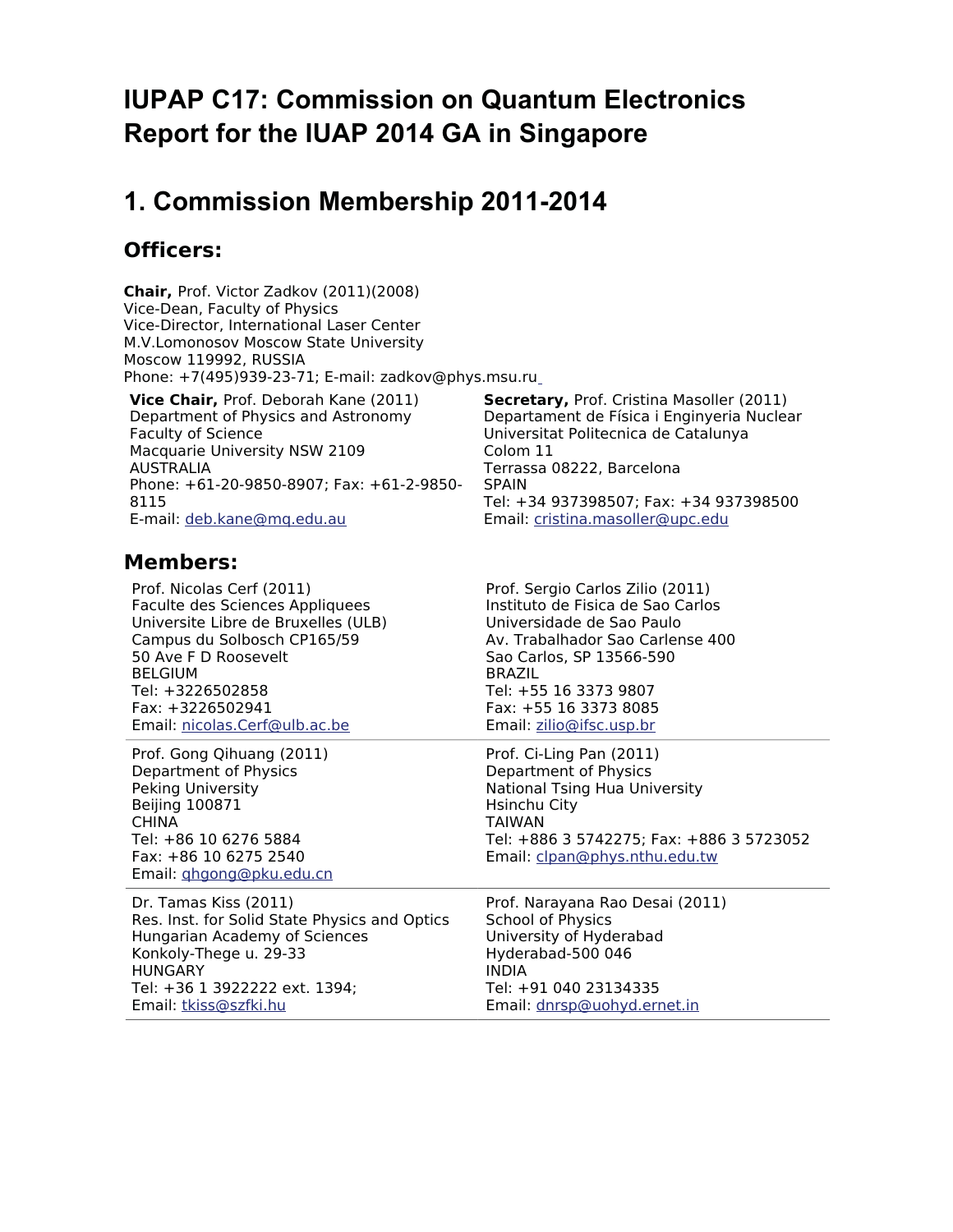| Katsumi Midorikawaa (2011) (2008)<br>Laser Technology Laboratory, RIKEN<br>Hirosawa 2-1, Wako-shi, Saitama 351-0198,<br><b>JAPAN</b><br>Tel: +81 48 467 9492; Fax: +81 48 462 4682<br>Email: kmidori@riken.jp | Prof. Change Hee Nam (2011)<br>Department of Physics<br>KAIST - Korea Advanced Institute of Science<br>& Technology<br>Yuseong-gu, Daejeon 305-701<br>Republic of Korea<br>Tel: +82 42 350<br>2534; Email: chnam@kaist.ac.kr |
|---------------------------------------------------------------------------------------------------------------------------------------------------------------------------------------------------------------|------------------------------------------------------------------------------------------------------------------------------------------------------------------------------------------------------------------------------|
| Prof. Yuri Galperin (2011)<br>Department of Physics<br>PO Box 1048, Blindern<br>0316 Oslo, NORWAY<br>Tel: +47 22 85 64 95<br>Email: jouri.galperine@fys.uio.no                                                | Prof. Martin McCall (2011)<br><b>Imperial College</b><br>London, SW7 2AZ<br>UK, Tel: +44 020 7594 7749;<br>Email: m.mccall@imperial.ac.uk                                                                                    |

Prof. Jason Petta (2011) Department of Physics **Princeton University** Jadwin Hall Princeton, New Jersey 08544, USA Tel: +01 609 258 4400; Fax: +01 609 258 1124 Email: petta@princeton.edu

## 2. IUPAP Prize for Young Scientists

The IUPAP Commission on Ouantum Electronics C17 ran the Young Scientist Prizes in Quantum Electronics in 2013 for outstanding contributions to quantum electronics and its applications. These are the two prizes awarded only once every two years, and recognize the very highest level of achievements in fundamental and applied research.

The 2013 winners of these prizes are listed below:

- The 2013 IUPAP Young Scientist Prize in Ouantum Electronics (Applied Aspects) is awarded to Professor Nickolas Vamivakas, Professor at the Institute of Optics, University of Rochester, NY, USA. The Prize is awarded to Professor Vamivakas "For seminal contributions to extending the domain of experimental quantum optics from atomic to solid-state systems".
- The 2013 IUPAP Young Scientist Prize in Quantum Electronics (Fundamental Aspects) is awarded to Dr. Kin Fai Mak. Kayli Institute at Cornell for Nanoscale Science, Cornell University, NY, USA. The Prize is awarded to Dr. Mak "For ground-breaking contributions to the measurement and physical understanding of the novel optical properties of atomically thin 2D materials".

The award ceremony was hosted by the International Optics&Photonics Taiwan Conference in Zhongli, Taiwan, on December 5-7, 2013 (http://optic2013.dop.ncu.edu.tw).

This event was publicized in the EPS e-news in January 2014 and in May 2014 issue of the OSA Optics and Photonics News magazine.

Next call for the UPAP C17 Young Scientist Prizes in Quantum Electronics will be launched in the end of this 2014 year-beginning of 2015. Also, the agreement has been reached with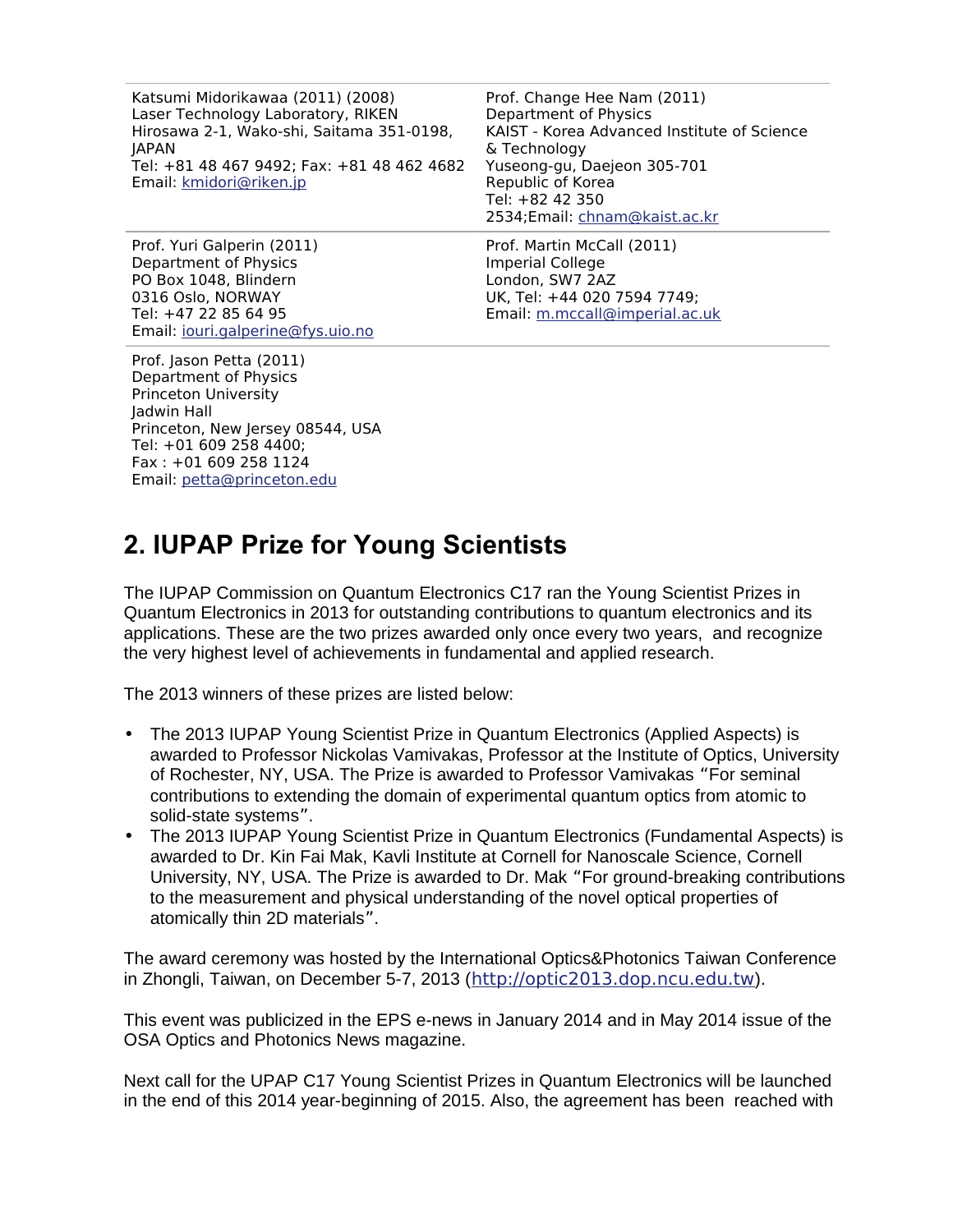the European CLEO/EQEC 2015 in Munich, Germany, that the award ceremony for these prizes will be hosted at this meeting.



**Backscatter** 

**HONORS AND AWARDS** 

**IUPAP C17 Young Scientist Prizes** 

The International Union of Pure and Applied Physics Commission on Quantum Electronics (IUPAP C17) awarded the 2013 Young Scientist Prizes in Quantum Electronics Optics & Photonics Taiwan International Conference in ZhongLi.

Taiwan (OPTIC 2013). The prize for applied aspects was given to Nickolas Vamivakas, University of Rochester, U.S.A., for "seminal contributions to extending the domain of experimental quantum optics from atomic to solid-



state systems," and the prize for fundamental aspects was awarded to Kin Fai Mak Cornell University, U.S.A., for "ground-breaking contributions to the measurement and physical understanding of the novel optical properties of atomically thin 2-D materials.

## 3. Associated members of C17

At the IUPAP Executive Council and Committees Chairs meeting in October 2012 C17 made a proposal, which had been approved, for the European Physical Society (EPS) as an associated member of the commission. Two persons from the EPS were named as the representatives:

John Dudley, President of the EPS, former chair of the QEOD/EPS David Lee, Secretary General, EPS

This associative membership will tighten the relationships between the IUPAP and the EPS in the scope of C17 via its communication through the QEOD/EPS.

## 4. Sponsored conferences by C17

The commission sponsored in 2011 the V Rio De La Plata Workshop on Laser Dynamics and Nonlinear Photonics 2011, organized in Uruguay.

The commission also supported an application for the next VI Rio De La Plata Workshop in 2013, but the application was not supported at the IUPAP Executive Council and Committees Chairs meeting in October 2012. We failed because of the rigid position of the IUPAP Executive Council who considers REGIONAL meetings as not eligible for the support. Word "regional" meeting means in the current IUPAP interpretation that series of events is organized always in the same region of the World, for instance in Latin America, which is the case for the Rio De La Plata Workshop. And it does not matter that these meetings are REALLY international. It is also worth to note that this rule, as a matter of fact, is not always followed when Executive Council makes a decision and among sponsored by the IUPAP meetings you may find examples that clearly do not fit this rule.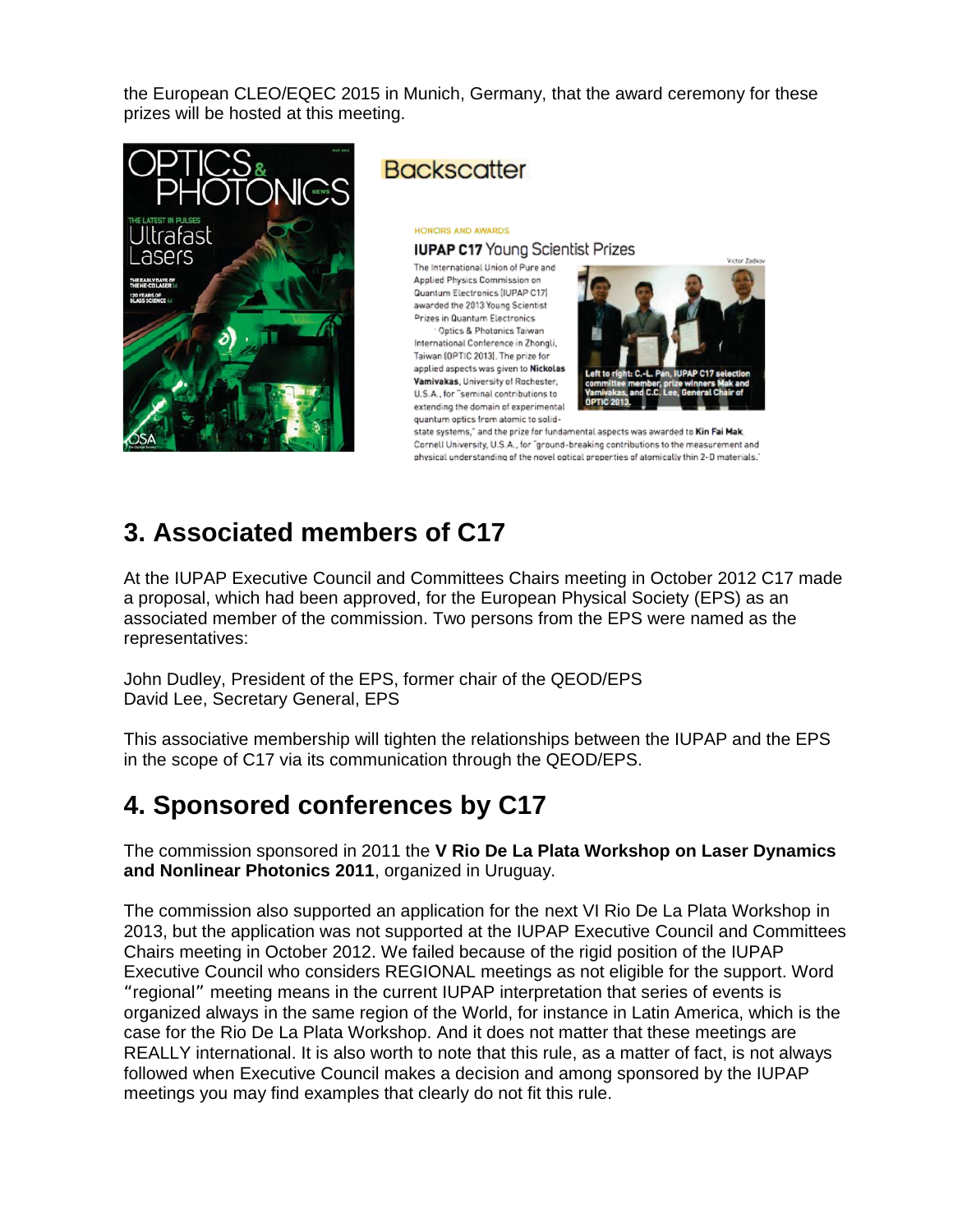By and large, key problem with sponsoring conferences by C17 is that we do not have a major conference in our field that we regularly can sponsor and make plans in advance. This could be either IQEC, which is basically not very much interested in such small amount of money, or any other international conference on laser physics and photonics that travels around the world. It would be, for instance, Laser Physics conference, which has a wide scope, some 700+ attendees, and travels all over the World. This option has been already discussed with the organizers of this meetings, but so far they have not submitted any application.

## 5. Changing the name of the commission

The on-going efforts to align C17 with the research topics of modern optics and photonics were strongly supported at the previous GA of IUPAP in London in 2011. According to its recommendation a working group was set up who suggested to rename the present name of the commission "Quantum Electronics" with the more relevant name "Laser Physics and Photonics".

## 6. Commission Membership Nominations for the Future **Term**

Detailed consideration was given to the nominations made by the National Liaison Committees. Further discussion centered on the need for national and gender representation, and also the need for members who would be actively involved in the work of the Commission. After discussion and respective voting, a slate of 14 nominees and 1 reserve was recommended to the Selection Committee by the C17 commission.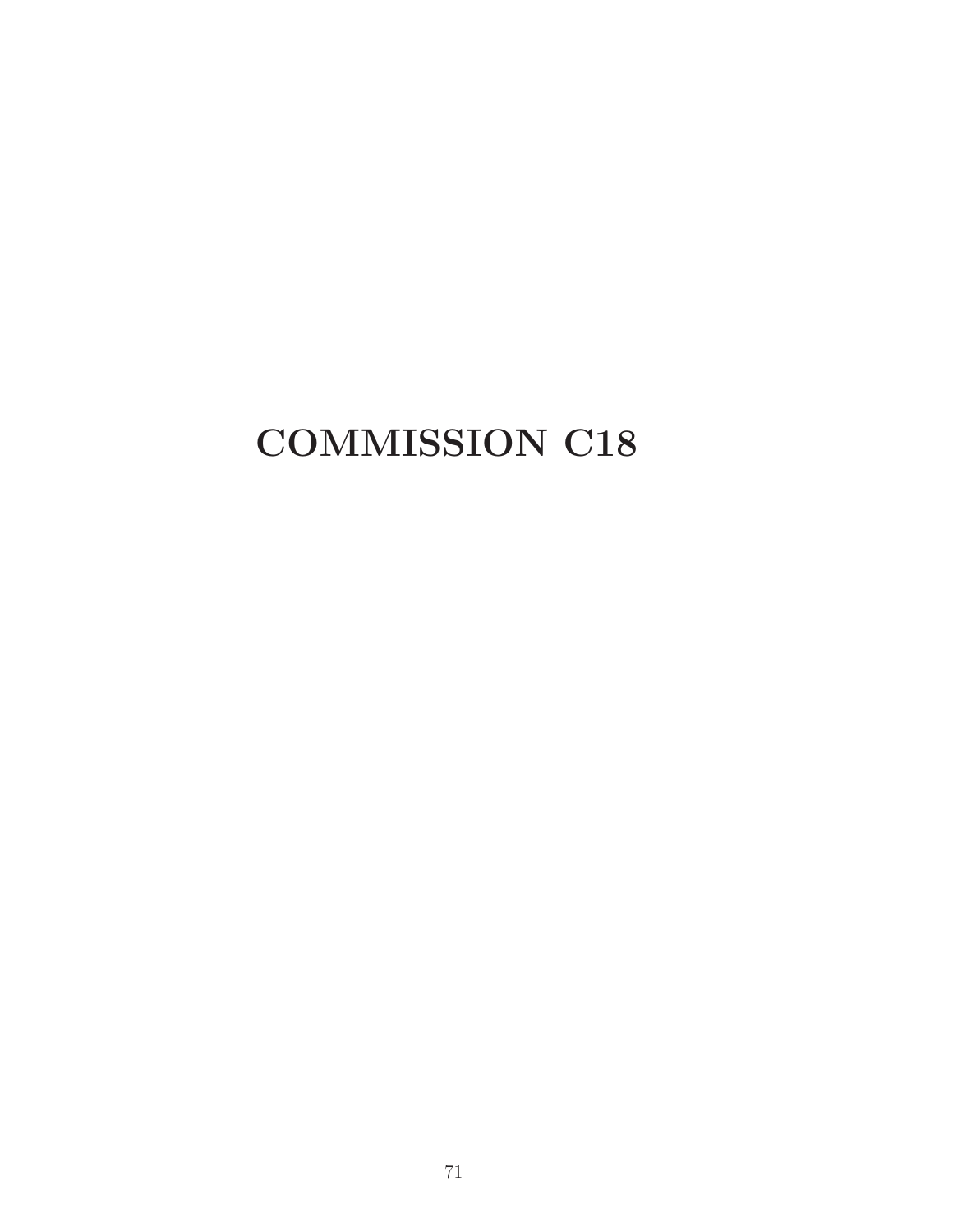Below is the C18 report for the meeting in Singapore. Since I expect that all reports will be collected and formatted in a uniform way I send the report as plain text. As in the past years it is short; the activities of C18 have essentially been focused on the triennial ICMP conferences and on the Young Scientist Prize in Mathematical Physics. It would certainly be desirable to broaden these activities.

The relatively low profile of C18 in the community of mathematical physics has in my opinion two main reasons. One is that most conferences in mathematical physics are rather specialized and too small to fulfill the requirements for IUPAP support. The other is that the International Association of Mathematical Physics already satisfies to a large extent the need for a cohesive organ within this community, both through the organization of the ICMP and in particular through the News Bulletin of the IAMP that is published on the internet every three months. Let us hope that the next C18, that will have 11 new members, will develop new ideas for increasing the visibility of IUPAP in the mathematical physics community to the benefit of both!

At the IUPAP C&CC meeting in Geneva in October 2013 an application for endorsement of the "30th International Colloquium on Group Theoretical Methods in Physics" as a Category C conference was approved. This event took place in Ghent July 14-18, 2014, and judging by the detailed report that IUPAP received shortly afterwards from the chair of the organization committee, Joris Van der Jeugt, it was a full success. See http://www.group30.ugent.be/.

One application to IUPAP for support of a category A conference in 2015 falls within the realm of C18. This is an application by Rafael Benguria for the International Congress in Mathematical Physics (ICMP) to be held in Santiago de Chile July 27 to August 1st, 2015. The organization of the triennial ICMP conferences, each time in a different location, is a major task of the International Association of Mathematical Physics (IAMP). A decision on the application to IUPAP will be taken at the upcoming C&CC meeting in Singapore in November.

A call for nominations for the Young Scientist Prize in Mathematical Physics was posted on the IUPAP website on June 8, 2014. It was also published in the April and July issues of the News Bulletin of the IAMP, which is an internet publication reaching all members of the IAMP. Besides, C18 members informed their colleagues about the prize and solicited for suitable candidates. The prize is traditionally handed out at the ICMP conferences, each time to three laureates. By the deadline of August 31, 12 nominations were received. A prize committee of five C18 members was appointed by the C18 chair, taking care to avoid possible conflicts of interest due to joint publications of nominees with members of C18. In particular, the C18 chair is not on the prize committee for this reason. It is expected that the prize winners have been selected by November 2014. They will receive their awards at the ICMP in Santiago de Chile in July next year.

At the next IUPAP General Assembly in November new commissions will be appointed. In the case of C18 considerable turnover will take place since only 3 of its present 14 members are nominees for the new committee. As retiring chair I wish IUPAP, and the the new C18 committee in particular, all the best for the future.

Jakob Yngvason, Chair of C18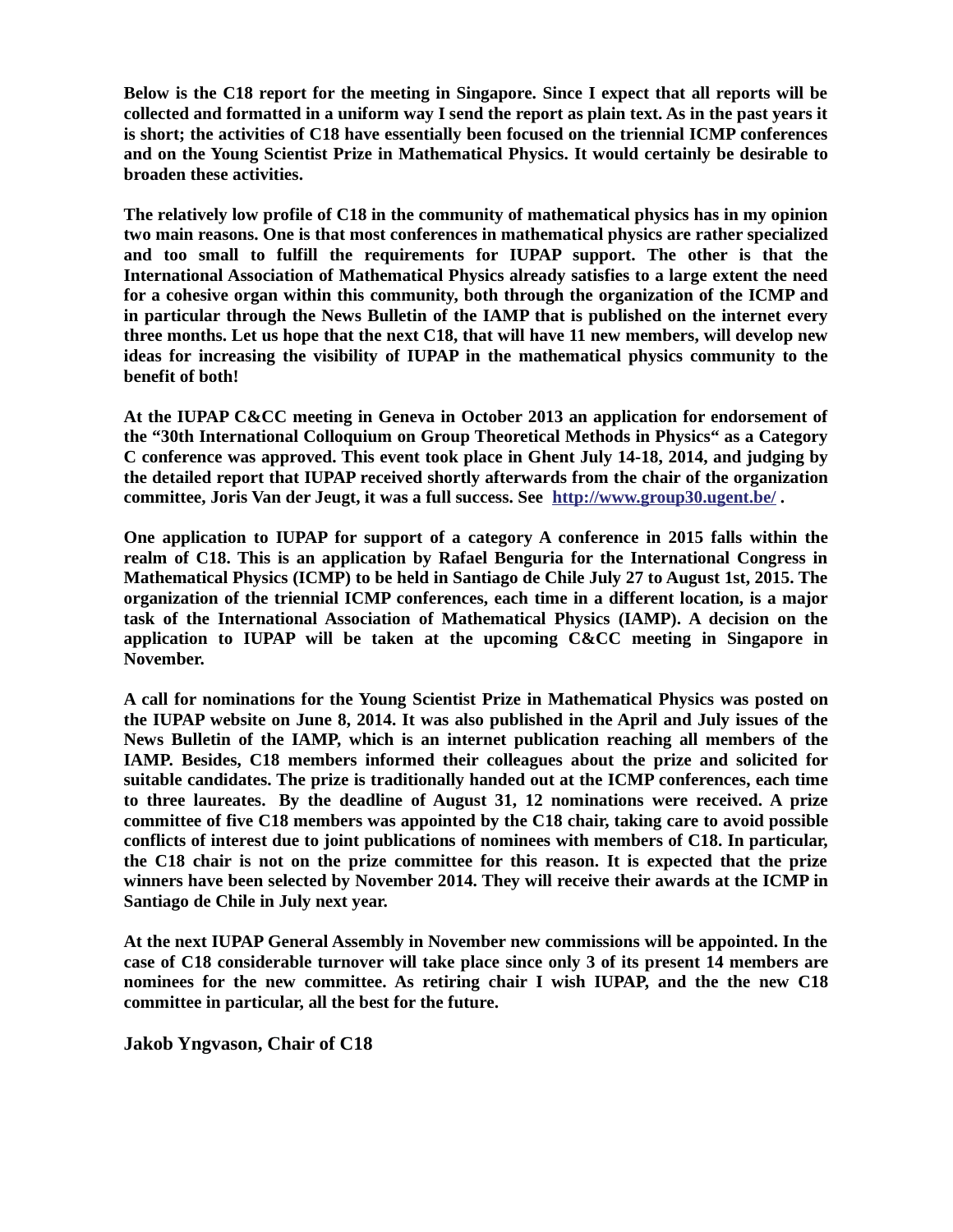# **COMMISSION C19**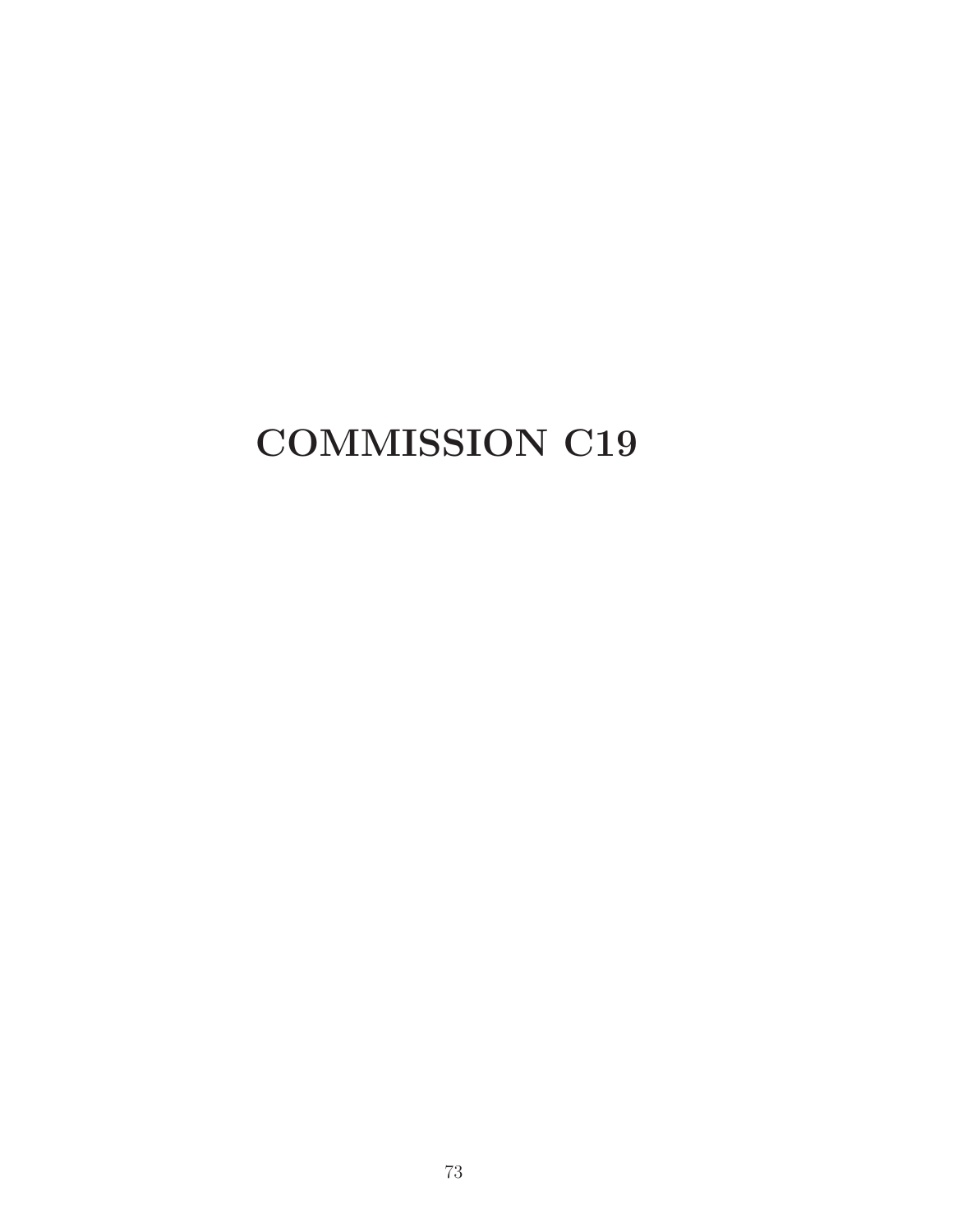### IUPAP C19 Astrophysics Activity report 2013.10 - 2014.10

#### 1) IUPAP Young Scientist Medal in the field of Astrophysics

The IUPAP Young Scientist Medal in the field of Astrophysics of 2013 was awarded to Alicia Soderberg (Harward University, USA) for discovering of new classes of explosions in the Universe across the electromagnetic spectrum, including the first X-ray flare associated with a shock breakout in a supernovae (SN 2008D). and the first luminous radio emission from a supernova (SN 2009bb) which requires a substantial relativistic outflow powered by a central engine without an observed gamma-ray burst.

Dr. Alicia Soderberg has presented her work at the  $27<sup>th</sup>$  Texas Symposium on Relativistic Astrophysics (December 8-13, 2013 in Dallas, USA), where the IUPAP Medal was handed

#### 2) IUPAP support of international conferences

The IUPAP supported 27<sup>th</sup> Texas Symposium on Relativistic Astrophysics took place in Dallas on 8-13 December, 2013. Vice-chair of C19 Victoria Kaspi and the associated member Virginia Trimble gave to participants of the symposium a short presentation of C19 aims and activities and invited to join IUPAP.

Four members of C19 served at the Scientific Organising Committee of the 27<sup>th</sup> Texas Symposium on Relativistic Astrophysics held in Dallas on 8-13 December, 2013 (Thanu Padmanabhan, Victoria Kaspi, Grazina Tautvaisiene and assoc. member Virginia Trimble). See http://nsm.utdallas.edu/texas2013/

There were no symposia selected for the IUPAP support in 2014.

C19 reviewed and decided to support 28<sup>th</sup> Texas Symposium on Relativistic Astrophysics to be held on 14-18 December, 2015 in Geneva.

3) Preparations have been started for the International Year of Light 2015 activities. Presently we collect ideas of possible activities and spread the information.

Prepared by Thanu Padmanabhan Grazina Tautvaisiene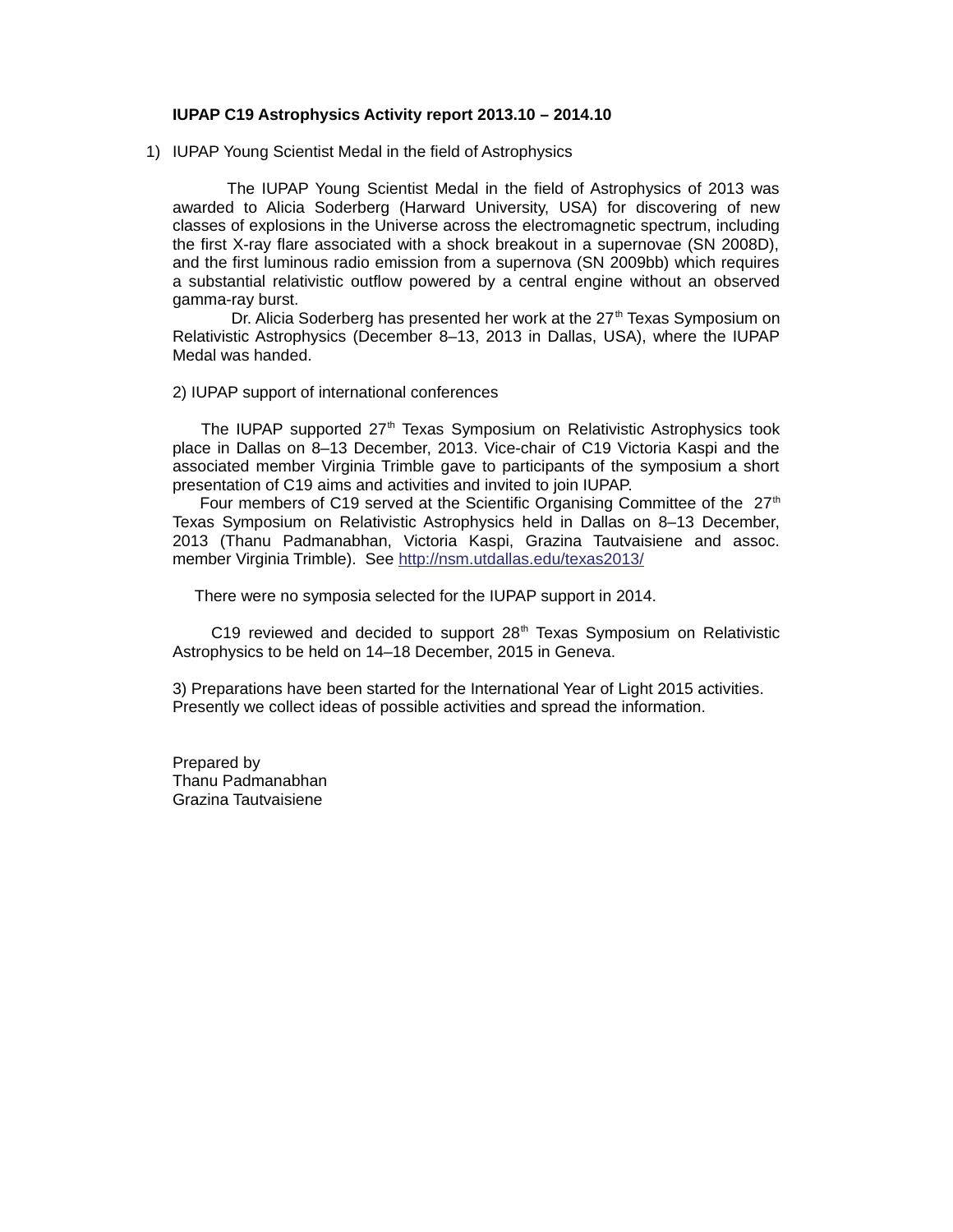# **COMMISSION C20**